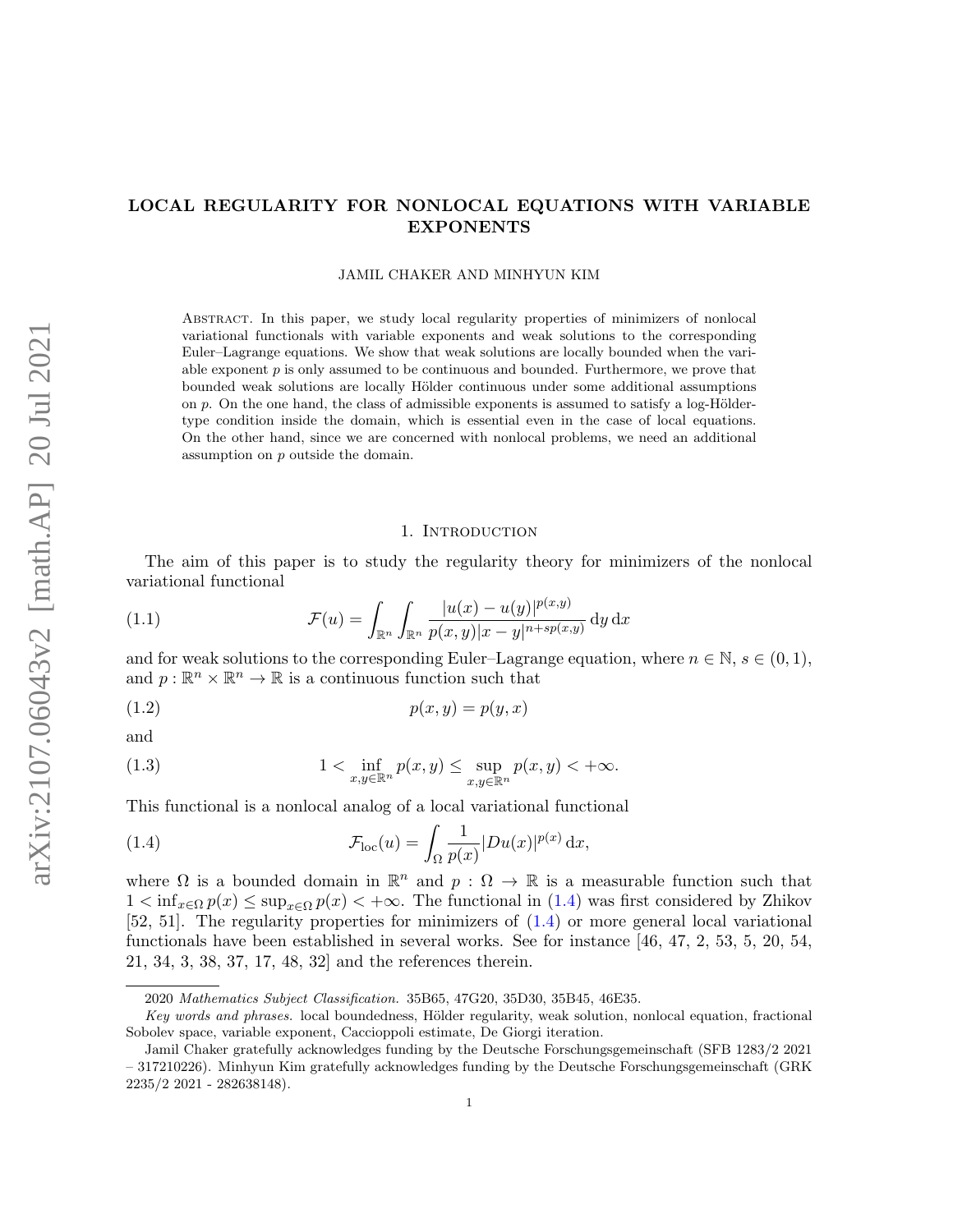A function  $u \in W^{s,p(\cdot,\cdot)}(\mathbb{R}^n)$  is said to be a *minimizer of*  $\mathcal F$  *in*  $\Omega$  if

<span id="page-1-1"></span>
$$
\mathcal{F}(u) \le \mathcal{F}(u + \varphi)
$$

for any measurable function  $\varphi : \mathbb{R}^n \to \mathbb{R}$  supported inside  $\Omega$ . See [Section 2.2](#page-6-0) for the definition of the function space  $W^{s,p(\cdot,\cdot)}(\mathbb{R}^n)$ . It is standard to show that minimizers of F in  $\Omega$  are weak solutions to the Euler–Lagrange equation

$$
(1.5)\qquad \qquad (-\Delta)^s_{p(\cdot,\cdot)}u = 0
$$

in  $\Omega$ , where  $(-\Delta)_{p(\cdot,\cdot)}^s$  is the fractional  $p(\cdot,\cdot)$ -Laplacian defined by

$$
(-\Delta)_{p(\cdot,\cdot)}^s u(x) = \text{P.V.} \int_{\mathbb{R}^n} \frac{|u(x) - u(y)|^{p(x,y)-2}(u(x) - u(y))}{|x - y|^{n+sp(x,y)}} \, \mathrm{d}y, \quad x \in \mathbb{R}^n.
$$

See [Section 3](#page-7-0) for the precise definition of weak solution.

Before we formulate the assumptions on  $p$  and the main results of this paper, let us recall the regularity results for local variational functionals and the corresponding local operators. It is known [\[34\]](#page-27-6) that minimizers of  $(1.4)$  in  $\Omega$  and weak solutions to the corresponding Euler– Lagrange equation  $-\Delta_{p(\cdot)}u = 0$  in  $\Omega$  are locally bounded in  $\Omega$ , provided that  $p : \Omega \to \mathbb{R}$  is continuous on  $\Omega$ . Moreover, if the modulus of continuity  $\omega$  of p satisfies

(1.6) 
$$
\limsup_{R \to 0} \omega(R) \log \left(\frac{1}{R}\right) < +\infty,
$$

then the minimizers and weak solutions are locally Hölder continuous. The log-Hölder continuity  $(1.6)$  is sharp in the sense that regularity properties such as Hölder continuity and even higher integrability fail to hold if the condition  $(1.6)$  is violated (see [\[54\]](#page-27-5)). Moreover, it is proved [\[54\]](#page-27-5) that the functional [\(1.4\)](#page-0-0) exhibits the Lavrentiev phenomenon if and only if the condition [\(1.6\)](#page-1-0) is dropped. Furthermore, the singular part of the measure representation of relaxed integrals with variable exponent disappears if and only if [\(1.6\)](#page-1-0) holds (see [\[1\]](#page-25-1)).

The log-Hölder-type condition  $(1.6)$  is equivalent to the condition that there exists a constant  $L > 0$  such that

<span id="page-1-0"></span>
$$
R^{p_{-}(B_R(x_0))-p_{+}(B_R(x_0))} \leq L \quad \text{for all } \overline{B_R(x_0)} \subset \Omega,
$$

where

$$
p_+(E) := \sup_{x \in E} p(x)
$$
 and  $p_-(E) := \inf_{x \in E} p(x)$ ,

see [\[29\]](#page-27-11). It is natural to expect that a similar condition on  $p$  is required to obtain Hölder regularity results for the nonlocal variational functional  $(1.1)$  and the nonlocal equation  $(1.5)$ . We introduce the following condition on  $p$ .

**Definition 1.1.** We say that a function  $p : \mathbb{R}^n \times \mathbb{R}^n \to \mathbb{R}$  satisfies the condition [\(P1\)](#page-1-2) in  $\Omega$  if there exists a constant  $L > 0$  such that

<span id="page-1-2"></span>
$$
(P1) \t R^{p-(B\times B)-p+(B\times B)} \le L \t \text{ for all } \overline{B} = \overline{B_R(x_0)} \subset \Omega,
$$

where

<span id="page-1-3"></span>
$$
p_+(E\times F)=\sup_{x\in E,y\in F}p(x,y)\quad\text{and}\quad p_-(E\times F)=\inf_{x\in E,y\in F}p(x,y).
$$

Since we are concerned with nonlocal problems, we also need the information of  $p$  outside the domain.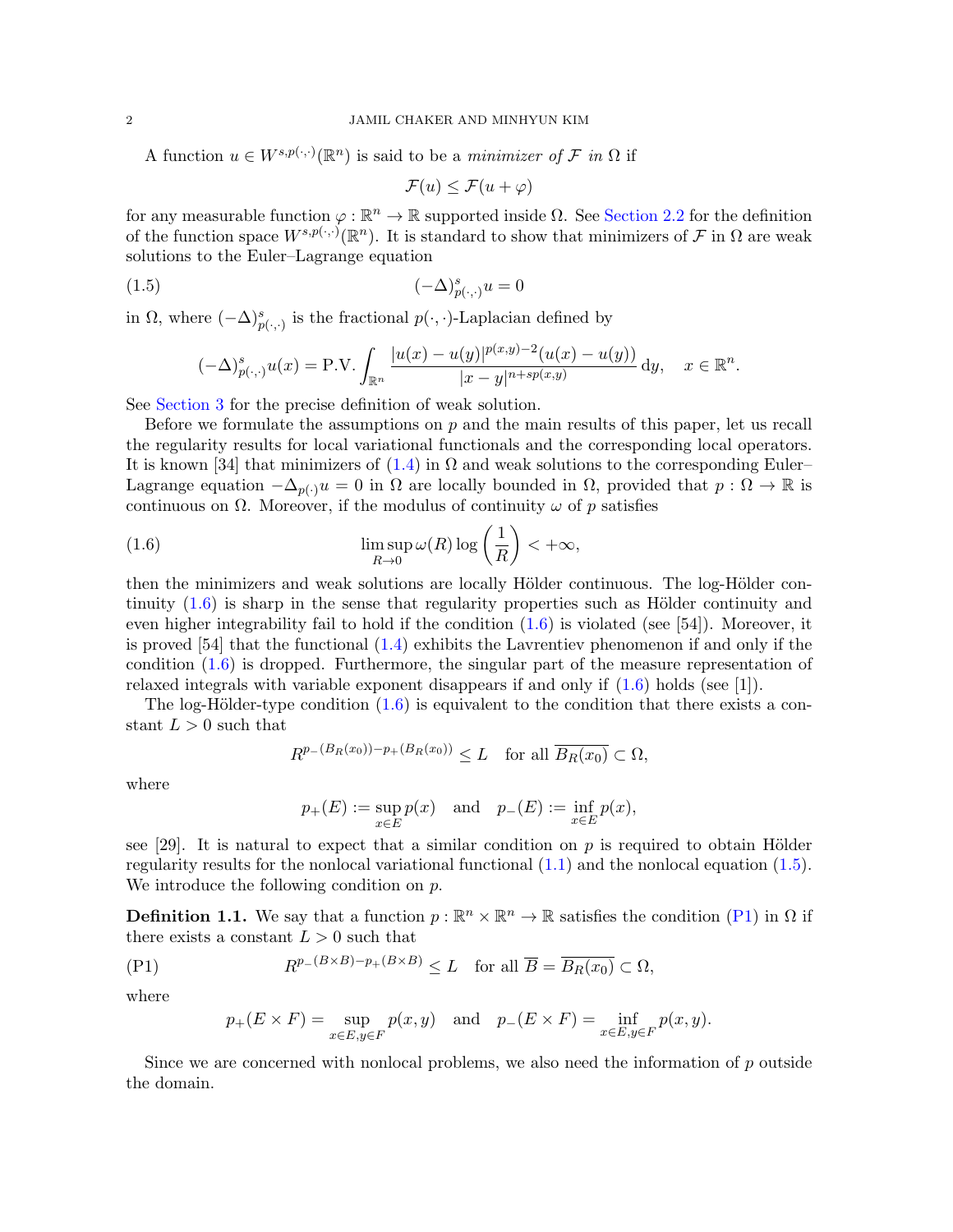<span id="page-2-0"></span>**Definition 1.2.** We say that a function  $p : \mathbb{R}^n \times \mathbb{R}^n \to \mathbb{R}$  satisfies the condition [\(P2\)](#page-2-0) in  $\Omega$  if (P2)  $p_+(B \times B^c) \leq p_+(B \times B)$  and  $p_-(B \times B^c) \leq p_-(B \times B)$  for all  $\overline{B} = \overline{B_R(x_0)} \subset \Omega$ .

Let us make some comments on the conditions  $(P1)$  and  $(P2)$ .

### Remark 1.3.

(i) Note that the condition [\(P1\)](#page-1-2) does not imply that p is log-Hölder continuous as a  $2n$ variable function, since  $B \times B$  in [\(P1\)](#page-1-2) is not a ball with respect to the Euclidean metric in  $\mathbb{R}^{2n}$ . The condition [\(P1\)](#page-1-2) is actually weaker than the log-Hölder continuity of p. Let us first prove that the log-Hölder continuity of p implies [\(P1\)](#page-1-2). If p is log-Hölder continuous, that is,

$$
|p(x_1, y_1) - p(x_2, y_2)| \le \frac{C}{-\log \sqrt{|x_1 - x_2|^2 + |y_1 - y_2|^2}}
$$
  
for all  $(x_1, y_1), (x_2, y_2) \in \Omega \times \Omega$  with  $\sqrt{|x_1 - x_2|^2 + |y_1 - y_2|^2} \le 1/2$ , then

$$
|p_{-}(B \times B) - p_{+}(B \times B)| \leq \frac{C}{-\log(2\sqrt{2}R)}
$$

for any  $\overline{B} = \overline{B_R(x_0)} \subset \Omega$  with  $R \le 1/8$ . Thus,

$$
R^{p_-(B\times B)-p_+(B\times B)}\leq R^{C/\log(2\sqrt{2}R)}=\exp\left(C\frac{\log R}{\log(2\sqrt{2}R)}\right)\leq e^{2C}.
$$

If  $R > 1/8$ , then  $R^{p-(B\times B)-p+(B\times B)} \leq 8^{p+(B\times B)-p-(B\times B)} \leq 8^{\|p\|_{\infty}}$ . Therefore, [\(P1\)](#page-1-2) is proved for any  $R > 0$ .

Let us next provide an example of  $p$  that is not log-Hölder continuous, but satisfies the condition [\(P1\)](#page-1-2). The example will be given in  $\mathbb{R} \times \mathbb{R}$ , but it can be easily extended to  $\mathbb{R}^n \times \mathbb{R}^n$ . Let  $\omega$  be a modulus of continuity that is smooth, bounded, concave, increasing, and satisfies

(1.7) 
$$
\lim_{R \to 0} \frac{1}{-\log R} \frac{1}{\omega(R)} = 0.
$$

Define  $p(x, y) = |x| \omega(|y|)$ , then p is clearly not log-Hölder continuous by [\(1.7\)](#page-1-3). To show that p satisfies [\(P1\)](#page-1-2) in  $(-1, 1)$ , let  $x, y \in B := (x_0 - R, x_0 + R)$  with  $R < 1$ . Then,

$$
p_{+} := p_{+}(B \times B) = (|x_{0}| + R)\omega(|x_{0}| + R) \text{ and}
$$
  
\n
$$
\begin{cases} 0 & \text{if } |x_{0}| < R, \end{cases}
$$

$$
p_{-} := p_{-}(B \times B) = \begin{cases} \circ & \text{if } x_{0} < R, \\ (x_{0} - R)\omega(x_{0} - R) & \text{if } x_{0} \geq R, \\ (x_{0} + R)\omega(x_{0} + R) & \text{if } x_{0} \leq -R. \end{cases}
$$

When  $|x_0| < R$ , we have

$$
R^{p_{-}-p_{+}} = R^{-(|x_0|+R)\omega(|x_0|+R)} \le R^{-2R\omega(2R)} \le R^{-2||\omega||_{\infty}R} \le 2||\omega||_{\infty}.
$$

If  $x_0 \geq R$ , then by the mean value theorem,

$$
p_{+} - p_{-} = 2Rf'(x_{*})
$$

for some  $x_* \in B$ , where  $f(t) = t\omega(t)$ . Since f is concave and bounded, we have  $f'(t) =$  $\omega(t) + t\omega'(t) \leq 2\omega(t) \leq 2\|\omega\|_{\infty}$ . Thus,

$$
R^{p_--p_+}\leq R^{-2Rf'(x_*)}\leq R^{-4\|\omega\|_\infty R}\leq 4\|\omega\|_\infty.
$$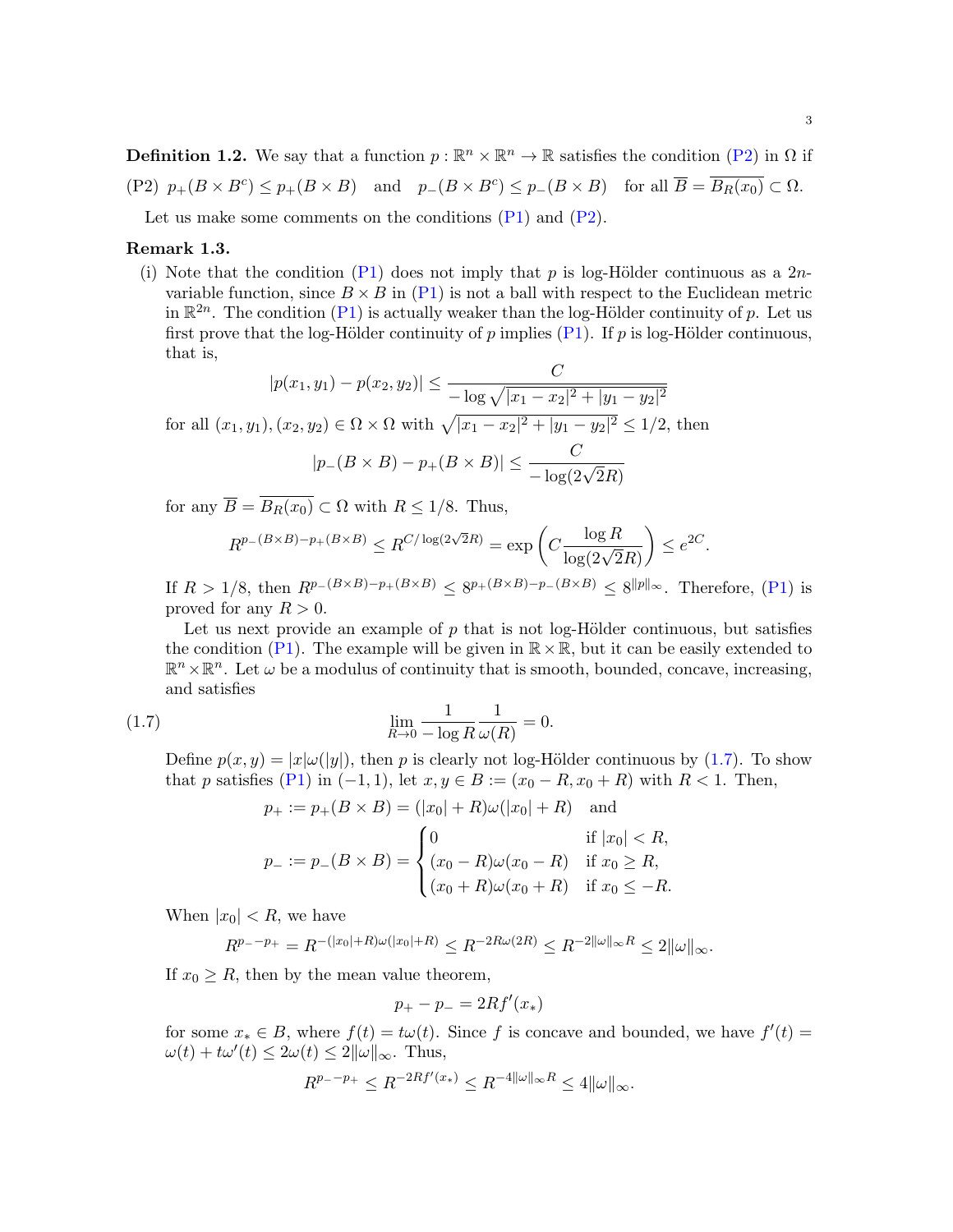The case  $x_0 \leq -R$  can be treated in the same way. Therefore, p satisfies [\(P1\)](#page-1-2) in (-1, 1). For an explicit example of such p, one can consider a modulus of continuity  $\omega$  that behaves like  $1/\log(-\log R)$  or  $\log(\log(1/R))/(-\log R)$  near zero.

(ii) Let us provide a nontrivial example of a function  $p : \mathbb{R}^n \times \mathbb{R}^n \to \mathbb{R}$  satisfying [\(P1\)](#page-1-2) and  $(P2)$  in  $B_1$ . Let  $\omega$  be given by

$$
\omega(r) = \begin{cases} 3 - \left(-\frac{1}{\log r} \wedge 1\right) & \text{if } r < \frac{1}{e}, \\ \omega_0(r) & \text{if } r \ge \frac{1}{e}, \end{cases}
$$

where  $\omega_0$  is any non-increasing function such that  $\omega_0(1/e) = 2$  and  $\lim_{r\to\infty} \omega_0(r) > 1$ , and define  $p : \mathbb{R}^n \times \mathbb{R}^n \to \mathbb{R}$  by  $p(x, y) = \omega(|x - y|)$  (see Figure 1). Then, p satisfies [\(P1\)](#page-1-2) because p is log-Hölder continuous as a 2n-variable function. Moreover, for any  $\overline{B} = \overline{B_R(x_0)} \subset B_1$ , we have

$$
p_+(B \times B^c) = 3 = p_+(B \times B)
$$
 and  $p_-(B \times B^c) = 2 \le \omega(2R) = p_-(B \times B)$ .

Therefore,  $p$  also satisfies  $(P2)$ .



FIGURE 1. Visualization of an example.

(iii) The conditions [\(P1\)](#page-1-2) and [\(P2\)](#page-2-0) do not restrict p on  $\Omega^c \times \Omega^c$ . In fact, for the local regularity results we do not need any information about p on  $\Omega^c \times \Omega^c$  except for the global bound [\(1.3\)](#page-0-2). This is because the double integral over  $\Omega^c \times \Omega^c$  vanishes whenever we use a cutoff function.

<span id="page-3-0"></span>Let us now present the main results of this paper. The first result is the local boundedness of weak solutions to [\(1.5\)](#page-1-1). Throughout the paper, we always assume that  $p : \mathbb{R}^n \times \mathbb{R}^n \to \mathbb{R}$ is a continuous function satisfying  $(1.2)$  and  $(1.3)$ . Note that the following theorem does not require the conditions  $(P1)$  and  $(P2)$ .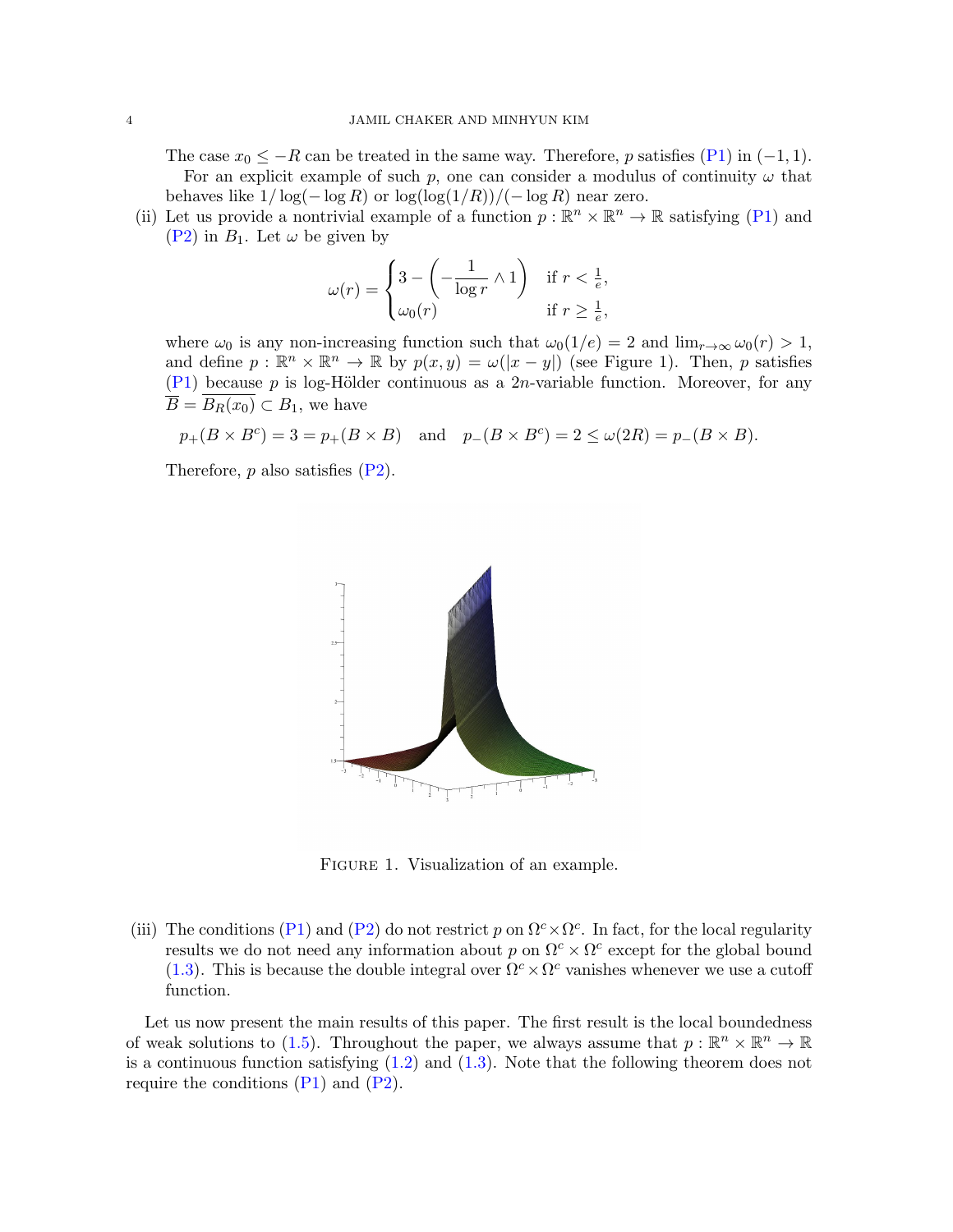**Theorem 1.4.** Let  $\Omega$  be a bounded domain in  $\mathbb{R}^n$ . If  $u \in W^{s,p(\cdot,\cdot)}(\mathbb{R}^n)$  satisfies

<span id="page-4-0"></span>
$$
(1.8)\ \ \sup_{x\in\Omega}\int_{\mathbb{R}^n}\frac{u_+(y)^{p(x,y)-1}}{1+|y|^{n+sp(x,y)}}\,\mathrm{d}y<+\infty\quad \left(\sup_{x\in\Omega}\int_{\mathbb{R}^n}\frac{u_-(y)^{p(x,y)-1}}{1+|y|^{n+sp(x,y)}}\,\mathrm{d}y<+\infty,\ \ respectively\right)
$$

and is a weak subsolution (supersolution, respectively) to [\(1.5\)](#page-1-1) in  $\Omega$ , then u is locally bounded from above (below, respectively) in  $\Omega$ . If  $u \in W^{s,p(\cdot,\cdot)}(\mathbb{R}^n)$  is a weak solution to [\(1.5\)](#page-1-1) in  $\Omega$ satisfying [\(1.8\)](#page-4-0) with  $u_+$  replaced by |u|, then  $u \in L^{\infty}_{loc}(\Omega)$ .

As a consequence of [Theorem 1.4,](#page-3-0) we know that every minimizer of  $(1.1)$  in  $\Omega$  is locally bounded in  $\Omega$  since it is a weak solution to  $(1.5)$  in  $\Omega$ .

Indeed, we prove a stronger result than [Theorem 1.4,](#page-3-0) which provides a quantitative esti-mate of the supremum u, see [Theorem 4.1.](#page-10-0) The strategy for the proof of [Theorem 1.4](#page-3-0) or [Theorem 4.1](#page-10-0) is to develop the De Giorgi theory for the nonlocal functional  $\mathcal F$  with variable exponent. This approach for nonlocal functionals with constant exponent has been studied extensively in the last few years. See for instance [\[41,](#page-27-12) [18,](#page-26-5) [36,](#page-27-13) [42,](#page-27-14) [33\]](#page-27-15) for the case  $p = 2$ , and [\[26,](#page-26-6) [27,](#page-26-7) [16,](#page-26-8) [45,](#page-27-16) [22\]](#page-26-9) for  $p > 1$ . For a deeper discussion on fractional De Giorgi classes and their applications for the regularity of nonlocal problems, we refer the reader to [\[23\]](#page-26-10) and the references therein. Analogously, we obtain the Caccioppoli-type estimate that contains terms with variable exponents, and then use the De Giorgi iteration technique to establish [Theorem 1.4.](#page-3-0) Due to the variable exponent in the Caccioppoli-type estimate, an additional difficulty arises in the De Giorgi iteration that does not occur in the case of the constant exponent. That is, different exponents involving  $p_+$  and  $p_-\$  come into play in the iteration. Thus, the supremum of u is controlled by a maximum of two  $L^{p_+}$ -norms of u with different powers, and the nonlocal tail term having the variable exponent (see [Theorem 4.1\)](#page-10-0).

Let us mention that local boundedness of weak solutions to more general problems involving subcritical nonlinearity has been recently settled by Ho and Kim [\[39\]](#page-27-17). However, their result requires an additional log-Hölder-type assumption on  $p$  to cover the subcritical nonlinearity with variable exponent. For the equation  $(1.5)$ , this type of additional regularity on p is not necessary.

The second main result is the Hölder continuity of bounded weak solutions to  $(1.5)$ .

<span id="page-4-1"></span>**Theorem 1.5.** Let  $\Omega$  be a bounded domain in  $\mathbb{R}^n$ . Assume that p satisfies [\(P1\)](#page-1-2) and [\(P2\)](#page-2-0) in  $\Omega$ . If  $u \in W^{s,p(\cdot,\cdot)}(\mathbb{R}^n)$  is a weak solution to [\(1.5\)](#page-1-1) in  $\Omega$  satisfying [\(1.8\)](#page-4-0), then u is locally Hölder continuous in  $\Omega$ .

[Theorem 1.5](#page-4-1) follows from a growth lemma. In order to prove the growth lemma, we need two ingredients: an improved Caccioppoli-type estimate and a fractional De Giorgi isoperimetric-type inequality. The Caccioppoli-type estimate we establish to prove [Theo](#page-3-0)[rem 1.4](#page-3-0) is actually an improved version, which was first introduced by Cozzi [\[22\]](#page-26-9) for the fractional p-Laplacian with p constant (see also [\[18\]](#page-26-5)). Our Caccioppoli-type estimate not only makes it possible to use the fractional De Giorgi isoperimetric-type inequality as in [\[22\]](#page-26-9), but also takes variable exponents into account.

The proof of [Theorem 1.5](#page-4-1) is significantly different in the De Giorgi iteration from the one for the case of the constant exponent. As in the proof of [Theorem 1.4,](#page-3-0) we also encounter different exponents involving  $p_+$  and  $p_-\$  in the De Giorgi iteration. However, this mismatch of exponents causes a more serious problem when we investigate the modulus of continuity of weak solutions. We will see that the assumption  $(P1)$  on p solves this problem.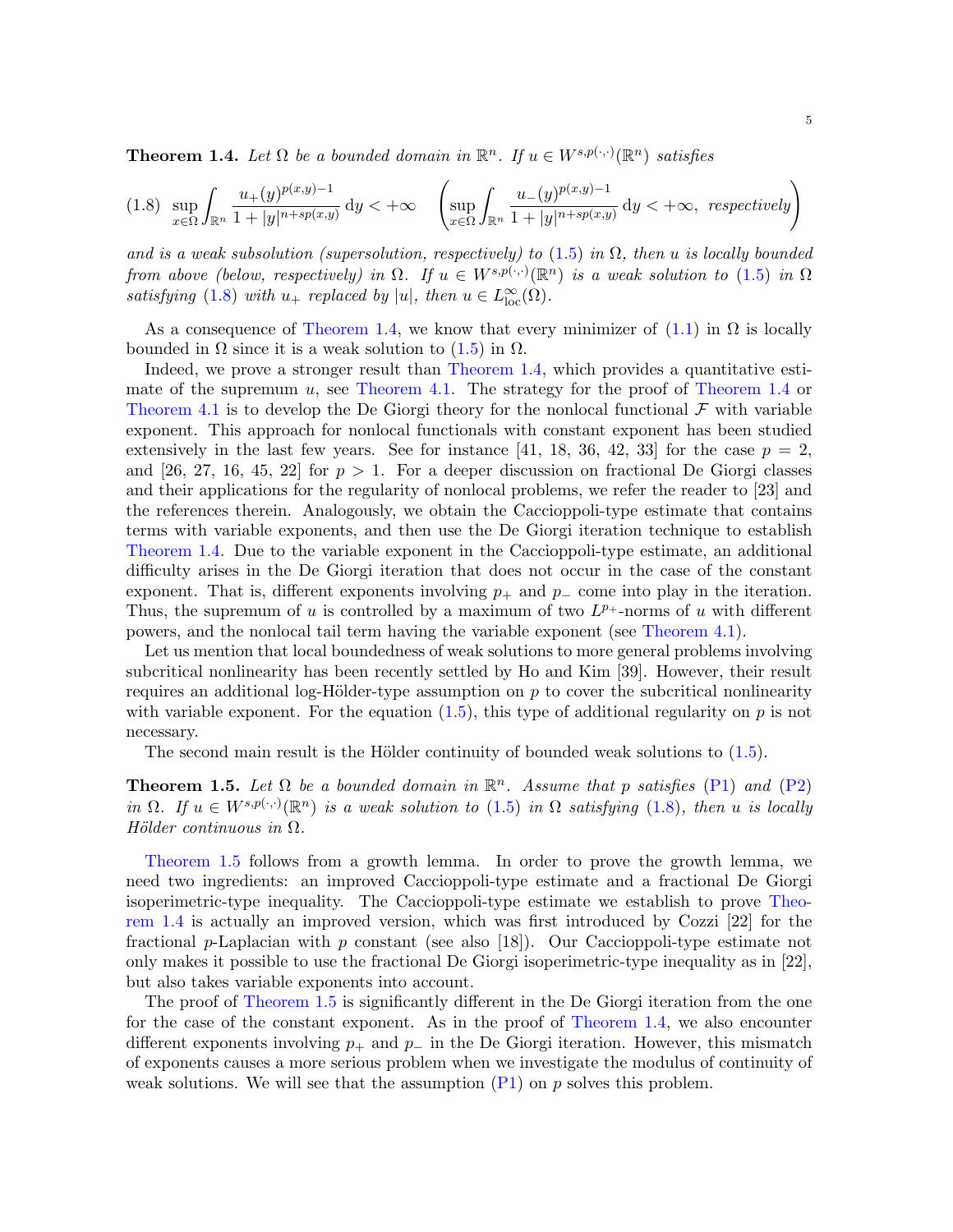### 6 JAMIL CHAKER AND MINHYUN KIM

Another difference is that the variable exponent in the nonlocal tail term affects the iteration as well. This difficulty does not exist in the local variational problems with variable exponent as well as the nonlocal problem with constant exponent. The variable exponent in mixed regions, which appears in the nonlocal tail, interacts with the variable exponent in local terms. With this regard, the assumption  $(P2)$  on p is required.

Similar results to ours have recently been studied by Jihoon Ok using a different approach, see [\[49\]](#page-27-18).

The authors wish to thank Moritz Kassmann from Bielefeld University for stimulating discussions.

Outline. The article is organized as follows. In [Section 2,](#page-5-0) we recall the variable exponents Lebesgue spaces, fractional Sobolev spaces with variable exponents, and fractional Sobolev embedding theorems. [Section 3](#page-7-0) is devoted to the proof of the improved Caccioppoli-type estimate with variable exponent, which will be used in the proofs of local boundedness and Hölder regularity for weak solutions. In [Section 4,](#page-10-1) we actually prove a stronger assertion [Theorem 4.1](#page-10-0) than [Theorem 1.4,](#page-3-0) which provides a quantitative local estimate on the supremum of weak subsolutions. Finally, we prove [Theorem 1.5](#page-4-1) in [Section 5](#page-16-0) by establishing a growth lemma. This is proved by using the improved Caccioppoli-type estimate and the isoperimetrictype inequality.

## 2. Preliminaries

<span id="page-5-0"></span>In this section, we briefly review the variable exponent Lebesgue spaces and fractional Sobolev spaces with variable exponents. Furthermore, we recall the fractional Sobolev embedding theorems for the constant exponent case.

2.1. Variable exponents Lebesgue spaces. Let  $\Omega \subset \mathbb{R}^n$  be an open set and let  $p : \Omega \to \mathbb{R}$ be a measurable function satisfying

$$
1 < \inf_{x \in \Omega} p(x) \le \sup_{x \in \Omega} p(x) < +\infty.
$$

We define the variable exponent Lebesgue spaces

$$
L^{p(\cdot)}(\Omega) = \left\{ u : \Omega \to \mathbb{R} \text{ measurable} : \varrho_{L^{p(\cdot)}(\Omega)}(u/\lambda) < +\infty \text{ for some } \lambda > 0 \right\}
$$

endowed with the norm

$$
||u||_{L^{p(\cdot)}(\Omega)} = \inf \left\{ \lambda > 0 : \varrho_{L^{p(\cdot)}(\Omega)}(u/\lambda) \leq 1 \right\},\,
$$

where

$$
\varrho_{L^{p(\cdot)}(\Omega)}(u) = \int_{\Omega} |u(x)|^{p(x)} dx.
$$

It is well known that  $L^{p(\cdot)}(\Omega)$  is a Banach space, see [\[44,](#page-27-19) [35,](#page-27-20) [30\]](#page-27-21) for instance. Let us collect some useful inequalities for later use.

<span id="page-5-2"></span>**Lemma 2.1.** [\[35,](#page-27-20) Theorem 1.3] Let  $u \in L^{p(\cdot)}(\Omega)$  and  $p_{\pm} = p_{\pm}(\Omega)$ , then

- (i)  $||u||_{L^{p(\cdot)}(\Omega)} > 1$  (= 1; < 1) if and only if  $\varrho_{L^{p(\cdot)}(\Omega)} > 1$  (= 1; < 1);
- $(ii)$  if  $||u||_{L^{p(\cdot)}(\Omega)} \geq 1$ , then  $||u||_{L^{p(\cdot)}(\Omega)}^{p_{-}} \leq \varrho_{L^{p(\cdot)}(\Omega)}(u) \leq ||u||_{L^{p(\cdot)}(\Omega)}^{p_{+}}$ ;
- <span id="page-5-1"></span> $(iii)$  if  $||u||_{L^{p(\cdot)}(\Omega)} \leq 1$ , then  $||u||_{L^{p(\cdot)}(\Omega)}^{p_+} \leq \varrho_{L^{p(\cdot)}(\Omega)}(u) \leq ||u||_{L^{p(\cdot)}(\Omega)}^{p_-}$ .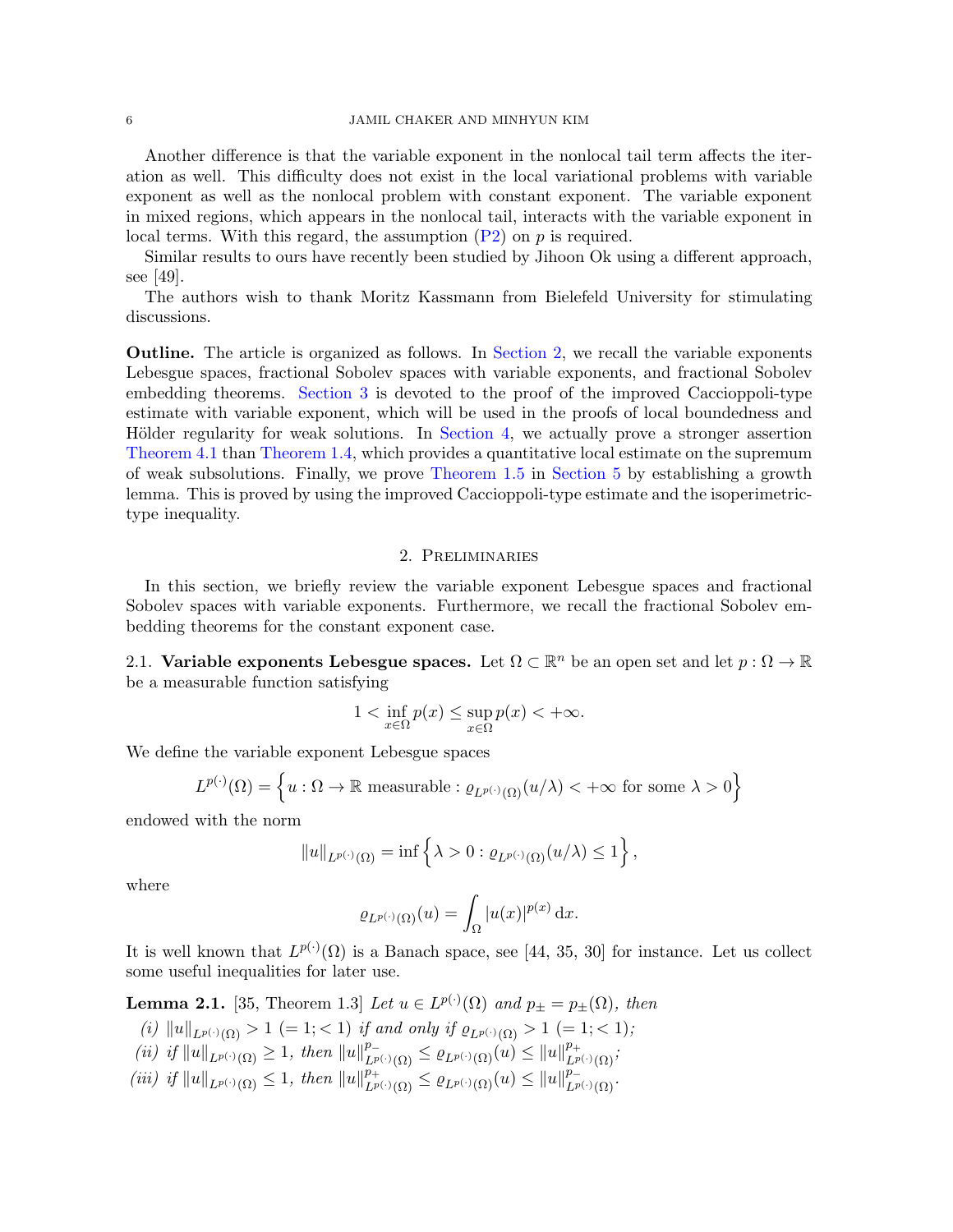**Lemma 2.2.** [\[44,](#page-27-19) Theorem 2.1] For every  $u \in L^{p(\cdot)}(\Omega)$  and  $v \in L^{p'(\cdot)}(\Omega)$ , it holds that

$$
\int_{\Omega} |u(x)v(x)| dx \leq 2||u||_{L^{p(\cdot)}(\Omega)} ||v||_{L^{p'(\cdot)}(\Omega)},
$$

where  $1/p(x) + 1/p'(x) = 1$ .

See [\[44,](#page-27-19) [35,](#page-27-20) [30,](#page-27-21) [24\]](#page-26-11) for more properties of the variable exponent Lebesgue spaces.

<span id="page-6-0"></span>2.2. Fractional Sobolev spaces with variable exponents. The fractional Sobolev spaces with variable exponents were first introduced recently by Kaufmann, Rossi, and Vidal [\[43\]](#page-27-22), and have been studied in different contexts. See [\[25,](#page-26-12) [11,](#page-26-13) [12,](#page-26-14) [4,](#page-26-15) [7,](#page-26-16) [10,](#page-26-17) [39,](#page-27-17) [8,](#page-26-18) [13,](#page-26-19) [15,](#page-26-20) [19,](#page-26-21) [50,](#page-27-23) [6,](#page-26-22) [9,](#page-26-23) [14,](#page-26-24) [40,](#page-27-24) [55\]](#page-27-25) and references therein. Note that the Triebel–Lizorkin spaces with variable smoothness and integrability have been introduced in [\[31\]](#page-27-26), which are isomorphic to  $W^{k,p(\cdot)}(\mathbb{R}^n)$ if  $k \in \mathbb{N} \cup \{0\}$  respectively, the variable exponent Bessel potential space  $\mathcal{L}^{\alpha,p(\cdot)}(\mathbb{R}^n)$  for  $\alpha > 0$ under suitable assumptions on  $p$ . In the scope of this paper, we will focus on the fractional Sobolev spaces with variable exponents introduce in [\[43\]](#page-27-22).

In this section, let  $\Omega$  be a bounded Lipschitz domain in  $\mathbb{R}^n$  or  $\Omega = \mathbb{R}^n$ . Let  $p \in C(\overline{\Omega} \times \overline{\Omega})$ be such that  $p(x, y) = p(y, x)$  and

$$
1 < p_-(\Omega \times \Omega) \le p_+(\Omega \times \Omega) < +\infty,
$$

and define  $\bar{p}(x) = p(x, x)$ . For  $s \in (0, 1)$ , the fractional Sobolev space with variable exponents is defined as

$$
W^{s,p(\cdot,\cdot)}(\Omega) := \left\{ u \in L^{\bar{p}(\cdot)}(\Omega) : \varrho_{W^{s,p(\cdot,\cdot)}(\Omega)}(u/\lambda) < +\infty \text{ for some } \lambda > 0 \right\},\,
$$

where

$$
\varrho_{W^{s,p(\cdot,\cdot)}(\Omega)}(u) = \int_{\Omega} \int_{\Omega} \frac{|u(x)-u(y)|^{p(x,y)}}{|x-y|^{n+sp(x,y)}} \, \mathrm{d}y \, \mathrm{d}x.
$$

We define a seminorm

$$
[u]_{W^{s,p(\cdot,\cdot)}(\Omega)} = \inf \left\{ \lambda > 0 : \varrho_{W^{s,p(\cdot,\cdot)}(\Omega)}(u/\lambda) \leq 1 \right\}.
$$

It is well known [\[43\]](#page-27-22) that  $W^{s,p(\cdot,\cdot)}(\Omega)$  is a Banach space with the norm

$$
||u||_{W^{s,p(\cdot,\cdot)}(\Omega)}=||u||_{L^{\bar{p}(\cdot)}(\Omega)}+[u]_{W^{s,p(\cdot,\cdot)}(\Omega)}.
$$

Let us also define

$$
\tilde{\varrho}_{W^{s,p(\cdot,\cdot)}(\Omega)}(u)=\varrho_{L^{\bar{p}(\cdot)}(\Omega)}(u)+\varrho_{W^{s,p(\cdot,\cdot)}(\Omega)}(u)
$$

and a norm

$$
|u|_{W^{s,p(\cdot,\cdot)}(\Omega)} = \inf \left\{ \lambda > 0 : \tilde{\varrho}_{W^{s,p(\cdot,\cdot)}(\Omega)}(u/\lambda) \le 1 \right\}
$$

.

Then, it is clear that two norms  $||u||_{W^{s,p(\cdot,\cdot)}(\Omega)}$  and  $||u||_{W^{s,p(\cdot,\cdot)}(\Omega)}$  are comparable, see [\[39\]](#page-27-17). It is also easy to obtain the following lemma from the definitions of the norms.

<span id="page-6-1"></span>**Lemma 2.3.** Let  $u \in W^{s,p(\cdot,\cdot)}(\Omega)$  and  $p_{\pm} = p_{\pm}(\Omega \times \Omega)$ , then

$$
(i) \ \ if \ [u]_{W^{s,p(\cdot,\cdot)}(\Omega)} \geq 1, \ then \ [u]_{W^{s,p(\cdot,\cdot)}(\Omega)}^{p_-} \leq \varrho_{W^{s,p(\cdot,\cdot)}(\Omega)}(u) \leq [u]_{W^{s,p(\cdot,\cdot)}(\Omega)}^{p_+};
$$

- $(iii)$  if  $[u]_{W^{s,p(\cdot,\cdot)}(\Omega)} \leq 1$ , then  $[u]_{W^{s,p(\cdot,\cdot)}(\Omega)}^{p_+} \leq \varrho_{W^{s,p(\cdot,\cdot)}(\Omega)}(u) \leq [u]_{W^{s,p(\cdot,\cdot)}(\Omega)}^{p_-}$
- (iii) if  $|u|_{W^{s,p(\cdot,\cdot)}(\Omega)} \geq 1$ , then  $|u|_{W^{s,p(\cdot,\cdot)}(\Omega)}^{p_-} \leq \tilde{\varrho}_{W^{s,p(\cdot,\cdot)}(\Omega)}(u) \leq |u|_{W^{s,p(\cdot,\cdot)}(\Omega)}^{p_+}$ ;
- $(iv)$  if  $|u|_{W^{s,p(\cdot,\cdot)}(\Omega)} \leq 1$ , then  $|u|_{W^{s,p(\cdot,\cdot)}(\Omega)}^{p_+} \leq \tilde{\varrho}_{W^{s,p(\cdot,\cdot)}(\Omega)}(u) \leq |u|_{W^{s,p(\cdot,\cdot)}(\Omega)}^{p_-}$ .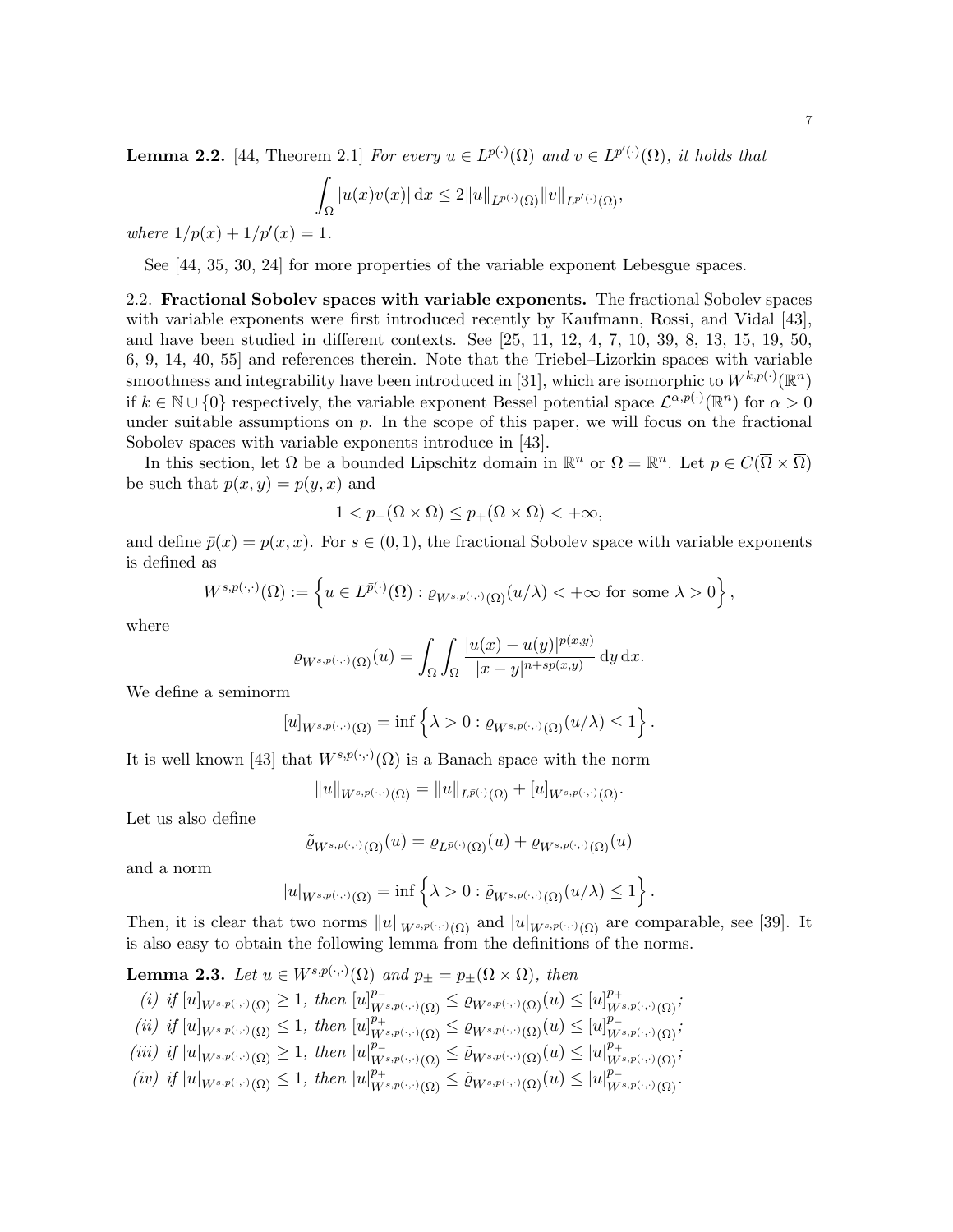Recently, the fractional Sobolev embeddings with variable exponents have been studied in [\[43,](#page-27-22) [39,](#page-27-17) [40\]](#page-27-24). However, the fractional Sobolev embeddings with constant exponents are sufficient for the local regularity theory with variable exponents. Let us recall the following embedding theorems for constant exponent fractional Sobolev spaces.

<span id="page-7-3"></span>**Theorem 2.4.** [\[28,](#page-26-25) Theorem 6.7] Let  $\Omega \subset \mathbb{R}^n$  be a bounded Lipschitz domain. Let  $s \in (0,1)$ and  $p \in [1, n/s)$ . Then there exists a constant  $C = C(n, s, p, \Omega) > 0$  such that, for any  $u \in W^{s,p}(\Omega)$ , we have

$$
||u||_{L^q(\Omega)} \leq C||u||_{W^{s,p}(\Omega)}
$$

for any  $q \in [1, np/(n - sp)].$ 

<span id="page-7-4"></span>**Theorem 2.5.** [\[22,](#page-26-9) Corollary 4.9] Let  $s \in (0,1)$ ,  $p \in [1, n/s)$ , and  $R > 0$ . Let  $u \in W_0^{s,p}$  $b_0^{s,p}(B_R)$ and suppose that  $u = 0$  on a set  $\Omega_0 \subset B_R$  with  $|\Omega_0| \geq \gamma |B_R|$  for some  $\gamma \in (0,1]$ . Then,

$$
||u||_{L^{\frac{np}{n-sp}}(B_R)} \leq C[u]_{W^{s,p}(B_R)}
$$

for some  $C = C(n, s, p, \gamma) > 0$ .

<span id="page-7-2"></span>**Theorem 2.6.** [\[28,](#page-26-25) Theorem 8.2] Let  $\Omega \subset \mathbb{R}^n$  be a bounded Lipschitz domain. Let  $s \in (0,1)$ and  $p > n/s$ . Then there exists a constant  $C = C(n, s, p, \Omega) > 0$  such that, for any  $u \in L^p(\Omega)$ , we have

$$
||u||_{C^{\alpha}(\overline{\Omega})} \leq C||u||_{W^{s,p}(\Omega)},
$$

where  $\alpha = (sp - n)/p$ .

### 3. Caccioppoli-type estimate

<span id="page-7-0"></span>This section is devoted to the Caccioppoli-type estimate for weak subsolutions and supersolutions to [\(1.5\)](#page-1-1). Let us first provide the definitions of weak subsolutions and supersolutions.

**Definition 3.1.** A function  $u \in W^{s,p(\cdot,\cdot)}(\mathbb{R}^n)$  is a weak subsolution (weak supersolution, respectively) to  $(1.5)$  in  $\Omega$  if

$$
\int_{\mathbb{R}^n} \int_{\mathbb{R}^n} \frac{|u(x) - u(y)|^{p(x,y)-2} (u(x) - u(y)) (\varphi(x) - \varphi(y))}{|x - y|^{n + sp(x,y)}} \, \mathrm{d}y \, \mathrm{d}x \le 0 \quad (\ge 0, \text{ respectively})
$$

for every nonnegative  $\varphi \in W^{s,p(\cdot,\cdot)}(\mathbb{R}^n)$  such that  $\varphi = 0$  a.e. outside  $\Omega$ . A function  $u \in$  $W^{s,p(\cdot,\cdot)}(\mathbb{R}^n)$  is a weak solution to  $(1.5)$  in  $\Omega$  if it is a weak subsolution and supersolution.

<span id="page-7-1"></span>The Caccioppoli-type estimate is a key ingredient for the local regularity results. This type of estimate has been established by many authors (see for instance [\[27,](#page-26-7) [45,](#page-27-16) [16,](#page-26-8) [22\]](#page-26-9)) for the case of the fractional p-Laplacian with a constant  $p > 1$ . The main difference between Caccioppoli-type estimates for the local and nonlocal operators is that the estimate for the nonlocal operator involves a nonlocal tail term. Moreover, in [\[22\]](#page-26-9), Cozzi improved the estimate to take an isoperimetric-type inequality into account. In this section, we generalize Cozzi's estimate to the fractional  $p(\cdot, \cdot)$ -Laplacian.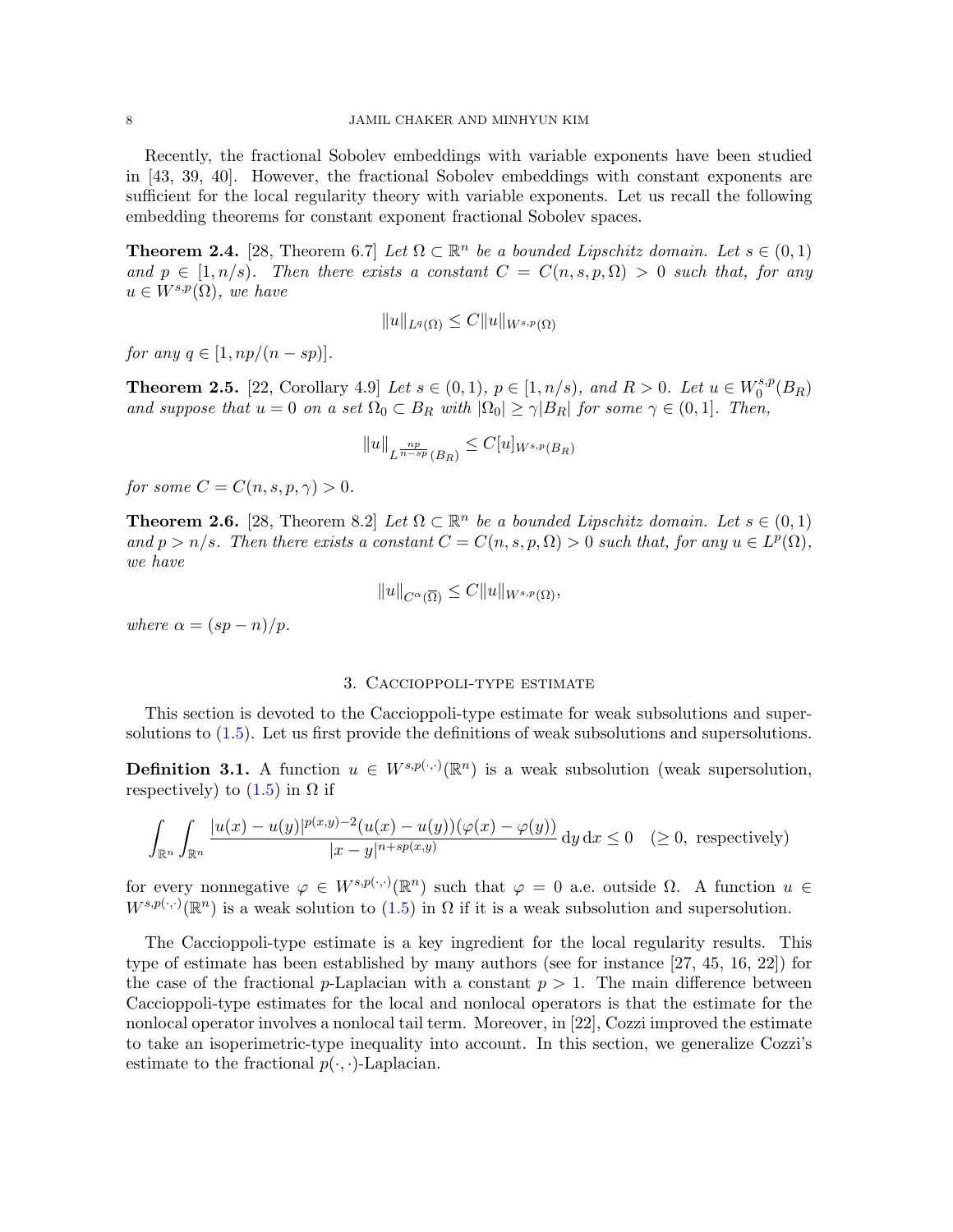**Theorem 3.2.** Let  $\Omega \subset \mathbb{R}^n$  be a bounded domain. Let  $u \in W^{s,p(\cdot,\cdot)}(\mathbb{R}^n)$  be a weak subsolution to [\(1.5\)](#page-1-1) in  $\Omega$ . Then, for any  $B_r(x_0) \in B_R(x_0) \subset \Omega$  and any  $k \in \mathbb{R}$ ,

<span id="page-8-0"></span>
$$
\varrho_{W^{s,p(\cdot,\cdot)}(B_r(x_0))}(w_+) + \int_{B_r(x_0)} w_+(x) \int_{B_R(x_0)} \frac{w_-(y)^{p(x,y)-1}}{|x-y|^{n+sp(x,y)}} \, \mathrm{d}y \, \mathrm{d}x
$$
\n
$$
\leq C \int_{B_R(x_0)} \int_{B_R(x_0)} \left| \frac{w_+(x)}{R-r} \right|^{p(x,y)} \frac{\, \mathrm{d}y \, \mathrm{d}x}{|x-y|^{n-(1-s)p(x,y)}} \, \mathrm{d}y \, \mathrm{d}x + C \left( \sup_{x \in B_{\frac{R+r}{2}}(x_0)} \int_{\mathbb{R}^n \setminus B_R(x_0)} \frac{w_+(y)^{p(x,y)-1}}{|y-x_0|^{n+sp(x,y)}} \left( \frac{2R}{R-r} \right)^{n+sp(x,y)} \, \mathrm{d}y \right) \int_{B_R(x_0)} w_+(x) \, \mathrm{d}x,
$$

where  $w_{\pm} := (u - k)_{\pm}$ . The constant C depends only on  $p_{\pm}(B_R(x_0) \times B_R(x_0))$ .

**Remark 3.3.** If  $u \in W^{s,p(\cdot,\cdot)}(\mathbb{R}^n)$  is a weak supersolution to [\(1.5\)](#page-1-1) in  $\Omega$ , then [\(3.1\)](#page-8-0) holds with  $w_+$  and  $w_-\$  replaced by  $w_-\$  and  $w_+$ , respectively.

In order to prove [Theorem 3.2,](#page-7-1) we need an algebraic inequality. Recall that, in the case of  $p(\cdot)$ -Laplacian with  $1 < p_- \leq p(x) \leq p_+ < \infty$ , the inequalities

<span id="page-8-1"></span>
$$
|Dw|^{p(x)-2}Dw \cdot D(w\eta^{p_+}) \ge |Dw|^{p(x)}\eta^{p_+} - p_+|Dw|^{p(x)-1}\eta^{p_+-1}w|D\eta|
$$
  
\n
$$
\ge |Dw|^{p(x)}\eta^{p_+} - \frac{1}{2}|Dw|^{p(x)}\eta^{(p_+-1)\frac{p(x)}{p(x)-1}} - Cw^{p(x)}|D\eta|^{p(x)}
$$
  
\n
$$
\ge \frac{1}{2}|Dw|^{p(x)}\eta^{p_+} - Cw^{p(x)}|D\eta|^{p(x)}
$$

for some  $C > 0$ , play a crucial role for establishing Caccioppoli-type estimates (see, e.g., [\[34\]](#page-27-6)). The following lemma is a discrete version of [\(3.2\)](#page-8-1).

<span id="page-8-5"></span>Lemma 3.4. Let  $a, b ≥ 0, \tau_1, \tau_2 ∈ [0, 1],$  and  $1 < p_− ≤ p(x, y) ≤ p_+ < ∞$ . Then,

<span id="page-8-4"></span>(3.3)  
\n
$$
\begin{aligned}\n|a - b|^{p(x,y)-2}(a - b) (a\tau_1^{p_+} - b\tau_2^{p_+}) \\
&\ge \frac{1}{2}|a - b|^{p(x,y)}(\max\{\tau_1, \tau_2\})^{p_+} - C(\max\{a, b\})^{p(x,y)}|\tau_1 - \tau_2|^{p(x,y)},\n\end{aligned}
$$

for some  $C = C(p_+, p_-) > 0$ .

Proof. Since

(3.1)

$$
(a - b) (a\tau_1^{p_+} - b\tau_2^{p_+}) \ge (a - b)^2 \tau_1^{p_+} - b|a - b||\tau_1^{p_+} - \tau_2^{p_+}| \text{ and}
$$
  

$$
(a - b) (a\tau_1^{p_+} - b\tau_2^{p_+}) \ge (a - b)^2 \tau_2^{p_+} - a|a - b||\tau_1^{p_+} - \tau_2^{p_+}|,
$$

we have

<span id="page-8-2"></span>(3.4) 
$$
(a-b)\left(a\tau_1^{p_+} - b\tau_2^{p_+}\right) \ge (a-b)^2 \left(\max\{\tau_1, \tau_2\}\right)^{p_+} - \max\{a, b\}|a-b||\tau_1^{p_+} - \tau_2^{p_+}|.
$$
 By convexity of the function  $f(\tau) = \tau^{p_+}$ ,

<span id="page-8-3"></span>(3.5) 
$$
|\tau_1^{p_+} - \tau_2^{p_+}| \le \max\{f'(\tau_1), f'(\tau_2)\}|\tau_1 - \tau_2| \le p_+|\tau_1 - \tau_2|(\max\{\tau_1, \tau_2\})^{p_+ - 1}.
$$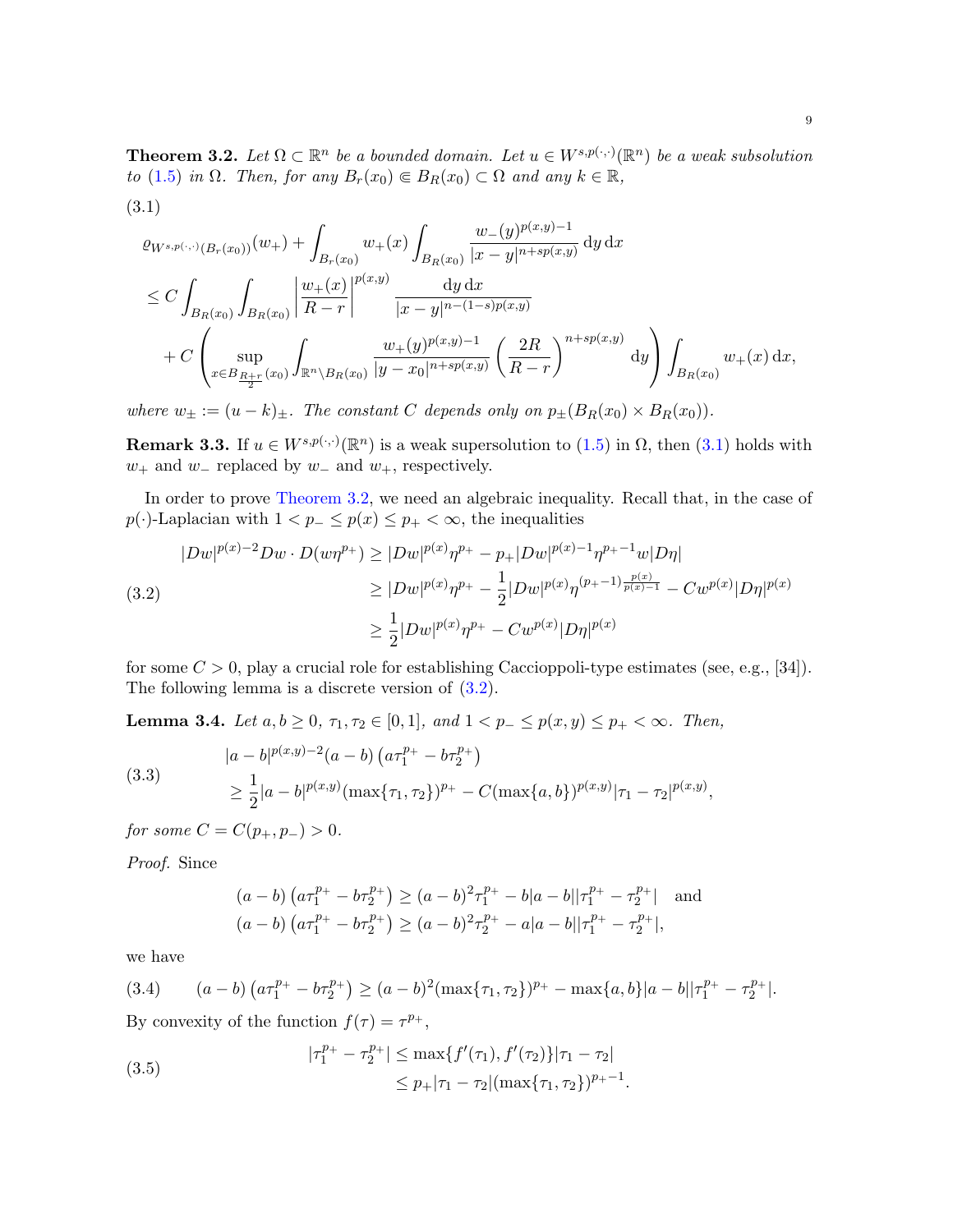Thus, it follows from [\(3.4\)](#page-8-2), [\(3.5\)](#page-8-3), and Young's inequality that

$$
|a-b|^{p(x,y)-2}(a-b) (a\tau_1^{p_+} - b\tau_2^{p_+})
$$
  
\n
$$
\geq |a-b|^{p(x,y)}(\max\{\tau_1, \tau_2\})^{p_+} - p_+ \frac{p(x,y)-1}{p(x,y)} \varepsilon^{\frac{p(x,y)}{p(x,y)-1}} |a-b|^{p(x,y)}(\max\{\tau_1, \tau_2\})^{(p_+-1)\frac{p(x,y)}{p(x,y)-1}}
$$
  
\n
$$
-\frac{p_+}{p(x,y)} \varepsilon^{-p(x,y)}(\max\{a,b\})^{p(x,y)}|\tau_1 - \tau_2|^{p(x,y)}
$$
  
\n
$$
\geq (1-p_+ \varepsilon^{p_+/(p_+-1)}) |a-b|^{p(x,y)}(\max\{\tau_1, \tau_2\})^{p_+} - \frac{p_+}{p_-} \varepsilon^{-p_+}(\max\{a,b\})^{p(x,y)}|\tau_1 - \tau_2|^{p(x,y)}.
$$

Taking  $\varepsilon = (1/(2p_+))^{(p_+-1)/p_+}$ , we obtain [\(3.3\)](#page-8-4) with  $C = \frac{p_+}{p_-}$  $\frac{p_+}{p_-}(2p_+)^{p_+-1}$ . В последните и последните и производите в село в село в село в село в село в село в село в село в село в сел<br>В село в село в село в село в село в село в село в село в село в село в село в село в село в село в село в сел

*Proof of [Theorem 3.2.](#page-7-1)* In this proof, every ball is centered at  $x_0$ . Let  $\eta$  be a cut-off function satisfying  $\eta \in [0,1]$ , supp $\eta \subset B_{\frac{R+r}{2}} \subset B_R$ ,  $\eta \equiv 1$  in  $B_r$ , and  $|D\eta| \leq 4/(R-r)$ . Let  $p_{\pm} =$  $p_{\pm}(B_R \times B_R)$ . We first assume that  $u \in L^{\infty}(B_{2R})$ , then  $\varphi(x) = w_+(x)\eta(x)^{p_+} \in W^{s,p(\cdot,\cdot)}(\mathbb{R}^n)$ by [\[49,](#page-27-18) Lemma 4.1]. Applying the definition of weak subsolutions with the test function  $\varphi$ , we have

<span id="page-9-2"></span>
$$
(3.6) \quad 0 \ge \int_{B_R} \int_{B_R} \frac{|u(x) - u(y)|^{p(x,y)-2} (u(x) - u(y)) (\varphi(x) - \varphi(y))}{|x - y|^{n + sp(x,y)}} \, \mathrm{d}y \, \mathrm{d}x + 2 \int_{B_R} \int_{\mathbb{R}^n \setminus B_R} \frac{|u(x) - u(y)|^{p(x,y)-2} (u(x) - u(y)) w_+(x) \eta(x)^{p_+}}{|x - y|^{n + sp(x,y)}} \, \mathrm{d}y \, \mathrm{d}x =: I_1 + I_2.
$$

It is easy to see that

<span id="page-9-0"></span>(3.7) 
$$
\begin{aligned} |u(x)-u(y)|^{p(x,y)-2}(u(x)-u(y))(\varphi(x)-\varphi(y)) \\ &\geq |w_+(x)-w_+(y)|^{p(x,y)-2}(w_+(x)-w_+(y))(w_+(x)\eta(x)^{p_+}-w_+(y)\eta(y)^{p_+}), \end{aligned}
$$

as in the proof of [\[27,](#page-26-7) Lemma 1.4]. Moreover, by [Lemma 3.4](#page-8-5) with  $a = w_+(x)$ ,  $b = w_+(y)$ ,  $\tau_1 = \eta(x)$ , and  $\tau_2 = \eta(y)$ , we obtain

$$
\begin{aligned} |w_+(x) - w_+(y)|^{p(x,y)-2}(w_+(x) - w_+(y))(w_+(x)\eta(x)^{p+} - w_+(y)\eta(y)^{p+}) \\ &\ge \frac{1}{2}|w_+(x) - w_+(y)|^{p(x,y)}(\max\{\eta(x), \eta(y)\})^{p+} \\ &- C(\max\{w_+(x), w_+(y)\})^{p(x,y)}|\eta(x) - \eta(y)|^{p(x,y)} \end{aligned}
$$

for all  $x, y \in B_R$ , where  $C = C(p_+, p_-) > 0$ . On the other hand, it is obvious that

(3.9) 
$$
|u(x) - u(y)|^{p(x,y)-2}(u(x) - u(y))(\varphi(x) - \varphi(y)) = 0
$$

when  $u(x), u(y) \leq k$ . Furthermore, if  $u(x) > k$  and  $u(y) \leq k$ , then

<span id="page-9-1"></span>(3.10)  
\n
$$
\begin{aligned}\n|u(x) - u(y)|^{p(x,y)-2} (u(x) - u(y)) (\varphi(x) - \varphi(y)) \\
\ge c \left( (w_+(x) - w_+(y))^{p(x,y)} + w_+(x) w_-(y)^{p(x,y)-1} \right) \eta^{p_+(x)}\n\end{aligned}
$$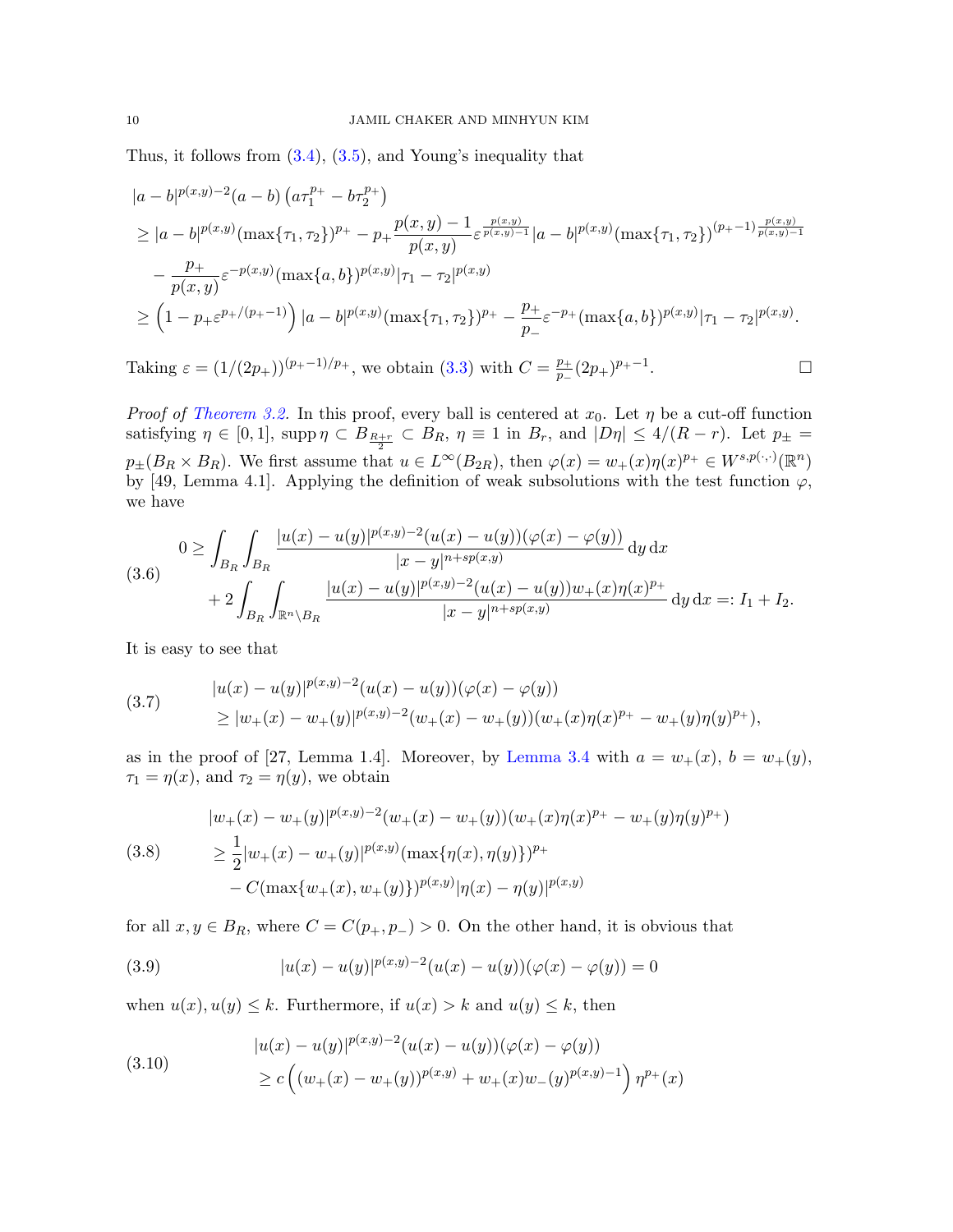<span id="page-10-2"></span>
$$
I_{1} = \left(\int_{A_{k,R}^{+}} \int_{A_{k,R}^{+}} +2 \int_{A_{k,R}^{+}} \int_{B_{R} \setminus A_{k,R}^{+}} \right) \frac{|u(x) - u(y)|^{p(x,y)-2} (u(x) - u(y)) (\varphi(x) - \varphi(y))}{|x - y|^{n+sp(x,y)}} dy dx
$$
  
\n
$$
\geq c \int_{B_{r}} \int_{B_{r}} \frac{|w_{+}(x) - w_{+}(y)|^{p(x,y)}}{|x - y|^{n+sp(x,y)}} dy dx + 2c \int_{B_{r}} w_{+}(x) \int_{B_{R}} \frac{w_{-}(y)^{p(x,y)-1}}{|x - y|^{n+sp(x,y)}} dy dx
$$
  
\n
$$
- C \int_{B_{R}} \int_{B_{R}} \frac{w_{+}(x)^{p(x,y)} |\eta(x) - \eta(y)|^{p(x,y)}}{|x - y|^{n+sp(x,y)}} dy dx,
$$

where  $A_{k,R}^{+} = B_R \cap \{u > k\}.$ 

For  $I_2$ , we use the inequalities

$$
|u(x) - u(y)|^{p(x,y)-2}(u(x) - u(y))w_+(x) \ge -(u(y) - u(x))_+^{p(x,y)-1}w_+(x)
$$
  

$$
\ge -w_+(y)^{p(x,y)-1}w_+(x)
$$

and

$$
\frac{|y-x_0|}{|x-y|} \le 1 + \frac{|x-x_0|}{|x-y|} \le 1 + \frac{R+r}{R-r} = \frac{2R}{R-r}, \quad x \in B_{\frac{R+r}{2}}, y \in \mathbb{R}^n \setminus B_R,
$$

to obtain

<span id="page-10-3"></span>
$$
I_2 \ge -2 \int_{B_R} \int_{\mathbb{R}^n \setminus B_R} \frac{w_+(y)^{p(x,y)-1} w_+(x) \eta(x)^{p_+}}{|x-y|^{n+sp(x,y)}} \, \mathrm{d}y \, \mathrm{d}x
$$
\n
$$
(3.12) \ge -2 \left( \sup_{x \in \text{supp}\,\eta} \int_{\mathbb{R}^n \setminus B_R} \frac{w_+(y)^{p(x,y)-1}}{|x-y|^{n+sp(x,y)}} \, \mathrm{d}y \right) \int_{B_R} w_+(x) \eta(x)^{p_+} \, \mathrm{d}x
$$
\n
$$
\ge -2 \left( \sup_{x \in B_{\frac{R+r}{2}}} \int_{\mathbb{R}^n \setminus B_R} \frac{w_+(y)^{p(x,y)-1}}{|y-x_0|^{n+sp(x,y)}} \left( \frac{2R}{R-r} \right)^{n+sp(x,y)} \, \mathrm{d}y \right) \int_{B_R} w_+(x) \, \mathrm{d}x.
$$

Therefore, [\(3.1\)](#page-8-0) follows from [\(3.6\)](#page-9-2), [\(3.11\)](#page-10-2), [\(3.12\)](#page-10-3), and  $|D\eta| \leq 4/(R-r)$ .

The general case  $u \in W^{s,p(\cdot,\cdot)}(\mathbb{R}^n)$  follows in the standard way by using truncated functions and the monotone convergence theorem.

### 4. Local boundedness

<span id="page-10-1"></span>In this section, we prove [Theorem 1.4.](#page-3-0) The idea of the proof of the local boundedness is to fix a point  $x_0 \in \Omega$  and find a small ball  $B_{R/2}(x_0) \subset \Omega$  on which u is bounded. We begin with [Theorem 4.1,](#page-10-0) where the case  $p(x_0, x_0) \leq n/s$  is covered. [Theorem 4.1](#page-10-0) not only proves the local boundedness of weak subsolutions in  $B_{R/2}(x_0)$  but also provides a quantitative estimate of their supremum. The proof of [Theorem 4.1](#page-10-0) is based on the De Giorgi iteration technique. In the end of this section, we will prove [Theorem 1.4](#page-3-0) by combining [Theorem 4.1](#page-10-0) and [Theorem 2.6.](#page-7-2)

<span id="page-10-0"></span>**Theorem 4.1.** Let  $\Omega$  be a bounded domain in  $\mathbb{R}^n$  and let  $0 < \sigma < s < 1$ . Let  $u \in W^{s,p(\cdot,\cdot)}(\mathbb{R}^n)$ be a weak subsolution to [\(1.5\)](#page-1-1) in  $\Omega$  satisfying [\(1.8\)](#page-4-0). For each  $x_0 \in \Omega$  with  $p(x_0, x_0) \leq n/s$ ,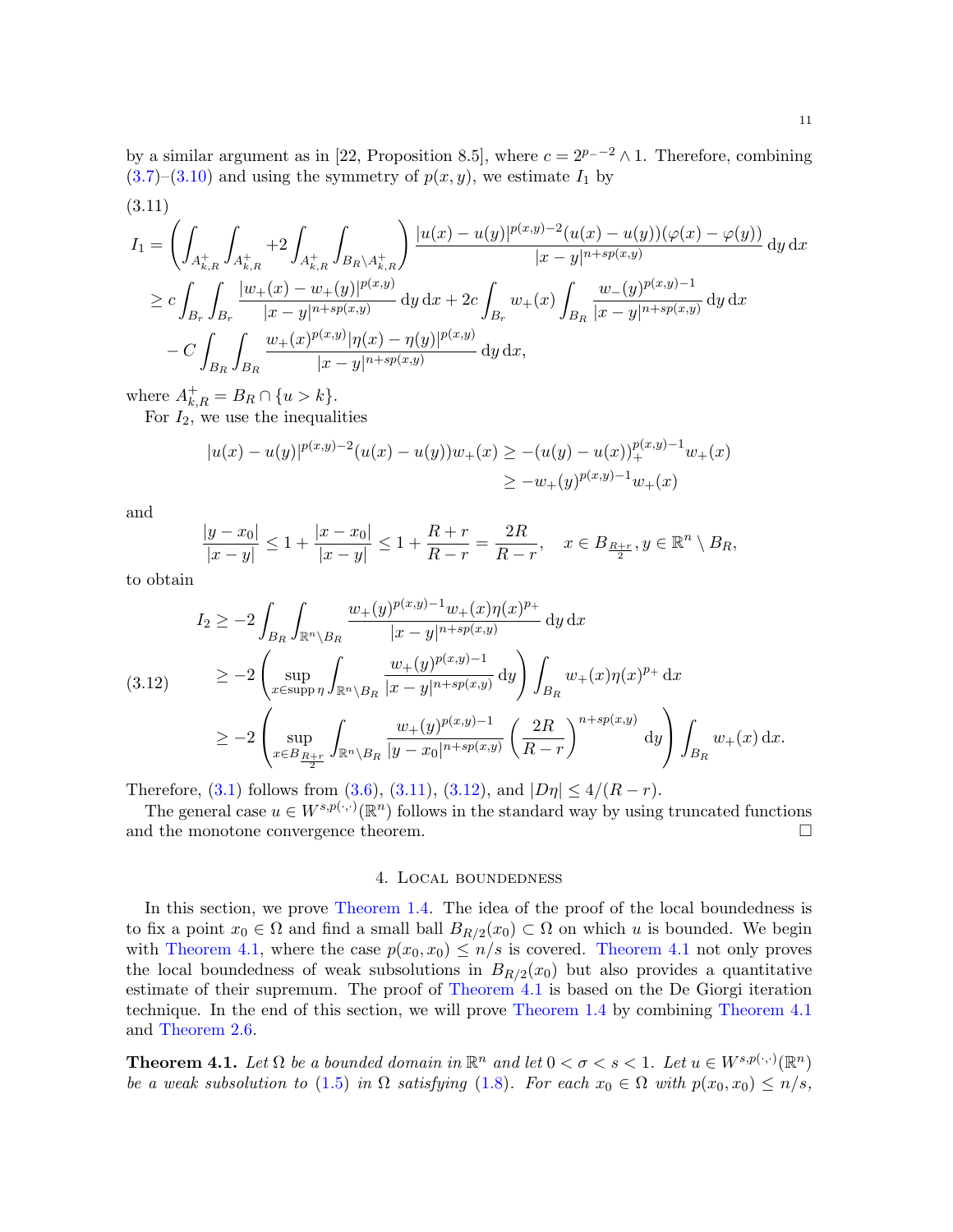there is a radius  $R \in (0,1)$  such that  $B_R = B_R(x_0) \subset \Omega$ ,  $p_+ < p_-^* := \frac{np_-}{n - \sigma p}$  $\frac{np_-}{n-\sigma p_-}$ , and

<span id="page-11-0"></span>(4.1) 
$$
\sup_{B_{R/2}} u \leq C \max \left\{ \left( \int_{B_R} u_+^{p_+}(x) dx \right)^{\frac{1}{p_+}}, \left( \int_{B_R} u_+^{p_+}(x) dx \right)^{\frac{1}{p_-} \frac{q-p_-}{q-p_+}} \right\} + \left( \sup_{x \in B_R} \int_{\mathbb{R}^n \setminus B_{R/2}} \frac{u_+(y)^{p(x,y)-1}}{|y-x_0|^{n+sp(x,y)}} dy \right)^{1/(p_+-1)} + 1
$$

for any  $q \in (\max\{p_+,\frac{n}{n-\sigma}\},p^*_-),$  where  $p_{\pm} = p_{\pm}(B_R \times B_R)$ . The constant C depends on n, s,  $\sigma$ ,  $p_+(B_R \times \mathbb{R}^n)$ ,  $p_-(B_R \times B_R)$ , q, and R.

**Remark 4.2.** If  $u \in W^{s,p(\cdot,\cdot)}(\mathbb{R}^n)$  is a weak supersolution to  $(1.5)$  in  $\Omega$  satisfying  $(1.8)$  (with  $u$ −), then −u is a weak subsolution to [\(1.5\)](#page-1-1) in  $\Omega$  satisfying [\(1.8\)](#page-4-0) (with  $u_+$ ), and hence [\(4.1\)](#page-11-0) holds with u replaced by  $-u$ .

The Caccioppoli-type inequality and the fractional Sobolev inequality are crucial tools for the De Giorgi iteration. One can make use of the fractional Sobolev inequality with variable exponent developed in [\[39\]](#page-27-17), but it requires the assumption  $p_{+}(B_{R}(x_0) \times B_{R}(x_0)) < n/s$ , which is stronger than the assumption made in [Theorem 4.1,](#page-10-0) namely  $p(x_0, x_0) \leq n/s$ . Thus, we will use the fractional Sobolev inequality with constant exponent [\(Theorem 2.4\)](#page-7-3).

For local variational problems, we have the continuous embedding  $W^{1,p(\cdot)}(\Omega) \hookrightarrow W^{1,p}(\Omega)$ by a simple inequality  $\int |Du|^{p_-} dx \leq \int (|Du|^{p(x)} + 1) dx$ . However, a similar continuous embedding  $W^{s,p(\cdot,\cdot)}(\Omega) \hookrightarrow W^{s,p-}(\Omega)$  is not available. Instead, we prove the following lemma, which shows a continuous embedding into a larger space with smaller orders of differentiability  $\sigma < s$  and integrability  $q < p_-\$ . This lemma is a generalization of [\[22,](#page-26-9) Lemma 4.6].

<span id="page-11-1"></span>**Lemma 4.3.** Let  $\Omega' \subset \Omega \subset \mathbb{R}^n$  be two bounded measurable sets with  $d := \text{diam}(\Omega) \leq 1$ . Let  $1 \le q < p_- \le p(x, y) \le p_+$  and  $0 < \sigma < s < 1$ , where  $p_{\pm} = p_{\pm}(\Omega \times \Omega)$ , then  $W^{s,p(\cdot,\cdot)}(\Omega) \hookrightarrow$  $W^{\sigma,q}(\Omega)$ . In particular, for any  $u \in W^{s,p(\cdot,\cdot)}(\Omega)$ ,

$$
\left(\int_{\Omega}\int_{\Omega'}\frac{|u(x)-u(y)|^q}{|x-y|^{n+\sigma q}}\,dy\,dx\right)^{1/q}\n\leq C \max \left\{ \left(|\Omega'|d^{(s-\sigma)\frac{p+q}{p+\sigma q}}\right)^{\frac{p}{p+q}}, \left(|\Omega'|d^{(s-\sigma)\frac{p+q}{p+\sigma q}}\right)^{\frac{p_{-}-q}{p_{-q}}} \right\} [u]_{W^{s,p(\cdot,\cdot)}(\Omega)},
$$

where  $C = C(n, s, \sigma, p_+, p_-, q) > 0.$ 

Proof. We define

$$
U(x,y) := \frac{|u(x) - u(y)|^q}{|x - y|^{n + \sigma q}},
$$

then

$$
U(x,y) = \frac{|u(x) - u(y)|^q}{|x - y|^{(n+sp(x,y))\frac{q}{p(x,y)}}} \frac{1}{|x - y|^{n\frac{p(x,y) - q}{p(x,y)} - (s - \sigma)q}} =: V(x,y)W(x,y).
$$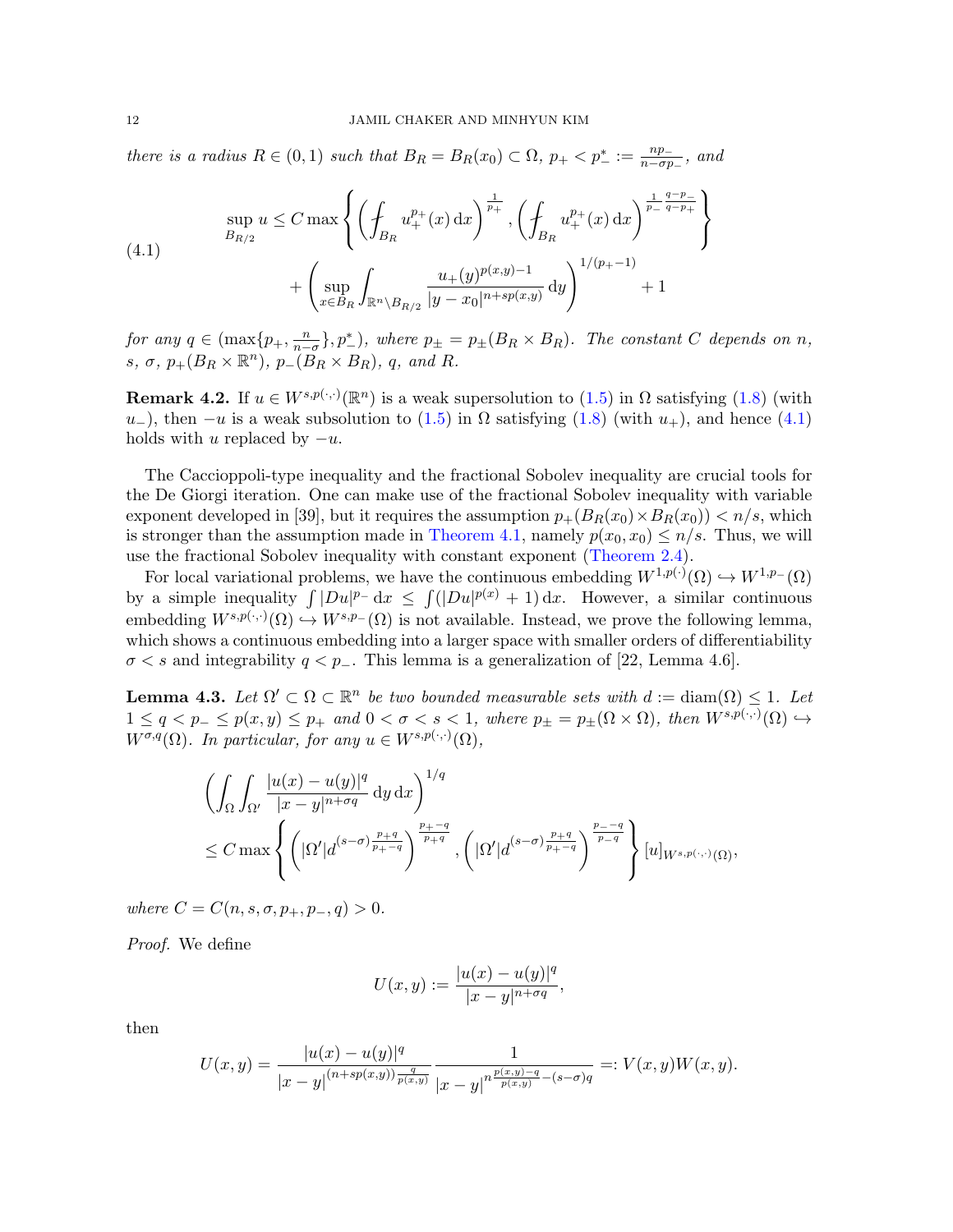Thus, by [Lemma 2.2](#page-5-1) we obtain

$$
\int_{\Omega} \int_{\Omega'} \frac{|u(x) - u(y)|^q}{|x - y|^{n + \sigma q}} dy dx = ||U||_{L^1(\Omega \times \Omega')}
$$
  
\n
$$
\leq 2||V||_{L^{\frac{p(\cdot, \cdot)}{q}}(\Omega \times \Omega')} ||W||_{L^{\frac{p(\cdot, \cdot)}{p(\cdot, \cdot) - q}}(\Omega \times \Omega')}
$$
  
\n
$$
= 2[u]_{W^{s, p(\cdot, \cdot)}(\Omega)}^q ||W||_{L^{\frac{p(\cdot, \cdot)}{p(\cdot, \cdot) - q}}(\Omega \times \Omega')}
$$

Using [Lemma 2.1,](#page-5-2) we have

$$
||W||_{L^{\frac{p(\cdot,\cdot)}{p(\cdot,\cdot)-q}}(\Omega\times\Omega')} \leq \max\left\{\varrho_{L^{\frac{p(\cdot,\cdot)}{p(\cdot,\cdot)-q}}(\Omega\times\Omega')}(W)^{\frac{p_{+}-q}{p_{+}}},\varrho_{L^{\frac{p(\cdot,\cdot)}{p(\cdot,\cdot)-q}}(\Omega\times\Omega')}(W)^{\frac{p_{-}-q}{p_{-}}}\right\}.
$$

Since  $d \leq 1$ ,

$$
\begin{split} \varrho_{L^{\frac{p(\cdot,\cdot)}{p(\cdot,\cdot)-q}}(\Omega\times\Omega')}(W) & = \int_{\Omega'}\int_{\Omega}\frac{|x-y|^{(s-\sigma)\frac{p(x,y)q}{p(x,y)-q}}}{|x-y|^{n}}\,\mathrm{d}y\,\mathrm{d}x\\ & \leq \int_{\Omega'}\int_{\Omega}\frac{|x-y|^{(s-\sigma)\frac{p+q}{p+\lnot q}}}{|x-y|^{n}}\,\mathrm{d}y\,\mathrm{d}x\\ & \leq \frac{p_{+}-q}{(s-\sigma)p_{+}q}|\mathbb{S}^{n-1}||\Omega'|d^{(s-\sigma)\frac{p+q}{p_{+}-q}}. \end{split}
$$

Therefore, combining the previous estimates finishes the proof.

As mentioned before, we will prove [Theorem 4.1](#page-10-0) by using the De Giorgi iteration technique. For this purpose, we need the following lemma.

<span id="page-12-2"></span>**Lemma 4.4.** Suppose that a sequence  ${Y_j}_{j=0}^{\infty}$  of nonnegative numbers satisfies the recursion relation

<span id="page-12-1"></span>
$$
Y_{j+1} \le Cb^j \max \left\{ Y_j^{1+\beta_1}, Y_j^{1+\beta_2}, \dots, Y_j^{1+\beta_N} \right\}
$$

for some constants  $C \ge 1$ ,  $b > 1$ ,  $N \in \mathbb{N}$ , and  $\beta_1 \ge \beta_2 \ge \cdots \ge \beta_N > 0$ . If

(4.2) 
$$
Y_0 \leq \min \left\{ C^{-\frac{1}{\beta_N}} b^{-\frac{1}{\beta_N^2}}, C^{-\frac{1}{\beta_1}} \right\},
$$

then

(4.3) 
$$
Y_j \leq C^{-\frac{1}{\beta_N}} b^{-\frac{1}{\beta_N} - \frac{j}{\beta_N}} \quad \text{for all } j \geq 0,
$$

and, consequently,  $Y_j \to 0$  as  $j \to \infty$ .

*Proof.* When  $Y_0 \leq 1$ , one can easily prove by induction that

<span id="page-12-0"></span>
$$
Y_j \leq C^{\frac{(1+\beta_N)^j-1}{\beta_N}} b^{\frac{(1+\beta_N)^j-1}{\beta_N^2} - \frac{j}{\beta_N}} Y_0^{(1+\beta_N)^j} \leq 1, \quad \text{for all } j \geq 0,
$$

under the assumption  $Y_0 \leq C^{-\frac{1}{\beta_N}} b$  $-\frac{1}{\beta_N^2}$ . This yields [\(4.3\)](#page-12-0). When  $Y_0 \geq 1$ , a similar argument shows that

$$
Y_j \leq C^{\frac{(1+\beta_N)^j-1}{\beta_N}} b^{\frac{(1+\beta_N)^j-1}{\beta_N^2} - \frac{j}{\beta_N}} Y_0^{(1+\beta_1)(1+\beta_N)^{j-1}} \leq 1, \quad \text{for all } j \geq 1,
$$

under the assumption  $(4.2)$ . This also proves  $(4.3)$ .

13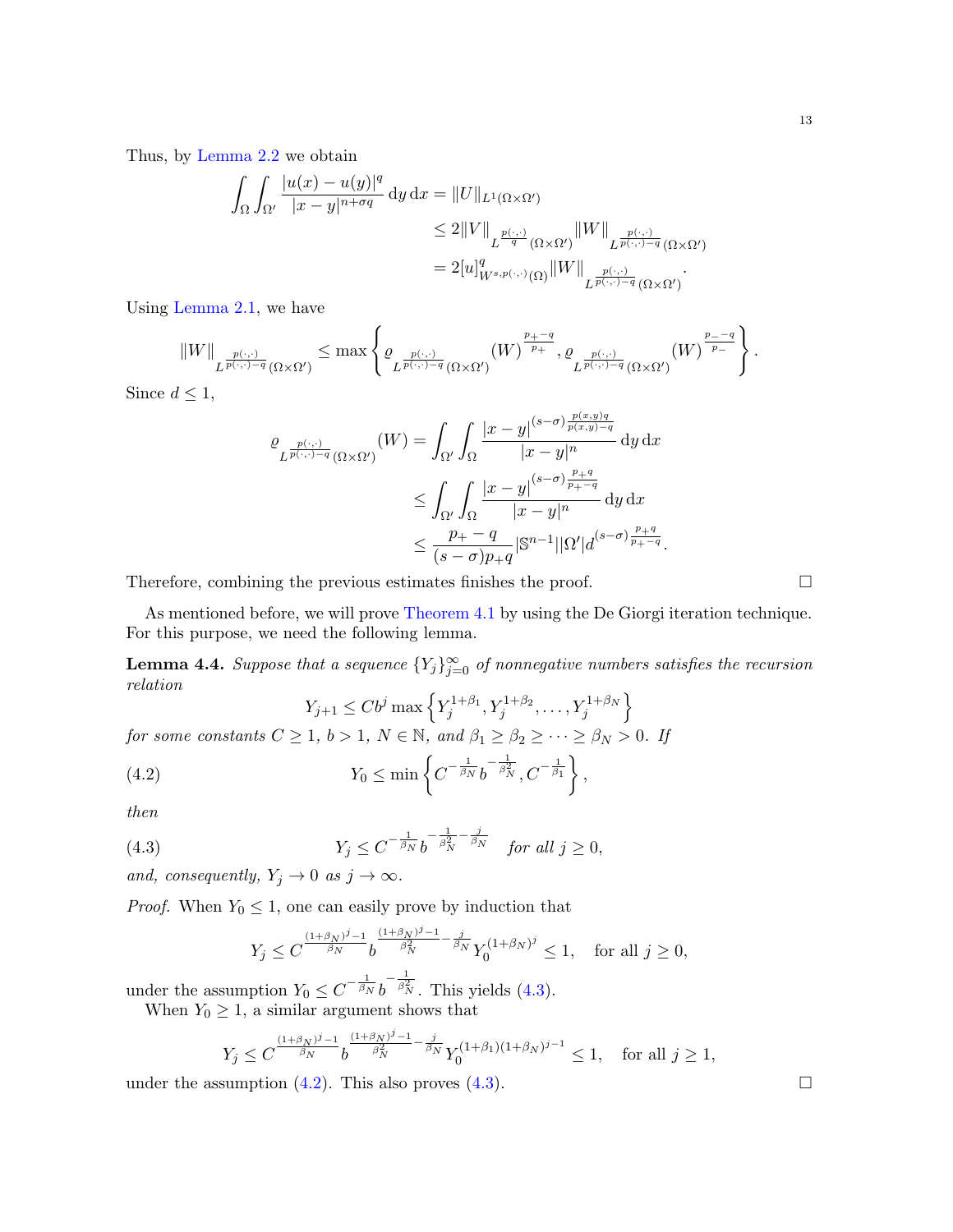We are now in a position to prove [Theorem 4.1](#page-10-0) by using [Theorem 3.2,](#page-7-1) [Lemma 4.3,](#page-11-1) and [Lemma 4.4.](#page-12-2)

*Proof of [Theorem 4.1.](#page-10-0)* Let  $x_0 \in \Omega$  with  $p(x_0, x_0) \leq n/s$ . By the continuity of p, we can take  $R \in (0, 1/2)$  sufficiently small such that  $B_R(x_0) \subset \Omega$  and

(4.4) 
$$
p_+ < p_-^* := \frac{np_-}{n - \sigma p_-},
$$

where  $p_{\pm} = p_{\pm}(B_R(x_0) \times B_R(x_0))$ . Note that  $\sigma p_{-} < sp_{-} \leq n$ .

We fix  $k \in \mathbb{R}$  and  $\tilde{k} \in \mathbb{R}^+$ . In order to use the De Giorgi iteration, we set for each  $j \in \mathbb{N} \cup \{0\}$ 

$$
r_j = \frac{1}{2}(1+2^{-j})R
$$
,  $\tilde{r}_j = \frac{r_j + r_{j+1}}{2}$ ,  $k_j = k + (1-2^{-j})\tilde{k}$ , and  $\tilde{k}_j = \frac{k_{j+1} + k_j}{2}$ ,

and define

<span id="page-13-1"></span><span id="page-13-0"></span>
$$
w_j = (u - k_j)_+
$$
 and  $\tilde{w}_j = (u - \tilde{k}_j)_+.$ 

For simplicity, we write  $B_j = B(x_0, r_j)$  and  $\tilde{B}_j = B(x_0, \tilde{r}_j)$ .

By  $(4.4)$ , we can choose a constant q such that

(4.5) 
$$
\max\left\{p_+,\frac{n}{n-\sigma}\right\} < q < p^*_-.
$$

Then,  $q = t^* = \frac{nt}{n-\sigma t}$  for some  $1 < t < p_- \le n/\sigma$ . By applying [Theorem 2.4](#page-7-3) to  $\tilde{w}_j$  in  $\tilde{B}_j$ , we have

 $\|\tilde{w}_j\|_{L^q(\tilde{B}_j)} \leq C \|\tilde{w}_j\|_{W^{\sigma,t}(\tilde{B}_j)}$ 

for some  $C > 0$  depending on  $\tilde{r}_j$ . Since  $\tilde{r}_j \in [R/2, R]$ , we may assume that C depends on R, but not on j, with a possibly larger constant C. Since the quantities n, s,  $\sigma$ ,  $p_+(B_R \times \mathbb{R}^n)$ ,  $p_-(B_R \times B_R)$ , q, and R are not important for the iteration, we will absorb these quantities into constants C. Moreover, using [Lemma 4.3](#page-11-1) and [Lemma 2.2,](#page-5-1) we have

$$
\|\tilde{w}_j\|_{W^{\sigma,t}(\tilde{B}_j)} \leq C \|\tilde{w}_j\|_{W^{s,p(\cdot,\cdot)}(\tilde{B}_j)}
$$

for some  $C = C(n, s, \sigma, p_+, p_-, q, R) > 0$ . By [Lemma 2.3,](#page-6-1)

<span id="page-13-2"></span>
$$
\|\tilde{w}_j\|_{W^{s,p(\cdot,\cdot)}(\tilde{B}_j)} \leq 2|\tilde{w}_j|_{W^{s,p(\cdot,\cdot)}(\tilde{B}_j)}
$$
  

$$
\leq 2 \max \left\{ \tilde{\varrho}_{W^{s,p(\cdot,\cdot)}(\tilde{B}_j)} (\tilde{w}_j)^{1/p_{-}}, \tilde{\varrho}_{W^{s,p(\cdot,\cdot)}(\tilde{B}_j)} (\tilde{w}_j)^{1/p_{+}} \right\}.
$$

We set  $A_{h,r}^+ = B_r \cap \{u > h\}$  and

$$
Y_j = \oint_{B_j} w_j^{p_+}(x) \, \mathrm{d}x,
$$

and estimate  $\tilde{\varrho}_{W^{s,p(\cdot,\cdot)}(\tilde{B}_j)}(\tilde{w}_j)$  in terms of j and  $Y_j$ .

By [Theorem 3.2,](#page-7-1) we have

$$
\tilde{\varrho}_{W^{s,p(\cdot,\cdot)}(\tilde{B}_{j})}(\tilde{w}_{j})\n\leq C2^{jp_{+}} \int_{B_{j}} \int_{B_{j}} \frac{\tilde{w}_{j}(x)^{p(x,y)}}{|x-y|^{n+sp(x,y)}} |x-y|^{p(x,y)} \, dy \, dx\n+ C \left( \sup_{x \in B(x_{0}, \frac{1}{2}(r_{j}+\tilde{r}_{j}))} \int_{\mathbb{R}^{n} \setminus B_{j}} \frac{\tilde{w}_{j}(y)^{p(x,y)-1}}{|y-x_{0}|^{n+sp(x,y)}} \left( \frac{4r_{j}}{r_{j}-r_{j+1}} \right)^{n+sp(x,y)} \, dy \right) \int_{B_{j}} \tilde{w}_{j}(x) \, dx
$$
\n=:  $I_{1} + I_{2}$ .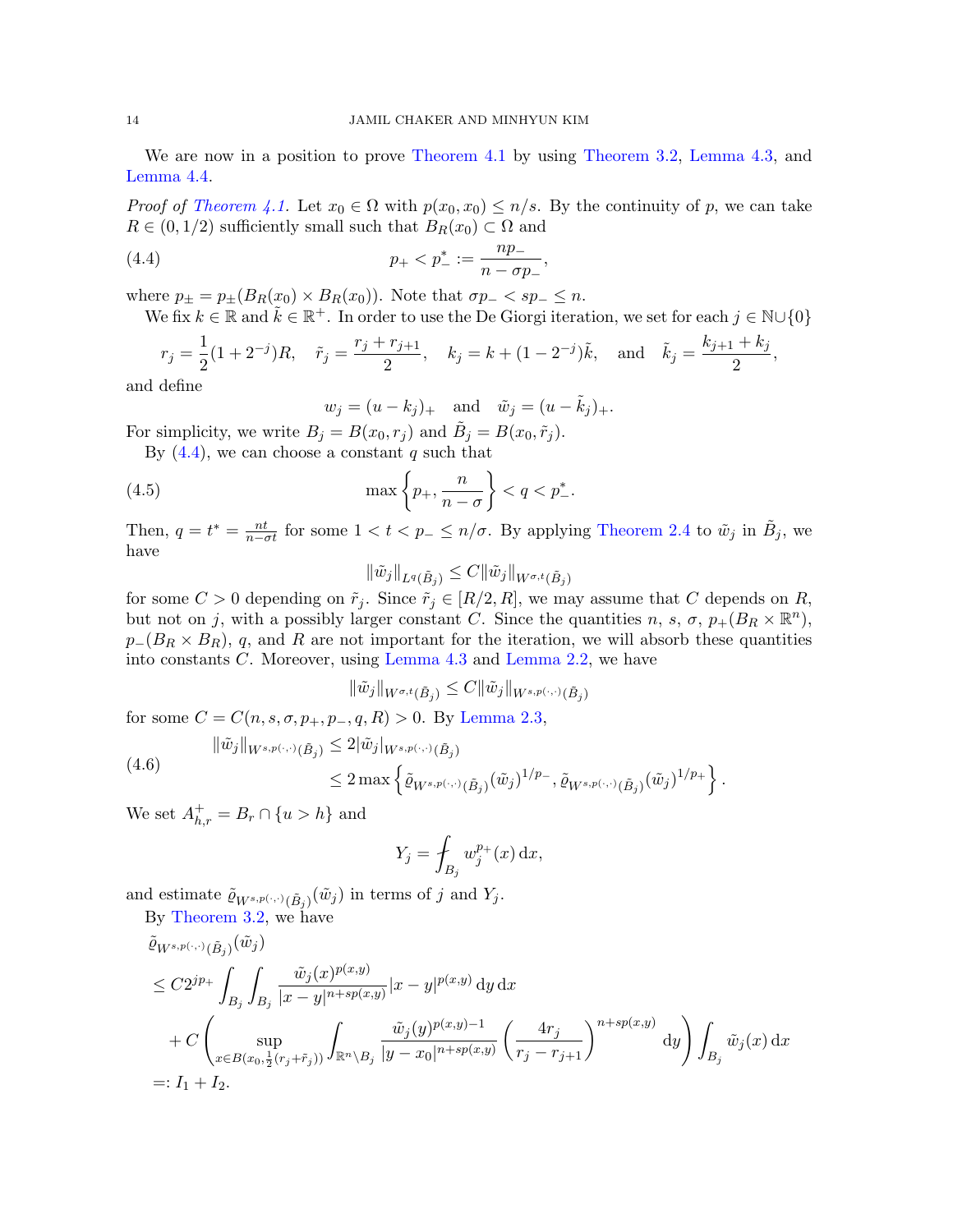Since  $\tilde{w}_j = 0$  on  $B_j \setminus A^+_{\tilde{k}_j,r_j}, \tilde{w}_j \leq w_j$ , and  $R < 1/2$ , we estimate  $I_1$  as follows:

$$
I_1 \leq C2^{jp_+} \int_{A^+_{\tilde{k}_j,r_j}} \int_{B_j} (w_j(x)^{p_+} + 1) \frac{|x - y|^{(1-s)p_-}}{|x - y|^n} \, \mathrm{d}y \, \mathrm{d}x
$$
  

$$
\leq C2^{jp_+} \left( \int_{A^+_{\tilde{k}_j,r_j}} w_j(x)^{p_+} \, \mathrm{d}x + |A^+_{\tilde{k}_j,r_j}| \right)
$$
  

$$
\leq C2^{jp_+} \left( Y_j + |A^+_{\tilde{k}_j,r_j}| \right).
$$

For  $I_2$ , we use  $p(x, y) \leq p_+(B_R \times \mathbb{R}^n)$  and  $(\tilde{k}_j - k_j)^{p_+ - 1} \tilde{w}_j \leq w_j^{p_+}$  $j^{p_+}$ . Then,

$$
I_2 \leq C2^{j(n+sp_{+}(B_R \times \mathbb{R}^n))} \left( \sup_{x \in B_R} \int_{\mathbb{R}^n \setminus B_{R/2}} \frac{\tilde{w}_j(y)^{p(x,y)-1}}{|y-x_0|^{n+sp(x,y)}} dy \right) \int_{B_j} \frac{w_j^{p_+}(x)}{(\tilde{k}_j - k_j)^{p_+-1}} dx
$$
  
\n
$$
\leq C2^{j(n+sp_{+}(B_R \times \mathbb{R}^n))} \left( \sup_{x \in B_R} \int_{\mathbb{R}^n \setminus B_{R/2}} \frac{w_0(y)^{p(x,y)-1}}{|y-x_0|^{n+sp(x,y)}} dy \right) \left( \frac{2^{j+2}}{\tilde{k}} \right)^{p_+-1} \int_{A_{k_j,r_j}^+} w_j^{p_+} dx
$$
  
\n
$$
\leq C2^{j(n+2p_{+}(B_R \times \mathbb{R}^n))} \frac{T}{\tilde{k}^{p_+-1}} Y_j,
$$

where

$$
T = \sup_{x \in B_R} \int_{\mathbb{R}^n \setminus B_{R/2}} \frac{u_+(y)^{p(x,y)-1}}{|y - x_0|^{n+sp(x,y)}} \, dy.
$$

Combining the estimates above and using

$$
|A^+_{\tilde k_j,r_j}|\leq \frac{1}{(\tilde k_j-k_j)^{p_+}}\int_{A_{\tilde k_j,r_j}} w_j^{p_+}\,\mathrm{d} x\leq C\left(\frac{2^j}{\tilde k}\right)^{p_+}Y_j,
$$

yield that

<span id="page-14-2"></span>
$$
\tilde{\varrho}_{W^{s,p(\cdot,\cdot)}(\tilde{B}_{j})}(\tilde{w}_{j})\leq C2^{j(n+2p_{+}(B_{R}\times\mathbb{R}^{n})-1)}\left(1+\frac{1}{\tilde{k}^{p_{+}}}+\frac{T}{\tilde{k}^{p_{+}-1}}\right)Y_{j}.
$$

Assuming

$$
(4.7) \t\t\t \tilde{k} \ge T^{1/(p_{+}-1)} + 1,
$$

we arrive at

(4.8) 
$$
\tilde{\varrho}_{W^{s,p(\cdot,\cdot)}(\tilde{B}_j)}(\tilde{w}_j) \leq C2^{j(n+2p_+(B_R \times \mathbb{R}^n))} Y_j.
$$

On the other hand, recalling that [\(4.5\)](#page-13-1) holds, we have  $\tilde{w}_j^q \ge (k_{j+1} - \tilde{k}_j)^{q-p_+} w_{j+1}^{p_+}$ , and hence

<span id="page-14-1"></span>(4.9) 
$$
\|\tilde{w}_j\|_{L^q(\tilde{B}_j)}^q \ge \|\tilde{w}_j\|_{L^q(B_{j+1})}^q \ge c(2^{-j}\tilde{k})^{q-p_+}Y_{j+1}.
$$

Therefore, from  $(4.6)$ ,  $(4.8)$ , and  $(4.9)$ , we deduce

<span id="page-14-0"></span>
$$
Y_{j+1} \leq C \tilde{k}^{p_{+} - q} b^{j} \max \left\{ Y_{j}^{1 + \beta_{1}}, Y_{j}^{1 + \beta_{2}} \right\},\,
$$

where  $\beta_1 = q/p_ - - 1 > 0$ ,  $\beta_2 = q/p_ + - 1 > 0$ ,  $b = 2^{q-p_+ + (n+2p_+(B_R \times \mathbb{R}^n))q/p_-}$ , and  $C > 0$  is a constant depending only on  $n, s, \sigma, p_+, p_-, q$ , and R.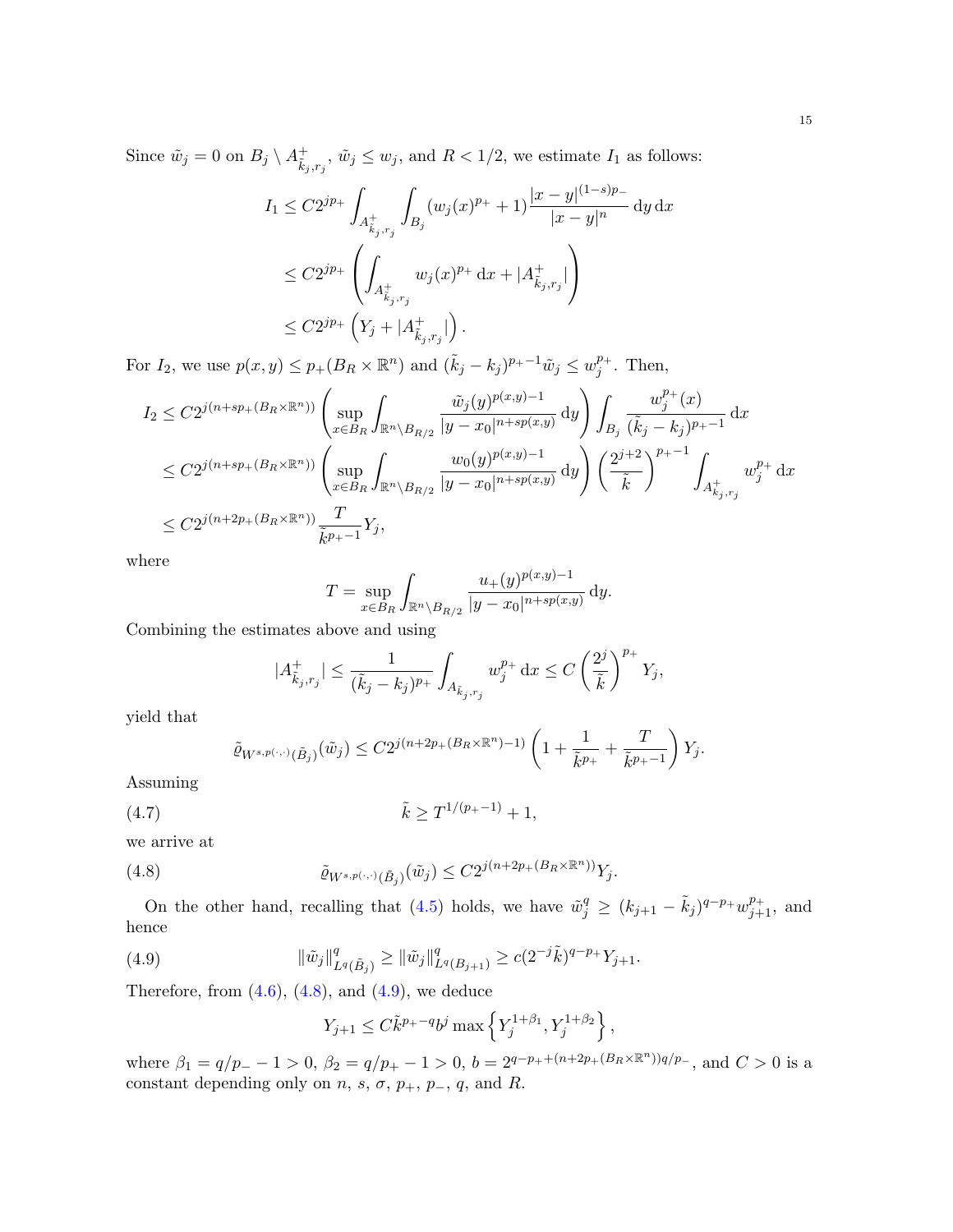,

<span id="page-15-0"></span>By [Lemma 4.4,](#page-12-2) if

(4.10) 
$$
Y_0 \leq \min \left\{ (C\tilde{k}^{p_+ - q})^{-\frac{1}{\beta_2}} b^{-\frac{1}{\beta_2^2}}, (C\tilde{k}^{p_+ - q})^{-\frac{1}{\beta_1}} \right\}
$$

then  $Y_j \to 0$  as  $j \to \infty$ . Thus, if we take

(4.11) 
$$
\tilde{k} \ge \max \left\{ \left( C^{\frac{1}{\beta_2}} b^{\frac{1}{\beta_2^2}} Y_0 \right)^{\frac{1}{p_+}}, \left( C^{\frac{1}{\beta_1}} Y_0 \right)^{\frac{1}{p_-} \frac{q-p_-}{q-p_+}} \right\},
$$

then [\(4.10\)](#page-15-0) is satisfied, and hence

<span id="page-15-1"></span>
$$
\sup_{B_{R/2}} u \le k + \tilde{k}.
$$

Note that the choice

$$
\tilde{k} = C_0 \max \left\{ \left( \oint_{B_R} w_0^{p_+}(x) dx \right)^{\frac{1}{p_+}}, \left( \oint_{B_R} w_0^{p_+}(x) dx \right)^{\frac{1}{p_-} \frac{q-p_-}{q-p_+}} \right\} + T^{1/(p_+-1)} + 1
$$

with

$$
C_0 = \max \left\{ \left( C^{\frac{1}{\beta_2}} b^{\frac{1}{\beta_2^2}} \right)^{\frac{1}{p_+}}, \left( C^{\frac{1}{\beta_1}} \right)^{\frac{1}{p_-} \frac{q-p_-}{q-p_+}} \right\}
$$

is in accordance with [\(4.7\)](#page-14-2) and [\(4.11\)](#page-15-1). The constant  $C_0$  depends on n, s,  $\sigma$ ,  $p_+(B_R \times \mathbb{R}^n)$ ,  $p_{-}(B_R \times B_R)$ , q, and R. We finish the proof by choosing  $k = 0$ .

Let us conclude this section with the proof of [Theorem 1.4](#page-3-0) by using [Theorem 4.1](#page-10-0) and [Theorem 2.6.](#page-7-2)

*Proof of [Theorem 1.4.](#page-3-0)* Suppose that  $u \in W^{s,p(\cdot,\cdot)}(\mathbb{R}^n)$  is a weak subsolution to [\(1.5\)](#page-1-1) in  $\Omega$ satisfying [\(1.8\)](#page-4-0). Let us fix  $x_0 \in \Omega$ . If  $p(x_0, x_0) \leq n/s$ , then by [Theorem 4.1,](#page-10-0)

$$
\sup_{B_{R/2}(x_0)} u < +\infty
$$

for some  $R \in (0,1)$ . If  $p(x_0, x_0) > n/s$ , then the fact that  $u \in W^{s,p(\cdot,\cdot)}(\Omega)$  implies that u is bounded in a neighborhood of  $x_0$ . Indeed, by the continuity of p, we can take  $R > 0$  such that  $B_R(x_0) \subset \Omega$  and

$$
p_{-} := p_{-}(B_{R}(x_{0}) \times B_{R}(x_{0})) > \frac{n}{\sigma}
$$

for  $\sigma \in (0, s)$  sufficiently close to s. Let  $q \in (n/\sigma, p_-)$ , then by [Theorem 2.6](#page-7-2)

$$
||u||_{C^{\alpha}(\overline{B_R(x_0)})} \leq ||u||_{W^{\sigma,q}(B_R(x_0))}.
$$

Moreover, by [Lemma 4.3](#page-11-1) and [Lemma 2.2,](#page-5-1) we obtain

 $||u||_{W^{\sigma,q}(B_R(x_0))} \leq C||u||_{W^{s,p(\cdot,\cdot)}(B_R(x_0))} < +\infty.$ 

Therefore,

$$
||u||_{L^{\infty}(B_R(x_0))} \leq ||u||_{C^{\alpha}(\overline{B_R(x_0)})} < +\infty.
$$

When  $u \in W^{s,p(\cdot,\cdot)}(\mathbb{R}^n)$  is a weak supersolution,  $-u$  is a weak subsolution and hence  $\inf_{B_R(x_0)} u = -\sup_{B_R(x_0)} (-u) > -\infty$  for some  $R > 0$ .  $\Box$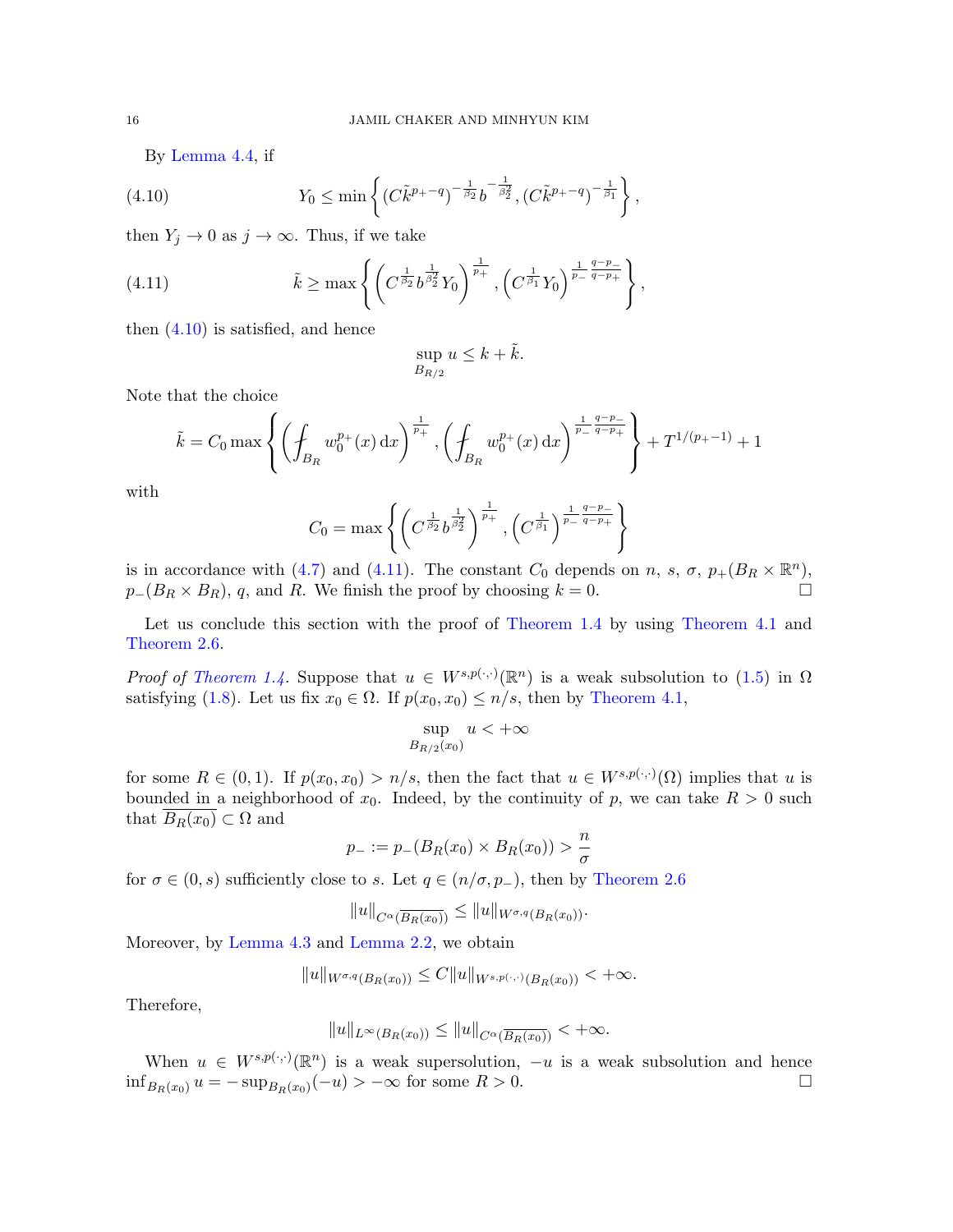## 5. HÖLDER ESTIMATE

<span id="page-16-0"></span>This section is devoted to the proof of the local Hölder regularity of weak solutions to  $(1.5)$ . In this part of the paper, the assumptions  $(P1)$  and  $(P2)$  on p take an important role for our analysis. The key step in establishing the local Hölder regularity is a growth lemma, see [Lemma 5.2.](#page-18-0) We start with an auxiliary result that is needed in the proof of the growth lemma.

<span id="page-16-3"></span>**Lemma 5.1.** Let  $B_R = B_R(x_0) \subset \mathbb{R}^n$  with  $R \in (0,1)$ . Let  $H > 0$ ,  $\delta \in (0,1/8]$  and  $0 <$  $\sigma < s < 1$ . Assume that p satisfies [\(P1\)](#page-1-2) and [\(P2\)](#page-2-0) in  $B_R$ ,  $H^{p_+ - p_-} \leq 2$ , and  $p_+ < p_-^*$ , where  $p_{\pm} = p_{\pm}(B_R \times B_R)$  and  $p_{-}^* = \frac{np_{-}}{n - \sigma p}$  $\frac{np_-}{n-\sigma p_-}$ . Let  $u \in W^{s,p(\cdot,\cdot)}(\mathbb{R}^n)$  be a weak supersolution to  $(1.5)$ in B<sup>R</sup> such that

<span id="page-16-2"></span>(5.1) 
$$
0 \le u \le 2H
$$
 in  $B_R$  and  $|B_{R/2} \cap \{u \ge H\}| \ge \gamma |B_{R/2}|$ 

for some  $\gamma \in (0,1)$ . Assume  $R^s \leq \delta H$  and

<span id="page-16-1"></span>(5.2) 
$$
\sup_{x \in B_{3R/4}} \int_{\mathbb{R}^n \setminus B_R} \frac{u_-(y)^{p(x,y)-1}}{|y - x_0|^{n+sp(x,y)}} \, dy \le R^{-sp_+} (\delta H)^{p_+-1} + R^{-sp_-} (\delta H)^{p_--1}
$$

Let  $1 \leq q < p_-\$ . Then there is a constant  $C = C(n, s, \sigma, p_+(B_R \times \mathbb{R}^n), p_-(B_R \times \mathbb{R}^n), q, L) > 0$ such that for any  $\ell \in [2\delta H, H]$ 

$$
[(u-\ell)-]_{W^{\sigma,q}(B_{R/2})}^q \le C\ell^q R^{-\sigma q} \max\left\{|A_{\ell,R}^-,|A_{\ell,R}^-|^{1+\frac{q}{p_-}-\frac{q}{p_+}},|A_{\ell,R}^-|^{1+\frac{q}{p_+}-\frac{q}{p_-}}\right\},\,
$$

where  $A_{\ell,R}^- = B_R \cap \{u < \ell\}.$ 

*Proof.* Let  $\ell \in [2\delta H, H]$ . The idea of the proof is to estimate  $[(u - \ell)_{-}]_{V}^{q}$  $^q_{W^{\sigma,q}(B_{R/2})}$  using [Lemma 4.3](#page-11-1) and then applying the Caccioppoli-type inequality to estimate  $\varrho_{W^{s,p(\cdot,\cdot)}(B_{R/2})}((u-\tau))$  $\ell$ )<sub>−</sub>). In the following C > 0 denotes a constant depending on n, s,  $\sigma$ ,  $p_+(B_R \times \mathbb{R}^n)$ ,  $p_-(B_R \times \mathbb{R}^n)$  $\mathbb{R}^n$ , q, and L whose exact value is not important and might change from line to line.

Let  $r = R/2$ . First, by [Lemma 4.3](#page-11-1)

$$
[(u - \ell)-]_{W^{\sigma,q}(B_r)}^q \leq C \int_{B_r} \int_{B_r} \frac{|(u(x) - \ell) - (u(y) - \ell) - |^q}{|x - y|^{n + \sigma q}} dx dy
$$
  
\n
$$
\leq C \int_{A_{\ell,r}} \int_{B_r} \frac{|(u(x) - \ell) - (u(y) - \ell) - |^q}{|x - y|^{n + \sigma q}} dx dy
$$
  
\n
$$
\leq C \max \left\{ \left( |A_{\ell,r}^-| R^{(s - \sigma) \frac{p + q}{p + - q}} \right)^{\frac{p + - q}{p +}} , \left( |A_{\ell,r}^-| R^{(s - \sigma) \frac{p + q}{p + - q}} \right)^{\frac{p - - q}{p -}} \right\}
$$
  
\n
$$
\times [(u - \ell) -]_{W^{s,p(\cdot,\cdot)}(B_r)}^q
$$
  
\n
$$
\leq C \max \left\{ |A_{\ell,r}^-|^{\frac{p + - q}{p +}} R^{q(s - \sigma)}, |A_{\ell,r}^-|^{\frac{p - - q}{p -}} R^{(s - \sigma) \frac{p + q(p - - q)}{(p + - q)p - q}} \right\}
$$
  
\n
$$
\times \max \left\{ \left( \varrho_{W^{s,p(\cdot,\cdot)}(B_r)}((u - \ell) - ) \right)^{\frac{q}{p + 1}}, \left( \varrho_{W^{s,p(\cdot,\cdot)}(B_r)}((u - \ell) - ) \right)^{\frac{q}{p - 1}} \right\}.
$$

.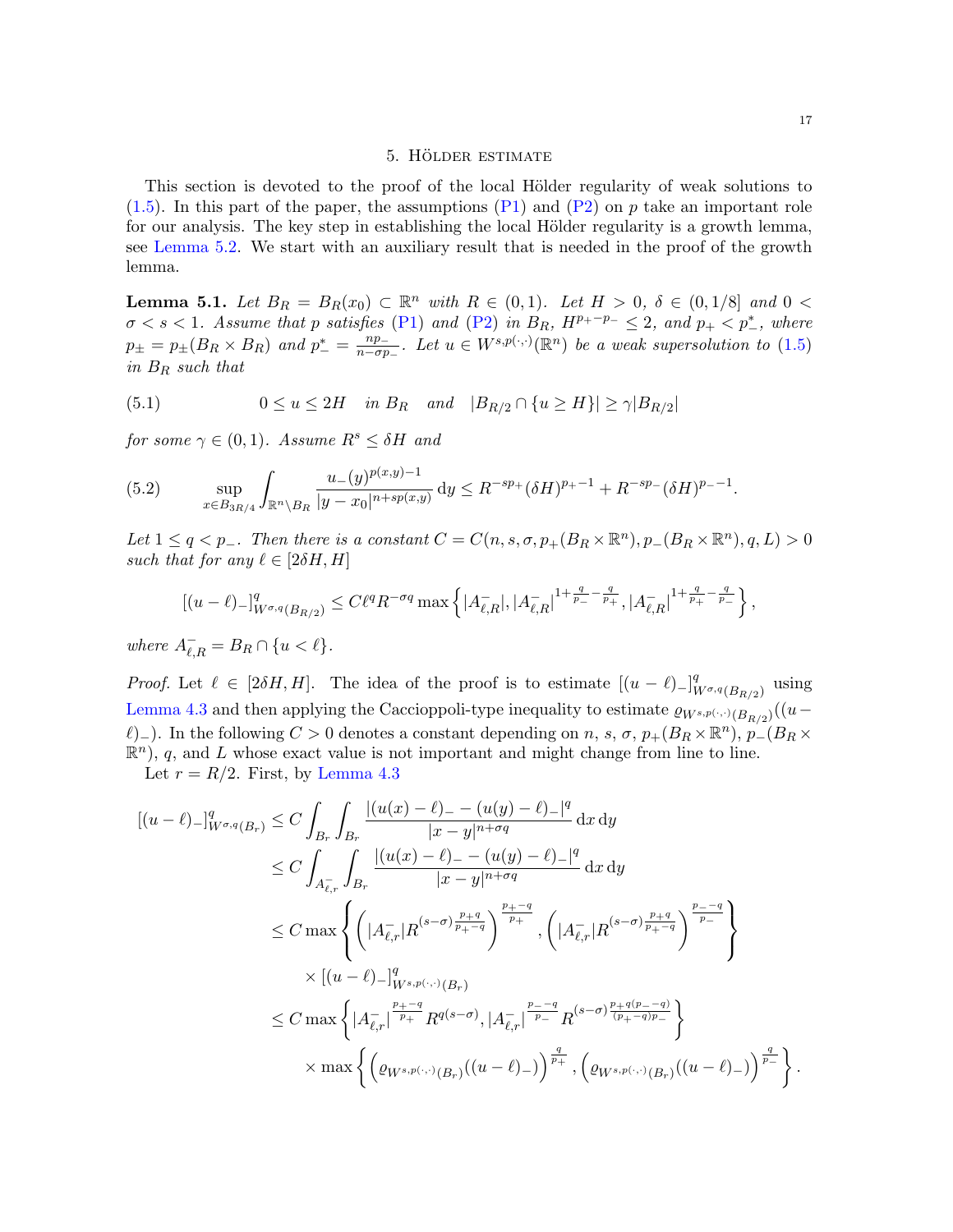By [Theorem 3.2,](#page-7-1) we can estimate  $\varrho_{W^{s,p(\cdot,\cdot)}(B_r)}((u-\ell)_{-})$  as follows:

$$
\varrho_{W^{s,p(\cdot,\cdot)}(B_r)}((u-\ell)_{-}) + \int_{B_r} (u-\ell)_{-}(x) \int_{B_r} \frac{(u(y)-\ell)_{+}^{p(x,y)-1}}{|x-y|^{n+sp(x,y)}} \, \mathrm{d}y \, \mathrm{d}x
$$
\n
$$
\leq C \int_{B_R} \int_{B_R} \left| \frac{(u(x)-\ell)_{-}}{R-r} \right|^{p(x,y)} \frac{\, \mathrm{d}y \, \mathrm{d}x}{|x-y|^{n-(1-s)p(x,y)}} \, \mathrm{d}y \, \mathrm{d}x + C \left( \sup_{x \in B_{\frac{R+r}{2}}} \int_{\mathbb{R}^n \setminus B_R} \frac{(u(y)-\ell)_{-}^{p(x,y)-1}}{|y-x_0|^{n+sp(x,y)}} \left( \frac{2R}{R-r} \right)^{n+sp(x,y)} \, \mathrm{d}y \right) \int_{B_R} (u(x)-\ell)_{-} \, \mathrm{d}x
$$
\n
$$
=: I_1 + I_2.
$$

First, we consider  $I_1$ . By the nonnegativity of u in  $B_R$ ,

$$
I_{1} = C \int_{A_{\ell,R}^{-}} \int_{B_R} \left| \frac{(u(x) - \ell)_{-}}{R - r} \right|^{p(x,y)} \frac{dy dx}{|x - y|^{n - (1 - s)p(x,y)}} \n\leq C |A_{\ell,R}^{-}|\left( \left| \frac{\ell}{R - r} \right|^{p_{+}} + \left| \frac{\ell}{R - r} \right|^{p_{-}} \right) \left( R^{(1 - s)p_{+}} + R^{(1 - s)p_{-}} \right) \n\leq C |A_{\ell,R}^{-}|\left( R^{-sp_{+}} \ell^{p_{+}} + R^{-sp_{-}} \ell^{p_{-}} \right),
$$

where we used  $(P1)$  in the last inequality. Next, we study  $I_2$ . Note that by the assumption  $R^s \leq \delta H \leq \ell$  and [\(P2\)](#page-2-0), we have

<span id="page-17-0"></span>(5.3) 
$$
R^{-sp_{\pm}(B_R \times B_R^c)} \ell^{p_{\pm}(B_R \times B_R^c)} \leq R^{-sp_{\pm}} \ell^{p_{\pm}}.
$$

Using the nonnegativity of  $u$  in  $B_R$ , the tail estimate [\(5.2\)](#page-16-1), and [\(5.3\)](#page-17-0):

$$
I_2 \leq C \sup_{x \in B_{\frac{R+r}{2}}} \int_{\mathbb{R}^n \setminus B_R} \frac{(u(y) - \ell)_-^{p(x,y)-1}}{|y - x_0|^{n+sp(x,y)}} \, dy \int_{B_R} (u(x) - \ell)_- \, dx
$$
  
\n
$$
\leq C \sup_{x \in B_{\frac{R+r}{2}}} \left( \int_{\mathbb{R}^n \setminus B_R} \frac{u(y)_-^{p(x,y)-1}}{|y - x_0|^{n+sp(x,y)}} \, dy + \int_{\mathbb{R}^n \setminus B_R} \left( \frac{\ell}{|y - x_0|^s} \right)^{p(x,y)} \frac{\ell^{-1}}{|y - x_0|^n} \, dy \right) \ell |A_{\ell,R}^-|
$$
  
\n
$$
\leq C\ell |A_{\ell,R}^-| \left( (R^{-sp_+}(\delta H)^{p_+-1} + R^{-sp_-}(\delta H)^{p_--1}) + (\ell^{p_+(B_R \times B_R^c) - 1} R^{-sp_+(B_R \times B_R^c)} + \ell^{p_-(B_R \times B_R^c) - 1} R^{-sp_-(B_R \times B_R^c)} \right) \right)
$$
  
\n
$$
\leq C |A_{\ell,R}^-| (R^{-sp_+}\ell^{p_+} + R^{-sp_-}\ell^{p_-}).
$$

Hence, since  $R < 1$ ,

<span id="page-17-1"></span>
$$
(5.4)
$$
\n
$$
\varrho_{W^{s,p(\cdot,\cdot)}(B_{R/2})}((u-\ell)_{-}) + \int_{B_r} (u-\ell)_{-}(x) \int_{B_r} \frac{(u(y)-\ell)_{+}^{p(x,y)-1}}{|x-y|^{n+sp(x,y)}} dy dx
$$
\n
$$
\leq C|A_{\ell,R}^{-}|\left(R^{-sp_{+}}\ell^{p_{+}} + R^{-sp_{-}}\ell^{p_{-}}\right)
$$
\n
$$
\leq C|A_{\ell,R}^{-} |R^{-sp_{+}}(\ell^{p_{+}} + \ell^{p_{-}}).
$$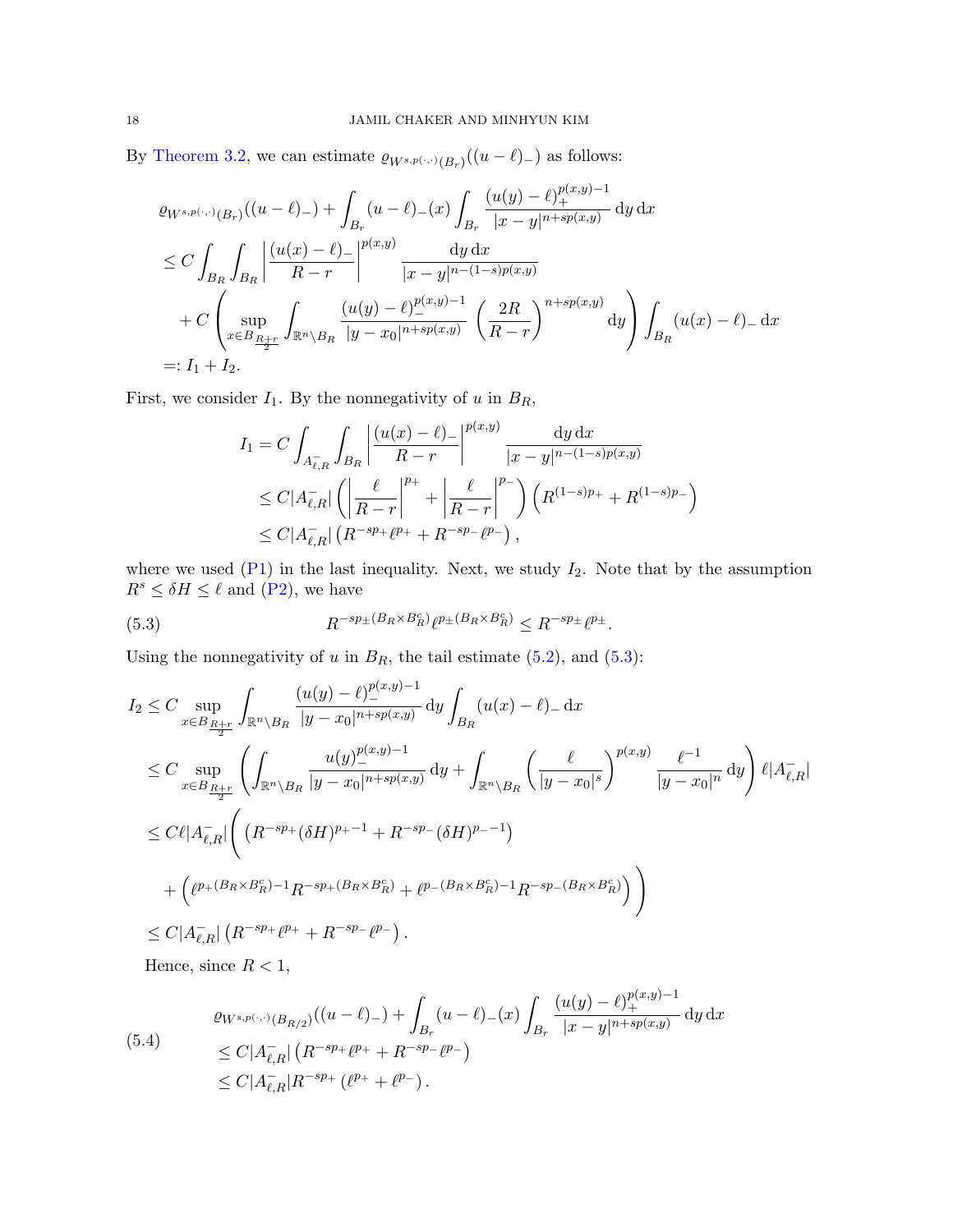Combining the previous estimates, we get

$$
R^{\sigma q}[(u-\ell)_{-}]^q_{W^{\sigma,q}(B_{R/2})}
$$
  
\n
$$
\leq CR^{\sigma q} \max \left\{ |A_{\ell,r}^{-}|^{\frac{p_{+}-q}{p_{+}}} R^{q(s-\sigma)}, |A_{\ell,r}^{-}|^{\frac{p_{-}-q}{p_{-}}} R^{(s-\sigma)\frac{p_{+}q(p_{-}-q)}{(p_{+}-q)p_{-}}} \right\}
$$
  
\n
$$
\times \max \left\{ \left( |A_{\ell,R}^{-}| R^{-sp_{+}} (\ell^{p_{+}} + \ell^{p_{-}}) \right)^{q/p_{+}}, \left( |A_{\ell,R}^{-}| R^{-sp_{+}} (\ell^{p_{+}} + \ell^{p_{-}}) \right)^{q/p_{-}} \right\}
$$
  
\n
$$
=: CR^{\sigma q} \max \{ \Upsilon_1, \Upsilon_2 \} \max \{ \Phi_1, \Phi_2 \}.
$$

We need to check the four possible cases for that inequality. Before doing that, note that since  $\ell \in [2\delta H, H]$  and  $R^s \leq \delta H$ , there is a constant  $C > 0$  such that

(5.5) 
$$
1 + \ell^{p_- - p_+} \le 1 + R^{s(p_- - p_+)} \le 1 + L^s \le C,
$$

where we used  $(P1)$ .

Case 1: We have by  $(5.5)$ 

<span id="page-18-1"></span>
$$
R^{\sigma q} \Upsilon_1 \Phi_1 = |A_{\ell,R}^-| \left( \ell^{p_+} + \ell^{p_-} \right)^{\frac{q_-}{p_+}} \leq C |A_{\ell,R}^-| \ell^q.
$$

Case 2: By  $\ell \in [2\delta H, H]$  and the assumptions  $H^{p_+ - p_-} \leq 2$  and  $(P_1)$ , we get

$$
R^{\sigma q} \Upsilon_1 \Phi_2 = |A_{\ell,R}^-|^{1 + \frac{q}{p_-} - \frac{q}{p_+}} R^{\frac{sq}{p_-}(p_--p_+)} (\ell^{p_+} + \ell^{p_-})^{\frac{q}{p_-}} \leq C |A_{\ell,R}^-|^{1 + \frac{q}{p_-} - \frac{q}{p_+}} \ell^q.
$$

Case 3: Using  $(5.5)$  together with  $(P1)$ , we get

$$
R^{\sigma q} \Upsilon_2 \Phi_1 = |A_{\ell,R}^-|^{1 - \frac{q}{p_-} + \frac{q}{p_+}} R^{(s-\sigma) \frac{q^2(p_--p_+)}{(p_+-q)p_-}} \left( \ell^{p_+} + \ell^{p_-} \right)^{\frac{q}{p_+}} \leq C |A_{\ell,R}^-|^{1 - \frac{q}{p_-} + \frac{q}{p_+}} \ell^q.
$$

Case 4: By  $H^{p_+ - p_-} \leq 2$ , and [\(P1\)](#page-1-2), we get

$$
R^{\sigma q} \Upsilon_2 \Phi_2 = |A_{\ell,R}^-| R^{\frac{(sp_+ - \sigma q)q}{p_-(p_+ - q)}(p_- - p_+)} (\ell^{p_+} + \ell^{p_-})^{\frac{q}{p_-}} \leq C |A_{\ell,R}^-| \ell^q.
$$

Combining the estimates from the previous four cases, proves the assertion of the lemma.  $\Box$ 

We are now in a position to prove the growth lemma. It is the main ingredient for the proof of the local Hölder regularity estimate.

<span id="page-18-0"></span>**Lemma 5.2.** Let  $B_R = B_R(x_0) \subset \mathbb{R}^n$  with  $R \in (0,1)$ . Let  $H > 0$ , and  $0 < \sigma < s < 1$ . Assume that p satisfies [\(P1\)](#page-1-2) and [\(P2\)](#page-2-0) in  $B_R$ ,  $H^{p_+-p_-} \leq 2$ , and  $p_+ < p_-^*$ , where  $p_{\pm} =$  $p_{\pm}(B_R \times B_R)$  and  $p_{-}^* = \frac{np_{-}}{n - \sigma p}$  $\frac{np_-}{n-\sigma p_-}$ . Let  $u \in W^{s,p(\cdot,\cdot)}(\mathbb{R}^n)$  be a weak supersolution to  $(1.5)$  in  $B_R$ such that [\(5.1\)](#page-16-2) is satisfied for some  $\gamma \in (0,1)$ . Then there exists  $\delta \in (0,1/8]$ , such that, if  $R^s \leq \delta H$  and  $(5.2)$  is satisfied, then

<span id="page-18-3"></span>
$$
(5.6) \t\t u \geq \delta H \t\t in B_{R/4}.
$$

The constant  $\delta$  depends on n, s,  $\sigma$ ,  $p_+(B_R \times \mathbb{R}^n)$ ,  $p_-(B_R \times \mathbb{R}^n)$ , q, and L.

*Proof.* The proof follows the ideas of [\[22,](#page-26-9) Proof of Lemma 6.3]. Let  $0 < \delta < 1/8$  and  $0 < \tau \leq 2^{-n-1}$  to be specified later. We first suppose

<span id="page-18-2"></span>(5.7) 
$$
|B_{R/2} \cap \{u < 2\delta H\}| \le \tau |B_{R/2}|
$$

and prove the assertion of the lemma under this additional assumption. Afterwards we prove that this precondition [\(5.7\)](#page-18-2) is indeed a consequence of the given assumptions of the lemma.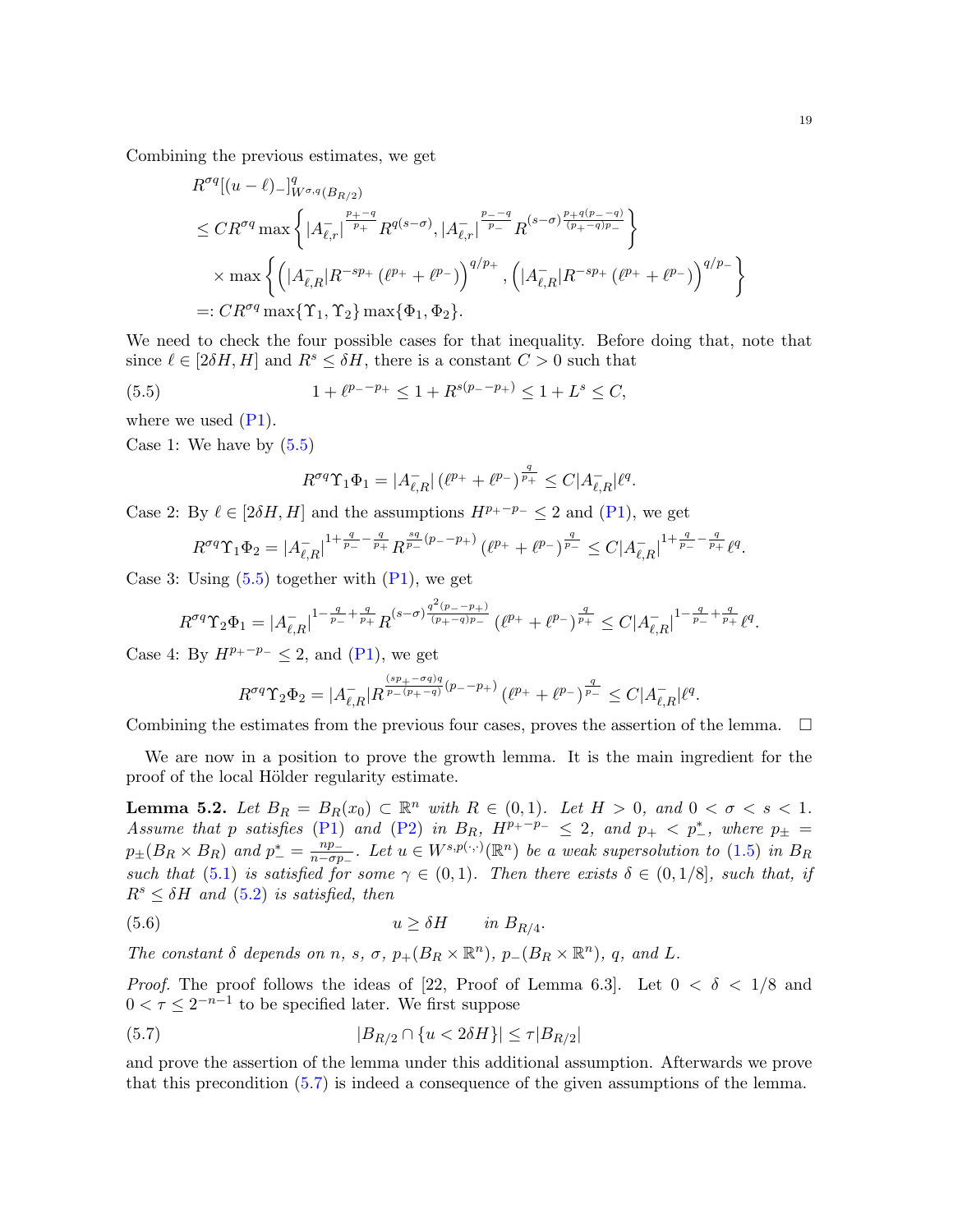We use  $C > 0$  for a constant depending on n, s,  $\sigma$ ,  $p_{+}(B_R \times \mathbb{R}^n)$ ,  $p_{-}(B_R \times \mathbb{R}^n)$ , q, and L whose exact value is not important and that might change from line to line.

The idea to prove the assertion of the lemma is by iteration and the use of [Lemma 4.4.](#page-12-2) For this purpose, we need to establish some auxiliary results. Let  $\delta H \leq h < k \leq 2\delta H$  and  $\frac{R}{4} \leq \rho < r \leq \frac{R}{2}$  $\frac{R}{2}$ . Note that by  $(5.7)$ ,

<span id="page-19-0"></span>
$$
|B_{\rho} \cap \{(u-k)_{-}=0\}| = |B_{\rho} \setminus \{u < k\}| \ge |B_{\rho}| - |B_{R/2} \cap \{u < 2\delta H\}|
$$
  
\n
$$
\ge |B_{\rho}| - \tau |B_{R/2}| = \left(1 - \tau \left(\frac{R/2}{\rho}\right)^{n}\right)|B_{\rho}| \ge (1 - 2^{n}\tau)|B_{\rho}|
$$
  
\n
$$
\ge \frac{1}{2}|B_{\rho}|.
$$

Using [\(5.8\)](#page-19-0), [Theorem 2.5](#page-7-4) and [Lemma 5.1,](#page-16-3) we have

<span id="page-19-1"></span>
$$
(k-h)|A_{h,\rho}^{-}|^{\frac{n-\sigma}{n}} \leq \left(\int_{A_{h,\rho}^{-}} (k-u(x))^{\frac{n}{n-\sigma}} dx\right)^{\frac{n-\sigma}{n}}
$$
  

$$
\leq \left(\int_{B_{\rho}} (u(x)-k)^{\frac{n}{n-\sigma}} dx\right)^{\frac{n-\sigma}{n}}
$$
  

$$
\leq C \int_{B_{\rho}} \int_{B_{\rho}} \frac{|(u(x)-k) - (u(y)-k)|}{|x-y|^{n+\sigma}} dx dy
$$
  

$$
\leq Ckr^{-\sigma} \max\left\{|A_{k,r}^{-}|, |A_{k,r}^{-}|^{1+\frac{1}{p_{-}}-\frac{1}{p_{+}}}, |A_{k,r}^{-}|^{1+\frac{1}{p_{+}}-\frac{1}{p_{-}}}\right\},
$$

where  $A_{k,r}^- = B_r \cap \{u < r\}$ . In the proceeding, we use [\(5.9\)](#page-19-1) to prove the assertion of the lemma by iteration. We define for  $j \in \mathbb{N} \cup \{0\}$ 

$$
r_j = \frac{1}{4}(1+2^{-j})R
$$
,  $k_j = (1+2^{-j})\delta H$ , and  $y_j = \frac{|A_{k_j,r_j}^{-}|}{|B_{r_j}|}$ .

Then  $r_j \in (\frac{1}{4}R, \frac{1}{2}R]$  and  $k_j \in (\delta H, 2\delta H]$ . Choosing  $k = k_j$ ,  $h = k_{j+1}$ ,  $\rho = r_{j+1}$ , and  $r = r_j$ , we get from  $(5.9)$ 

<span id="page-19-2"></span>
$$
\frac{\delta H}{2^{j+1}}\left(y_{j+1}|B_{r_{j+1}}|\right)^{\frac{n-\sigma}{n}} \leq C(\delta H)r_j^{-\sigma} \max\left\{r_j^n y_j, (r_j^n y_j)^{1+\frac{p_+-p_-}{p_+p_-}}, (r_j^n y_j)^{1+\frac{p_--p_+}{p_+p_-}}\right\},\,
$$

which leads to

$$
(5.10) \t y_{j+1} \le C \left( 2^{j} r_j^{-n} \max \left\{ r_j^{n} y_j, (r_j^{n} y_j)^{1 + \frac{p_+ - p_-}{p_+ p_-}}, (r_j^{n} y_j)^{1 + \frac{p_- - p_+}{p_+ p_-}} \right\} \right)^{\frac{n}{n - \sigma}}.
$$

If we prove that there are  $\beta_1, \beta_2, \beta_3 > 0$  such that

(5.11) 
$$
y_{j+1} \leq C2^{\frac{n}{n-\sigma}j} \max\left\{y_j^{1+\beta_1}, y_j^{1+\beta_2}, y_j^{1+\beta_3}\right\}
$$

and  $y_0$  is sufficiently small, then we can apply [Lemma 4.4](#page-12-2) which would prove  $(5.6)$ . We have three cases for the maximum in  $(5.10)$ :

Case 1: In the first case, we have

<span id="page-19-3"></span>
$$
y_{j+1} \leq C2^{\frac{n}{n-\sigma}j} y_j^{\frac{n}{n-\sigma}}.
$$

Since  $\frac{n}{n-\sigma} > 1$ , this proves the assertion in the first case.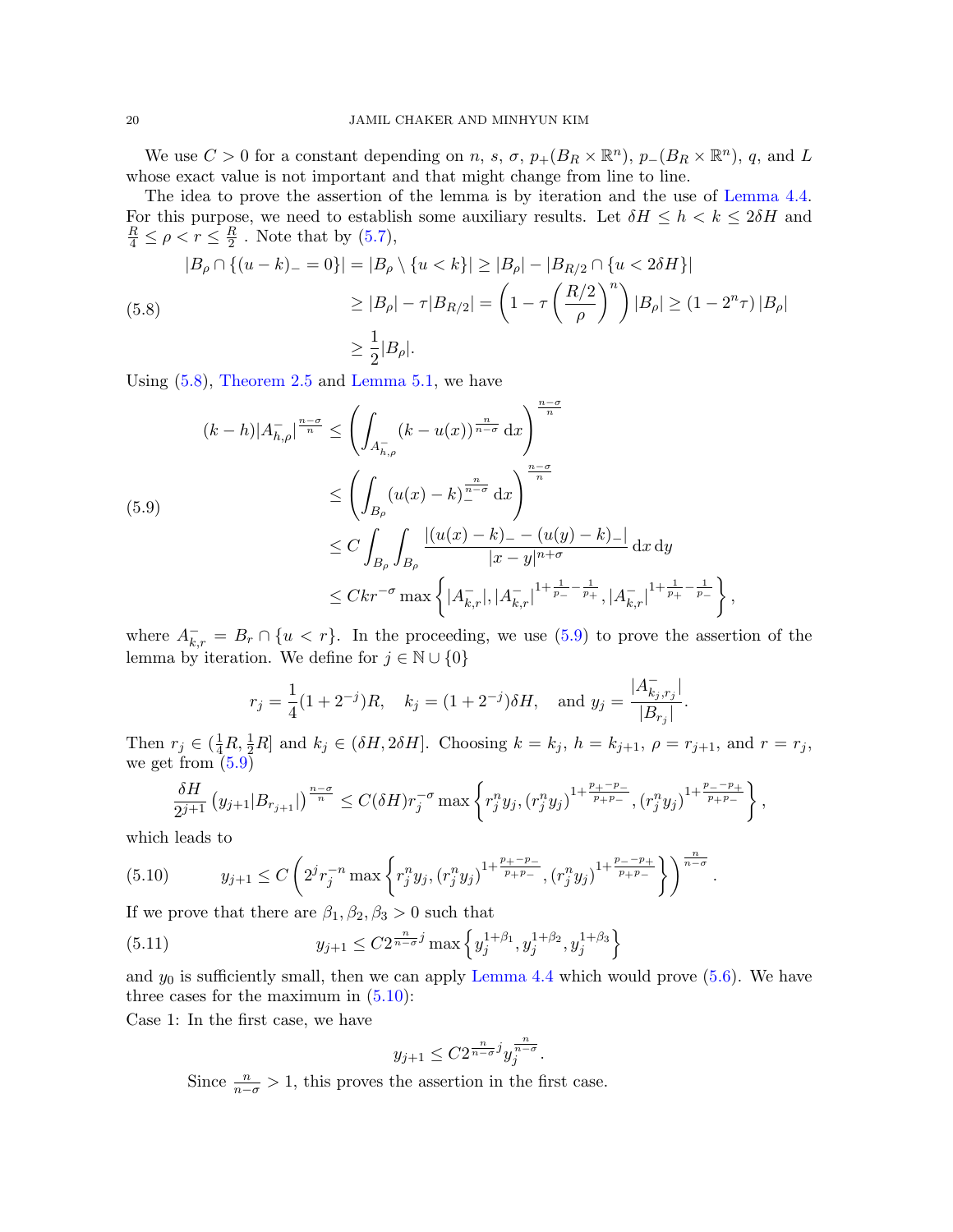Case 2: In the second case, using  $r_j \leq 1$  and the fact that its exponent is positive,

$$
y_{j+1}\leq C2^{\frac{n}{n-\sigma}j}r_j^{\frac{p_+-p_-}{p_+p_-}\frac{n}{n-\sigma}}y_j^{\frac{n}{n-\sigma}+\frac{p_+-p_-}{p_+p_-}\frac{n}{n-\sigma}}\leq C2^{\frac{n}{n-\sigma}j}y_j^{\frac{n}{n-\sigma}+\frac{p_+-p_-}{p_+p_-}\frac{n}{n-\sigma}}
$$

Since  $\frac{n}{n-\sigma} + \frac{p_+ - p_-}{p_+ p_-}$  $\overline{p_+p_-}$  $\frac{n}{n-\sigma} > \frac{n}{n-\sigma} > 1$ , we have proven the assertion in the second case. Case 3: In the third case, using  $(P_1)$ , we have

$$
y_{j+1} \leq C 2^{\frac{n}{n-\sigma}j} r_j^{\frac{n}{(n-\sigma)p_{+}p_{-}}(p_{-}-p_{+})} y_j^{\frac{n}{n-\sigma}\left(1+\frac{1}{p_{+}}-\frac{1}{p_{-}}\right)} \leq C 2^{\frac{n}{n-\sigma}j} y_j^{\frac{n}{n-\sigma}\left(1+\frac{1}{p_{+}}-\frac{1}{p_{-}}\right)}.
$$

Note that by assumption  $p_+ < p_-^*$ , where  $p_-^* = \frac{np_-}{n-\sigma p}$  $\frac{np_-}{n-\sigma p_-}$ , which is equivalent to

$$
p_+ < p_-^* \iff \frac{\sigma}{n} > \frac{1}{p_-} - \frac{1}{p_+} \iff \frac{n}{n-\sigma} \left( 1 + \frac{1}{p_+} - \frac{1}{p_-} \right) > 1.
$$

This completes the proof in this case.

Hence, we have shown  $(5.11)$ . Note that by  $(5.7)$ 

<span id="page-20-0"></span>
$$
y_0 = \frac{|A_{2\delta H, \frac{R}{2}}^-|}{|B_{\frac{R}{2}}|} \le \tau.
$$

Choosing  $\tau$  sufficiently small, allows us to apply [Lemma 4.4](#page-12-2) which yields  $y_j \to 0$  as  $j \to \infty$ and proves  $(5.6)$ .

In the remainder of the proof, we show  $(5.7)$ . We prove this assertion by contradiction. Hence, suppose that  $(5.7)$  is not true, i.e.

(5.12) 
$$
|B_{R/2} \cap \{u < 2\delta H\}| > \tau |B_{R/2}|.
$$

We split the proof into two cases for  $s \in (0,1)$ . First, when s is sufficiently large, we prove the assertion using an isoperimetric-type inequality by Cozzi [\[22,](#page-26-9) Proposition 5.1]. Second, in the case of small s, the assertion follows by a direct calculation.

Let  $\bar{s}$  be the constant coming from the isoperimetric-type inequality [\[22,](#page-26-9) Proposition 5.1] (applied for the constant exponent case q and for  $\sigma$ ) and let  $s \in [\bar{s}, 1)$ . For given  $\delta$ , there is a unique  $m \in \mathbb{N}$  such that

$$
2^{-m-1} \le \delta < 2^{-m}.
$$

We define for  $i = 0, \ldots, m-1$ ,  $k_i = 2^{-i}H$ . Note that by definition  $k_i \in (2\delta H, H]$ . In the following, we check the conditions to apply  $[22,$  Proposition 5.1. By  $(5.1)$  and  $(5.12)$ , we get

$$
|B_{R/2} \cap \{(u - k_{i-1}) - \le 2^{-i}H\}| = |B_{R/2} \cap \{u \ge k_i\}| \ge |B_{R/2} \cap \{u \ge H\}| \ge \gamma |B_{R/2}|
$$

and

$$
|B_{R/2} \cap \{(u - k_{i-1}) - \ge 3 \cdot 2^{-i-1}H\}| = |B_{R/2} \cap \{u \le k_{i+1}\}| \ge |B_{R/2} \cap \{u < 2\delta H\}| \ge \tau |B_{R/2}|
$$

for  $i = 1, \ldots, m-2$ . In order to apply [\[22,](#page-26-9) Proposition 5.1], it remains to prove that there is a constant  $C > 0$  such that

<span id="page-20-1"></span>(5.13) 
$$
\| (u - k_{i-1})_- \|_{L^q(B_{R/2})}^q + R^{\sigma q} [(u - k_{i-1})_-]_{W^{\sigma,q}(B_{R/2})}^q \leq C (k_i - k_{i+1})^q R^n.
$$

Using the nonnegativity of  $u$  in  $B_R$ , we get

$$
||(u-k_{i-1})_{-}||_{L^{q}(B_{R/2})}^{q} \leq C k_{i-1}^{q} R^{n}.
$$

.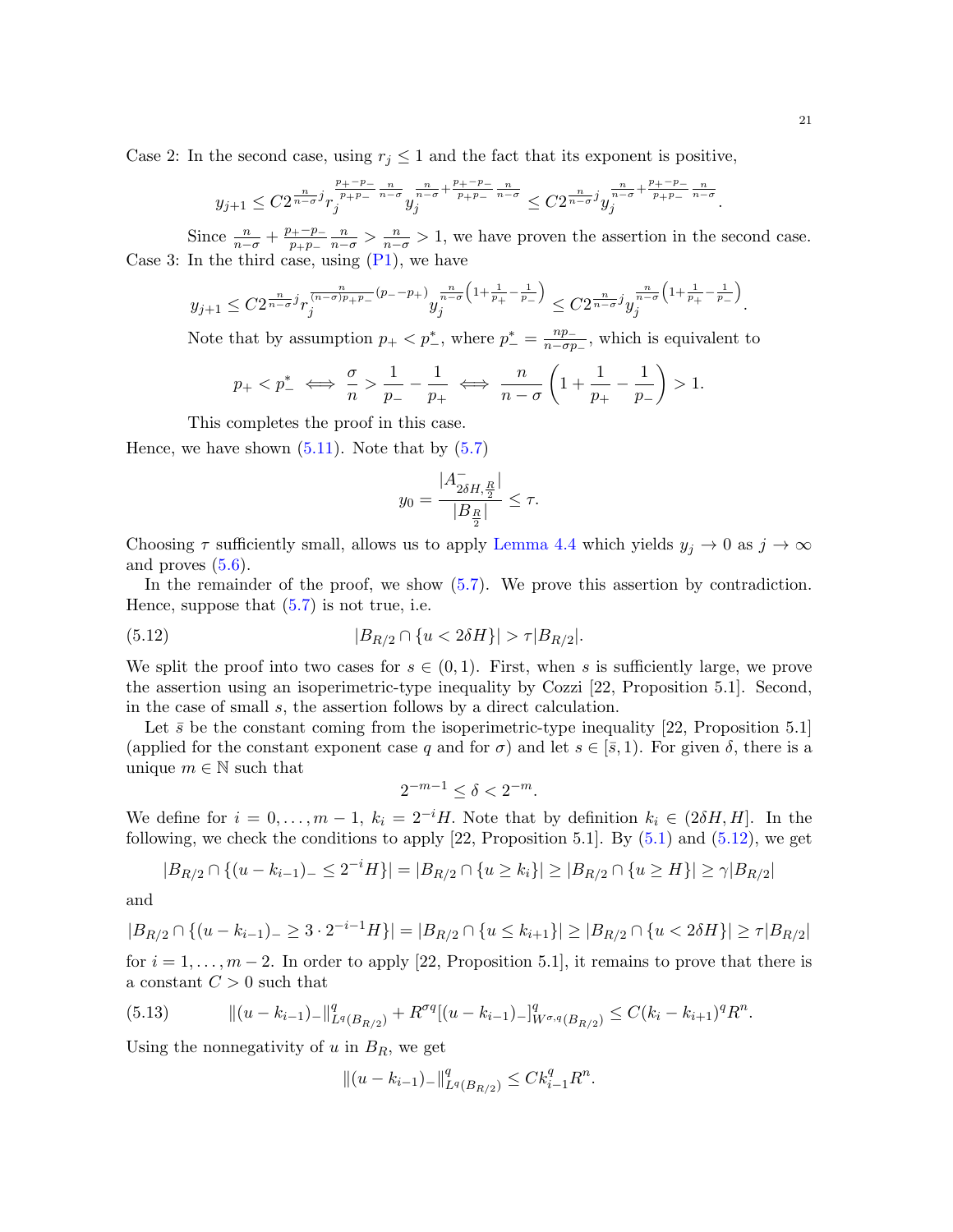Combining this estimate together with [Lemma 5.1](#page-16-3) for  $\ell = k_{i-1}$ ,

<span id="page-21-0"></span>
$$
\begin{aligned} \|(u - k_{i-1})_{-}\|_{L^q(B_{R/2})}^q + R^{\sigma q} [(u - k_{i-1})_{-}]^q_{W^{\sigma,q}(B_{R/2})} \\ &\leq C k_{i-1}^q \max \left\{ |A_{k_{i-1},R}^{-}|, |A_{k_{i-1},R}^{-}|^{1 + \frac{q}{p_{-}} - \frac{q}{p_{+}}}, |A_{k_{i-1},R}^{-}|^{1 + \frac{q}{p_{+}} - \frac{q}{p_{-}}} \right\} \\ &\leq C (k_i - k_{i+1})^q R^n \end{aligned}
$$

for some constant  $C = C(n, s, \sigma, p_+(B_R \times \mathbb{R}^n), p_-(B_R \times \mathbb{R}^n), q, L) > 0$ , where we used [\(P1\)](#page-1-2) in the last inequality. This proves [\(5.13\)](#page-20-1) and therefore, we can apply [\[22,](#page-26-9) Proposition 5.1] with  $h = k_{i-1} - k_i$ ,  $k = k_{i-1} - k_{i+1}$ , and the function  $(u - k_{i-1})$ , that yields

<span id="page-21-1"></span>
$$
(5.15) \qquad (k_i - k_{i+1}) \left[ |B_{R/2} \cap \{u \ge k_i\}| |B_{R/2} \cap \{u \le k_{i+1}\}| \right]^{\frac{n-1}{n}} \le CR^{n-2+\sigma} [(u - k_{i-1}) - ]_{W^{\sigma,q}(B_{R/2})} |B_{R/2} \cap \{k_{i+1} < u \le k_i\}|^{\frac{q-1}{q}}.
$$

In the following, we show that this inequality leads to a contradiction. On the one hand, the left-hand side can be estimated with  $(5.1)$  by

$$
(k_i - k_{i+1}) \left[ |B_{R/2} \cap \{u \ge k_i\}| |B_{R/2} \cap \{u \le k_{i+1}\}| \right]^{\frac{n-1}{n}} \ge C k_{i+1} \left[ R^n |B_{R/2} \cap \{u < 2\delta H\}| \right]^{\frac{n-1}{n}}.
$$

On the other hand, we can estimate the right-hand side, using  $(5.14)$ , by

$$
R^{n-2+\sigma}[(u-k_{i-1})-]_{W^{\sigma,q}(B_{R/2})} |B_{R/2} \cap \{k_{i+1} < u \le k_i\}|^{\frac{q-1}{q}} \le CR^{n-2+\frac{n}{q}}k_{i+1} |B_{R/2} \cap \{k_{i+1} < u \le k_i\}|^{\frac{q-1}{q}}.
$$

Hence, we get from [\(5.15\)](#page-21-1)

$$
|B_{R/2} \cap \{u < 2\delta H\}|^{\frac{q(n-1)}{(q-1)n}} \leq C R^{\frac{n-q}{q-1}} |B_{R/2} \cap \{k_{i+1} < u \leq k_i\}|.
$$

Summing up this inequality over  $i = 1, \ldots, m - 2$  gives us

$$
(m-2)\left[|B_{R/2}\cap\{u<2\delta H\}|\right]^{\frac{q(n-1)}{(q-1)n}}\leq CR^{\frac{n-q}{q-1}}\left|B_{R/2}\right|=CR^{\frac{q(n-1)}{q-1}},
$$

which leads to

$$
|B_{R/2} \cap \{u < 2\delta H\}| \leq C R^n m^{-\frac{n(q-1)}{(n-1)q}} \leq C |B_{R/2}| |\log \delta|^{-\frac{n(q-1)}{(n-1)q}}.
$$

Estimating the left-hand side by  $(5.12)$ , we get

$$
|\log \delta|^{-\frac{n(q-1)}{(n-1)q}} \geq C.
$$

Hence, choosing  $\delta$  sufficiently small results in a contradiction and finishes the proof for the case  $s \in [\bar{s}, 1)$ .

Now let  $s \in (0, \bar{s})$ . In this case, we get by  $(5.4)$ ,  $(5.1)$ , and  $(5.12)$ 

$$
((4\delta H)^{p_{+}} + (4\delta H)^{p_{-}}) R^{n-sp_{+}} \geq C \int_{B_{R/2}} \int_{B_{R/2}} \frac{(u(x) - 4\delta H)^{p(x,y)-1}_{+}(u(y) - 4\delta H)_{-}}{|x - y|^{n+sp(x,y)}} \, dy \, dx
$$
  
\n
$$
\geq \frac{C}{R^{n+sp_{-}}} \int_{B_{R/2} \cap \{u \geq H\}} (u(x) - 4\delta H)^{p(x,y)-1} \, dx \int_{B_{R/2} \cap \{u < 2\delta H\}} (4\delta H - u(y)) \, dy
$$
  
\n
$$
\geq \frac{C}{R^{n+sp_{-}}} |B_{R/2} \cap \{u \geq H\}| \min \left\{ \left(\frac{H}{2}\right)^{p_{+}-1}, \left(\frac{H}{2}\right)^{p_{-}-1} \right\} 2\delta H |B_{R/2} \cap \{u < 2\delta H\}|
$$
  
\n
$$
\geq CR^{n-sp_{-}} \delta \min \{H^{p_{+}}, H^{p_{-}}\}.
$$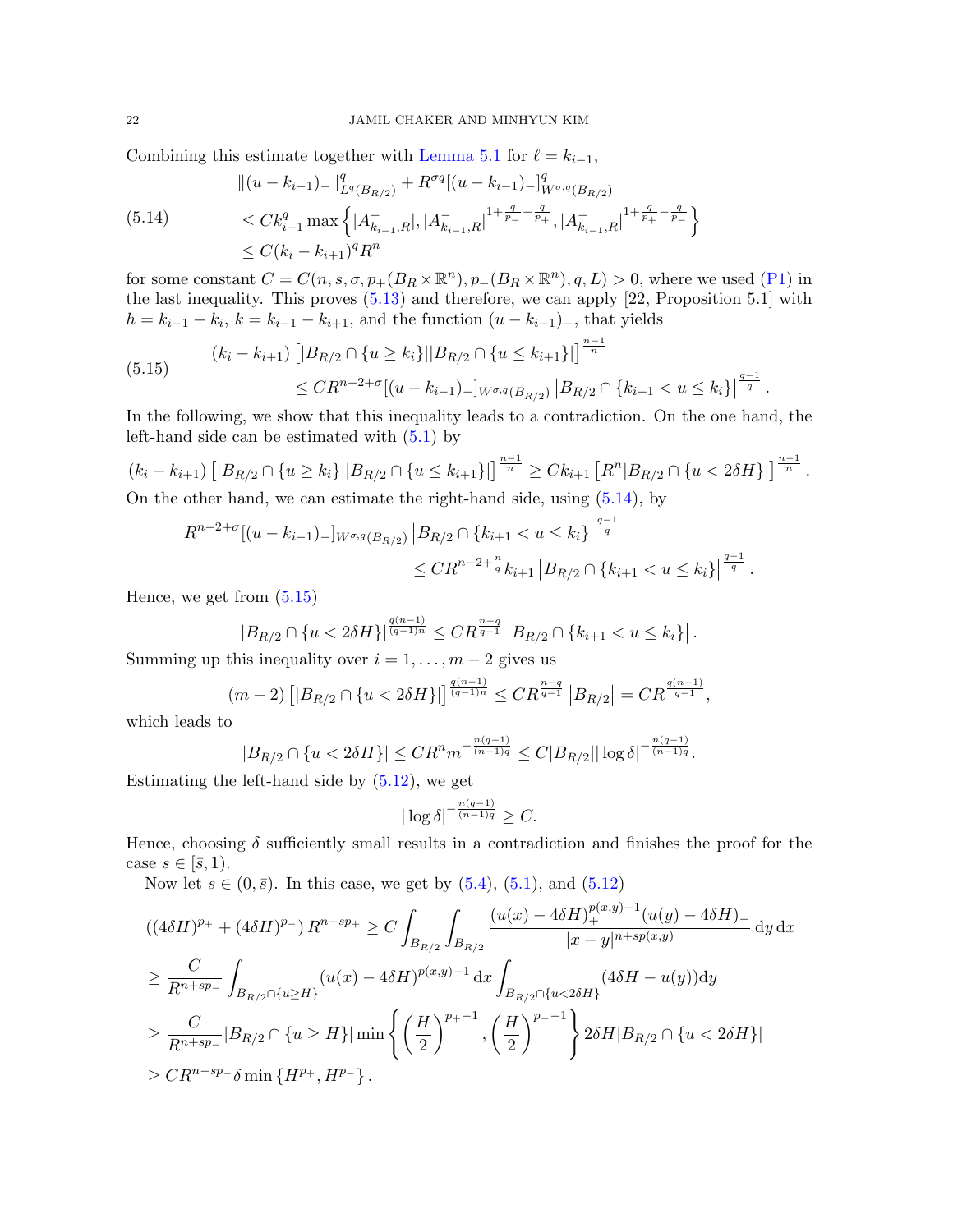Hence, since by  $R^{sp-{}-sp+} \leq L^s$  by [\(P1\)](#page-1-2), we get

$$
((4\delta H)^{p_+} + (4\delta H)^{p_-}) \ge C\delta \min\{H^{p_+}, H^{p_-}\}.
$$

Choosing  $\delta$  sufficiently small leads to a contradiction in this inequality and finishes the proof of the lemma.  $\Box$ 

We would like to emphasize that we made use of [Lemma 4.3](#page-11-1) in the foregoing proof. For this reason we were able to prove the growth lemma without using the Sobolev inequality for variable exponents. It was sufficient to make use the fractional Sobolev inequality for constant exponents.

*Proof of [Theorem 1.5.](#page-4-1)* Let  $x_0 \in \mathbb{R}^n$ . If  $p(x_0, x_0) > n/s$ , then we can find  $R > 0$  and  $\alpha \in (0, 1)$ such that  $B_R(x_0) \in \Omega$  and  $u \in C^{\alpha}(\overline{B_R(x_0)})$  as in the proof of [Theorem 1.4.](#page-3-0) Thus, let us assume  $p(x_0, x_0) \leq n/s$  in the rest of the proof. In this case, for given  $\sigma \in (0, s)$  we can find  $R \in (0,1)$  such that  $B_R(x_0) \in \Omega$  and  $p_+(B_R(x_0) \times B_R(x_0)) < p^*(B_R(x_0) \times B_R(x_0))$ , where  $p_{-}^{*}(B_{R}(x_{0}) \times B_{R}(x_{0})) = \frac{np_{-}(B_{R}(x_{0}) \times B_{R}(x_{0}))}{n - \sigma p_{-}(B_{R}(x_{0}) \times B_{R}(x_{0}))}$ . By [Theorem 1.4,](#page-3-0)  $u \in L^{\infty}(B_{R}(x_{0}))$ .

<span id="page-22-3"></span>Let  $\delta \in (0,1)$  be the constant from [Lemma 5.2](#page-18-0) and let

(5.16) 
$$
0 < \alpha < \min\left\{s, \log_4\left(\frac{2}{2-\delta}\right), \frac{sp_+(\Omega \times \mathbb{R}^n)}{2(p_+(\Omega \times \mathbb{R}^n) - 1)}\right\}
$$

be chosen such that the following is satisfied:

<span id="page-22-2"></span>
$$
(5.17) \qquad \int_1^\infty \frac{((4t)^\alpha - 1)^{p_+(\Omega \times \mathbb{R}^n)-1}}{t^{1+sp_+(\Omega \times \mathbb{R}^n)}}\,\mathrm{d} t + \int_1^\infty \frac{((4t)^\alpha - 1)^{p_-(\Omega \times \mathbb{R}^n)-1}}{t^{1+sp_-(\Omega \times \mathbb{R}^n)}}\,\mathrm{d} t \leq \frac{\delta^{p_+(\Omega \times \mathbb{R}^n)-1}}{2^{p_+(\Omega \times \mathbb{R}^n)}n\omega_n},
$$

where  $\omega_n$  denotes the volume the *n*-dimensional Euclidean unit ball. We define  $j_0 \in \mathbb{N}$  to be the smallest natural number satisfying

<span id="page-22-1"></span>(5.18) 
$$
j_0 \geq \max \left\{ \frac{sp_+\left(\left\{x_0\right\} \times B_R^c\right)}{2} \left| \log_4 \left( \frac{\delta^{p_+\left(\left\{x_0\right\} \times B_R^c\right)} - 1}{2C_0} \right) \right|, \frac{sp_-\left(\Omega \times \mathbb{R}^n\right)}{2} \left| \log_4 \left( \frac{\delta^{p_-\left(\Omega \times \mathbb{R}^n\right)} - 1}{2C_0} \right) \right|, \frac{\left| \log_4 \left(\frac{\delta}{2}\right) \right|}{s - \alpha} \right\},
$$

where  $C_0 := \max\{1, 2^{p_+(\Omega \times \mathbb{R}^n)}\} \left(\frac{n\omega_n}{sp_-(\Omega \times \mathbb{R}^n)} + 1\right)$ .

In the following we show that there is a non-increasing sequence  $(M<sub>j</sub>)$  and a non-decreasing sequence  $(m_i)$  in R, such that for all  $j \in \mathbb{N} \cup \{0\}$ 

(5.19) 
$$
m_j \le u \le M_j
$$
 in  $B_{4^{-j}R}(x_0)$  and  $M_j - m_j = Z4^{-\alpha j}$ ,

where  $Z$ 

<span id="page-22-0"></span>
$$
:= 2 \cdot 4^{\alpha j_0} \|u\|_{L^{\infty}(B_R(x_0))} + R^s + 1
$$
  
+  $\left(R^{sp_+(\lbrace x_0 \rbrace \times B_R(x_0)^c)} \sup_{x \in B_{3R/4}(x_0)} \int_{\mathbb{R}^n \setminus B_R(x_0)} \frac{|u(y)|^{p(x,y)-1}}{|y-x_0|^{n+sp(x,y)}} dy\right)^{\frac{1}{p_+(\lbrace x_0 \rbrace \times B_R(x_0)^c)-1}}$ 

For  $j \in \{0, \ldots, j_0\}$ , we define  $M_j := 4^{-\alpha j} Z/2$  and  $m_j := -4^{-\alpha j} Z/2$ . Then  $(5.19)$  is clearly satisfied for all  $j \in \{0, \ldots, j_0\}$ . It remains to prove the assertion [\(5.19\)](#page-22-0) for  $j > j_0$ . The proof of the assertion follows by induction. Let us fix  $j \ge j_0$  and assume that [\(5.19\)](#page-22-0) is true for all  $i \in \{0, \ldots, j\}$ . We now construct the elements  $m_{j+1}$  and  $M_{j+1}$  of the sequences. We distinguish between two cases.

.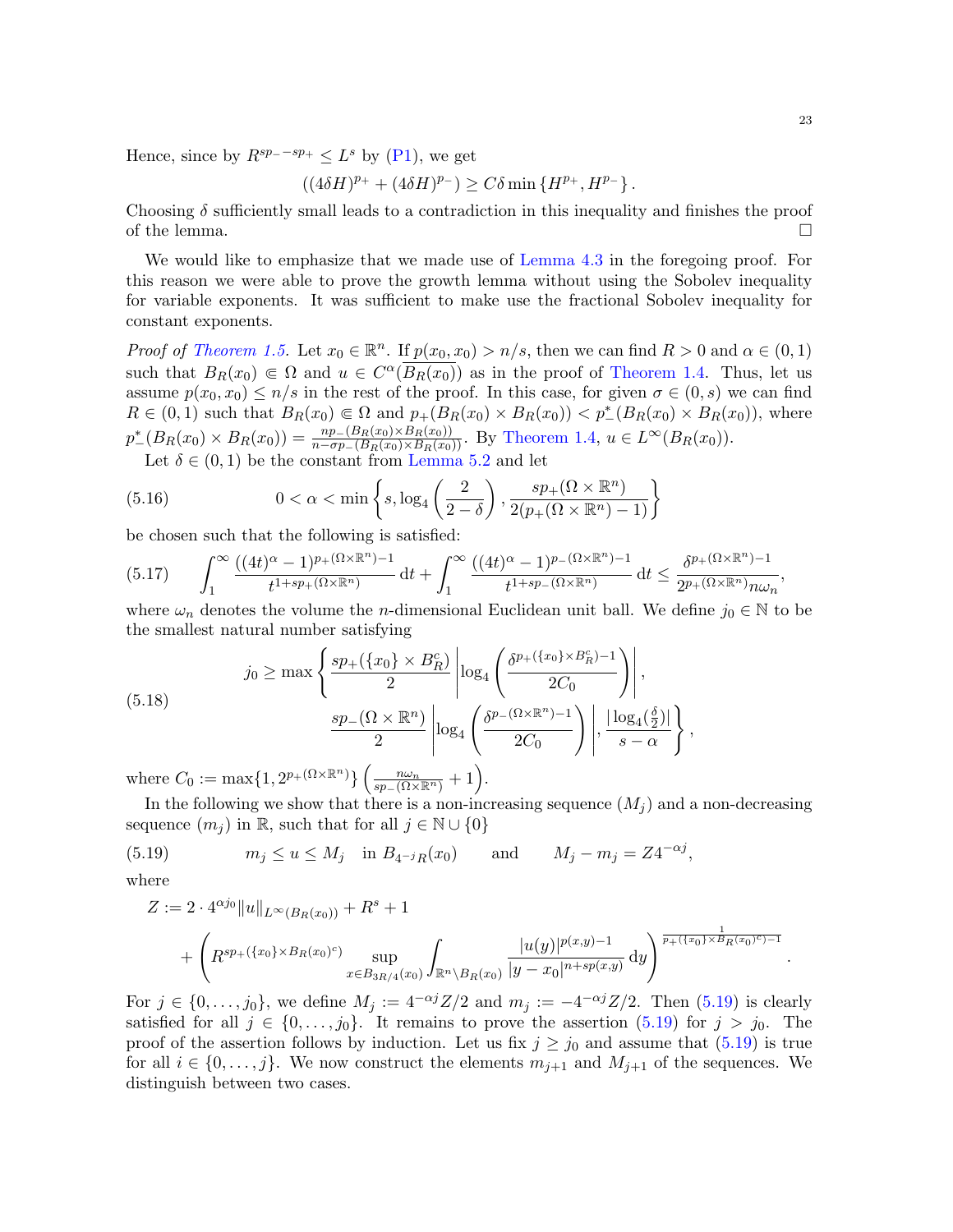<span id="page-23-0"></span>First, we assume

(5.20) 
$$
\left| B_{\frac{4^{-j}R}{2}}(x_0) \cap \left\{ u \geq m_j + \frac{M_j - m_j}{2} \right\} \right| \geq \frac{1}{2} \left| B_{\frac{4^{-j}R}{2}}(x_0) \right|.
$$

In this case, we define  $v := u - m_j$ ,  $H := \frac{M_j - m_j}{2}$  $\frac{-m_j}{2}$  and  $\widetilde{R} := 4^{-j}R$ .

The main idea for constructing  $m_{j+1}$  and  $M_{j+1}$  is to apply [Lemma 5.2](#page-18-0) for the function v and the radius  $\widetilde{R}$ . Hence, we need to verify the requirements of the lemma. Note that by assumption we have  $0 \le v \le 2H$  in  $B_{\widetilde{R}}(x_0)$  and  $|B_{\widetilde{R}/2}(x_0) \cap \{v \ge H\}| \ge \frac{1}{2}|B_{\widetilde{R}/2}(x_0)|$ . It remains to prove  $\widetilde{R}^s \leq \delta H$  and [\(5.2\)](#page-16-1). First we show  $\widetilde{R}^s \leq \delta H$ . Note that  $2H = M_j - m_j =$  $Z4^{-\alpha j} \ge R^s 4^{-\alpha j}$ . Since  $j \ge j_0$ , we can use [\(5.18\)](#page-22-1), which leads to

$$
\widetilde{R}^s = 4^{-js} R^s \le 4^{j(\alpha - s)} 2H \le \delta H.
$$

It remains to prove [\(5.2\)](#page-16-1). We split  $\mathbb{R}^n \setminus B_{\widetilde{R}}(x_0)$  as follows:

$$
\mathbb{R}^n \setminus B_{\widetilde{R}}(x_0) = (\mathbb{R}^n \setminus B_R(x_0)) \cup \left( \bigcup_{l=0}^{j-1} B_{4^{-l}R}(x_0) \setminus B_{4^{-(l+1)}R}(x_0) \right).
$$

If  $x \in B_{4^{-l}R}(x_0) \setminus B_{4^{-(l+1)}R}(x_0)$ , then  $|x - x_0| \ge 4^{-l-1}R$  and therefore

$$
v(x) = u(x) - m_j \ge m_l - M_l + 2H = 2H(-4^{(-l+j)\alpha} + 1)
$$
  
 
$$
\ge -2H\left(\left(\frac{4|x - x_0|}{\tilde{R}}\right)^{\alpha} - 1\right).
$$

On the other hand, if  $x \in \mathbb{R}^n \setminus B_R(x_0)$ , we have  $v(x) \ge -|u(x)| - Z/2$ . Now we are in a position to finalize the verification of [\(5.2\)](#page-16-1). By the previous estimates on v in  $\mathbb{R}^n \setminus B_{\widetilde{R}}(x_0)$ , we have

$$
\sup_{x \in B_{3\tilde{R}/4}(x_0)} \int_{\mathbb{R}^n \setminus B_{\tilde{R}}(x_0)} \frac{v_{-}(y)^{p(x,y)-1}}{|y-x_0|^{n+sp(x,y)}} \, dy
$$
\n
$$
\leq \sup_{x \in B_{3\tilde{R}/4}(x_0)} \int_{\mathbb{R}^n \setminus B_{\tilde{R}}(x_0)} \frac{\left(2H\left(\left(\frac{4|y-x_0|}{\tilde{R}}\right)^{\alpha}-1\right)\right)^{p(x,y)-1}}{|y-x_0|^{n+sp(x,y)}} \, dy
$$
\n
$$
+ \max\{1, 2^{p+(B_R(x_0)\times\mathbb{R}^n)-1}\} \sup_{x \in B_{3\tilde{R}/4}(x_0)} \int_{\mathbb{R}^n \setminus B_R(x_0)} \frac{|u(y)|^{p(x,y)-1} + Z^{p(x,y)-1}}{|y-x_0|^{n+sp(x,y)}} \, dy
$$
\n
$$
=: J_1 + J_2.
$$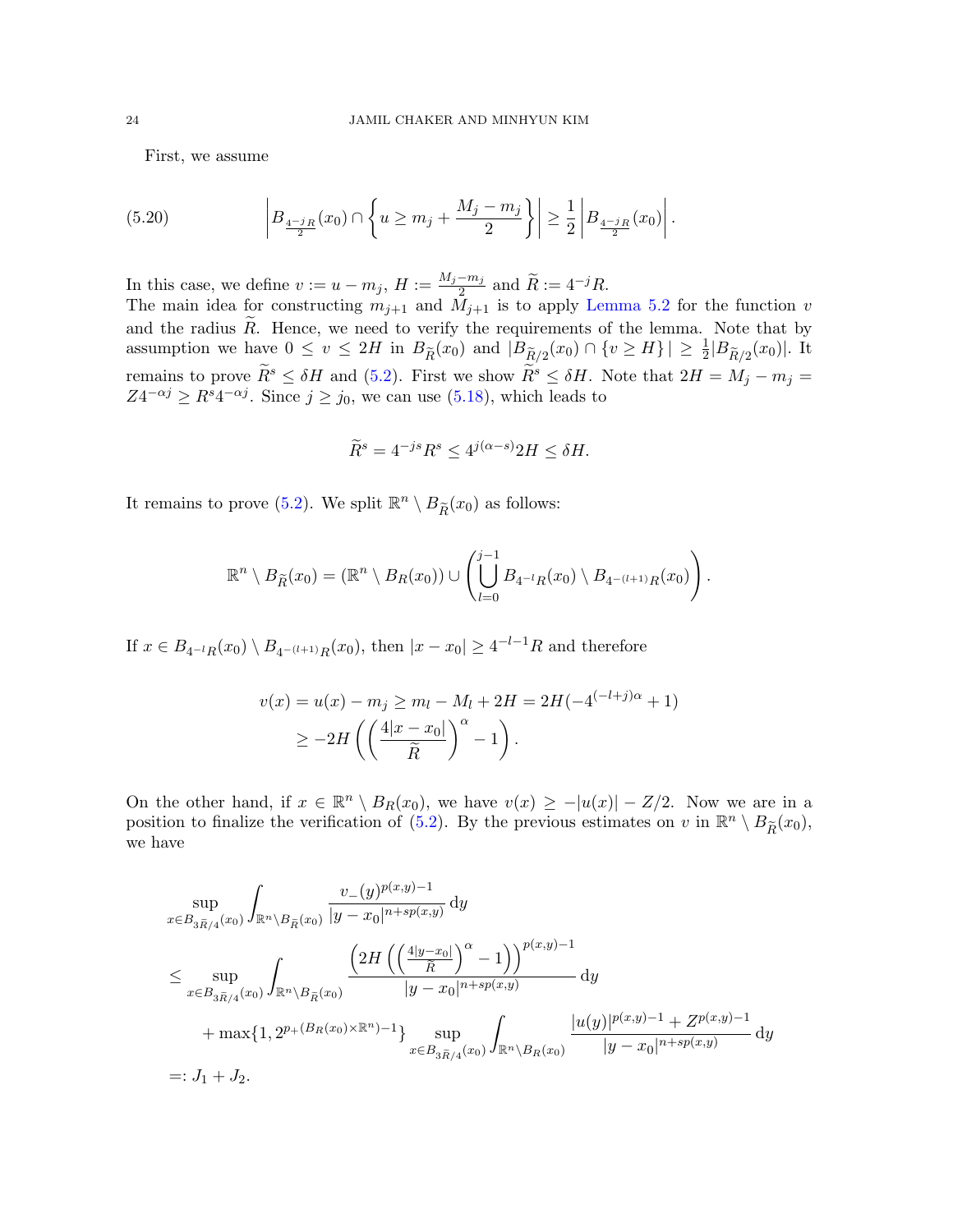First note, that we can estimate  ${\cal J}_1$  as follows:

$$
J_{1} \leq \int_{\mathbb{R}^{n} \setminus B_{\tilde{R}}(x_{0})} \frac{\left(2H\left(\left(\frac{4|y-x_{0}|}{\tilde{R}}\right)^{\alpha}-1\right)\right)^{p_{+}(B_{\tilde{R}}(x_{0}) \times B_{\tilde{R}}(x_{0})^{c})} \mathrm{d}y}{|y-x_{0}|^{n+sp_{+}(B_{\tilde{R}}(x_{0}) \times B_{\tilde{R}}(x_{0})^{c})}} \mathrm{d}y
$$
  
+ 
$$
\int_{\mathbb{R}^{n} \setminus B_{\tilde{R}}(x_{0})} \frac{\left(2H\left(\left(\frac{4|y-x_{0}|}{\tilde{R}}\right)^{\alpha}-1\right)\right)^{p_{-}(B_{\tilde{R}}(x_{0}) \times B_{\tilde{R}}(x_{0})^{c})-1}}{|y-x_{0}|^{n+sp_{-}(B_{\tilde{R}}(x_{0}) \times B_{\tilde{R}}(x_{0})^{c})}} \mathrm{d}y
$$
  
= 
$$
n\omega_{n}(2H)^{p_{+}(B_{\tilde{R}}(x_{0}) \times B_{\tilde{R}}(x_{0})^{c})-1} \tilde{R}^{-sp_{+}(B_{\tilde{R}}(x_{0}) \times B_{\tilde{R}}(x_{0})^{c})} \int_{1}^{\infty} \frac{((4t)^{\alpha}-1)^{p_{+}(B_{\tilde{R}}(x_{0}) \times B_{\tilde{R}}(x_{0})^{c})-1}{t^{1+sp_{+}(B_{\tilde{R}}(x_{0}) \times B_{\tilde{R}}(x_{0})^{c})}} \mathrm{d}t
$$
  
+ 
$$
n\omega_{n}(2H)^{p_{-}(B_{\tilde{R}}(x_{0}) \times B_{\tilde{R}}(x_{0})^{c})-1} \tilde{R}^{-sp_{-}(B_{\tilde{R}}(x_{0}) \times B_{\tilde{R}}(x_{0})^{c})} \int_{1}^{\infty} \frac{((4t)^{\alpha}-1)^{p_{-}(B_{\tilde{R}}(x_{0}) \times B_{\tilde{R}}(x_{0})^{c})-1}{t^{1+sp_{-}(B_{\tilde{R}}(x_{0}) \times B_{\tilde{R}}(x_{0})^{c})}} \mathrm{d}t.
$$

Using  $p_-(\Omega \times \mathbb{R}^n) \leq p_{\pm}(B_{\widetilde{R}}(x_0) \times B_{\widetilde{R}}(x_0)^c) \leq p_+(\Omega \times \mathbb{R}^n)$  and [\(5.17\)](#page-22-2), we get

$$
\int_{1}^{\infty} \frac{((4t)^{\alpha} - 1)^{p_{\pm}(B_{\tilde{R}}(x_0) \times B_{\tilde{R}}(x_0)^c) - 1}}{t^{1 + sp_{\pm}(B_{\tilde{R}}(x_0) \times B_{\tilde{R}}(x_0)^c)}} dt
$$
\n
$$
\leq \int_{1}^{\infty} \frac{((4t)^{\alpha} - 1)^{p_{+}(\Omega \times \mathbb{R}^{n}) - 1}}{t^{1 + sp_{+}(\Omega \times \mathbb{R}^{n})}} dt + \int_{1}^{\infty} \frac{((4t)^{\alpha} - 1)^{p_{-}(\Omega \times \mathbb{R}^{n}) - 1}}{t^{1 + sp_{-}(\Omega \times \mathbb{R}^{n})}} dt
$$
\n
$$
\leq \frac{\delta^{p_{+}(\Omega \times \mathbb{R}^{n}) - 1}}{2^{p_{+}(\Omega \times \mathbb{R}^{n})} n \omega_{n}}.
$$

Combing the previous two estimates, we arrive at

$$
J_{1} \leq \frac{1}{2} H^{p_{+}(B_{\tilde{R}}(x_{0}) \times B_{\tilde{R}}(x_{0})^{c})-1} \tilde{R}^{-sp_{+}(B_{\tilde{R}}(x_{0}) \times B_{\tilde{R}}(x_{0})^{c})} \delta^{p_{+}(\Omega \times \mathbb{R}^{n})-1}
$$
  
+ 
$$
\frac{1}{2} H^{p_{-}(B_{\tilde{R}}(x_{0}) \times B_{\tilde{R}}(x_{0})^{c})-1} \tilde{R}^{-sp_{-}(B_{\tilde{R}}(x_{0}) \times B_{\tilde{R}}(x_{0})^{c})} \delta^{p_{+}(\Omega \times \mathbb{R}^{n})-1}
$$
  

$$
\leq \frac{1}{2} (\delta H)^{p_{+}(B_{\tilde{R}}(x_{0}) \times B_{\tilde{R}}(x_{0})^{c})-1} \tilde{R}^{-sp_{+}(B_{\tilde{R}}(x_{0}) \times B_{\tilde{R}}(x_{0})^{c})}
$$
  
+ 
$$
\frac{1}{2} (\delta H)^{p_{-}(B_{\tilde{R}}(x_{0}) \times B_{\tilde{R}}(x_{0})^{c})-1} \tilde{R}^{-sp_{-}(B_{\tilde{R}}(x_{0}) \times B_{\tilde{R}}(x_{0})^{c})}
$$
  

$$
\leq \frac{1}{2} (\delta H)^{p_{+}(B_{\tilde{R}}(x_{0}) \times B_{\tilde{R}}(x_{0}))-1} \tilde{R}^{-sp_{+}(B_{\tilde{R}}(x_{0}) \times B_{\tilde{R}}(x_{0}))}
$$
  
+ 
$$
\frac{1}{2} (\delta H)^{p_{-}(B_{\tilde{R}}(x_{0}) \times B_{\tilde{R}}(x_{0}))-1} \tilde{R}^{-sp_{-}(B_{\tilde{R}}(x_{0}) \times B_{\tilde{R}}(x_{0}))}.
$$

In the last inequality we used that by [\(P2\)](#page-2-0) and  $\widetilde{R}^s \leq \delta H,$ 

$$
R^{-sp_{\pm}(B_R(x_0)\times B_R(x_0)^c)}(\delta H)^{p_{\pm}(B_R(x_0)\times B_R(x_0)^c)} \leq R^{-sp_{\pm}(B_R(x_0)\times B_R(x_0))}(\delta H)^{p_{\pm}(B_R(x_0)\times B_R(x_0))}.
$$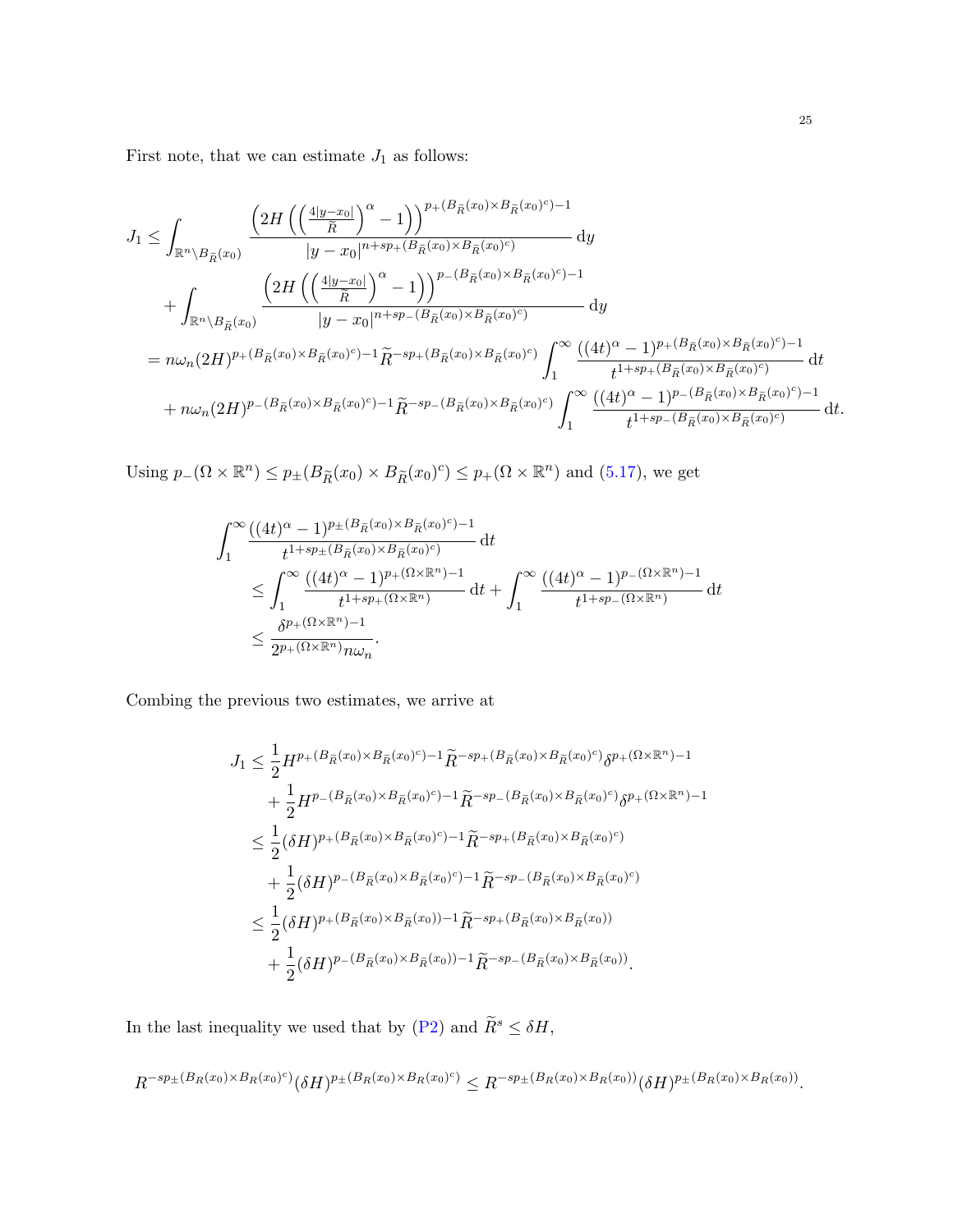Next, we estimate 
$$
J_2
$$
 as follows:  
\n(5.21)  
\n $J_2 \nleq \max\{1, 2^{p_+({\Omega}\times{\mathbb{R}}^n)-1}\}R^{-sp_+({{x_0}\times B_R(x_0)^c})}Z^{p_+({{x_0}\times B_R(x_0)^c})-1}$   
\n $+ \max\{1, 2^{p_+({\Omega}\times{\mathbb{R}}^n)-1}\}$   
\n $\times \int_{{\mathbb{R}}^n\setminus B_R(x_0)} \left( \frac{Z^{p_+({B_R(x_0)\times B_{\tilde{R}}(x_0)^c})-1}}{|y-x_0|^{n+sp_+({B_R(x_0)\times B_{\tilde{R}}(x_0)^c})} + \frac{Z^{p_-({B_R(x_0)\times B_{\tilde{R}}(x_0)^c})-1}}{|y-x_0|^{n+sp_-({B_R(x_0)\times B_{\tilde{R}}(x_0)^c})}} \right) dy$   
\n $\leq C_0R^{-sp_+({B_R(x_0)\times B_{\tilde{R}}(x_0)^c})}Z^{p_+({B_R(x_0)\times B_{\tilde{R}}(x_0)^c})-1}$   
\n $+ C_0R^{-sp_-({B_R(x_0)\times B_{\tilde{R}}(x_0)^c})}Z^{p_-({B_R(x_0)\times B_{\tilde{R}}(x_0)^c})-1}$   
\n $= C_0(4^j\tilde{R})^{-sp_+({B_R(x_0)\times B_{\tilde{R}}(x_0)^c})} (4^{\alpha j}2H)^{p_+({B_R(x_0)\times B_{\tilde{R}}(x_0)^c})-1}$   
\n $+ C_0(4^j\tilde{R})^{-sp_-({B_R(x_0)\times B_{\tilde{R}}(x_0)^c})} (4^{\alpha j}2H)^{p_-({B_R(x_0)\times B_{\tilde{R}}(x_0)^c})-1}$   
\n $\leq C_04^{-sp_+({B_R(x_0)\times B_{\tilde{R}}(x_0)^c})}p_+H_2(x_0)\times B_{\tilde{R}}(x_0)^c) -1\tilde{R}^{-sp_+({B_R(x_0)\times B_{\tilde{R}}(x_0)^c})}$   
\n $+ C_0\frac{-sp_-({B_R(x$ 

where we used the definition of  $Z$ ,  $(P2)$ ,  $(5.16)$  and  $(5.18)$ . Note that the constant  $C_0$  comes from  $(5.18)$ . Combining the estimates of  $J_1$  and  $J_2$ , proves  $(5.2)$ .

Hence, we can apply [Lemma 5.2,](#page-18-0) which leads to

$$
u \ge m_j + \delta H = m_j + \delta \frac{M_j - m_j}{2} = m_j + \frac{\delta 4^{-\alpha j} Z}{2} > m_j + 4^{-\alpha j} (1 - 4^{-\alpha}) Z \quad \text{in } B_{\widetilde{R}/4}(x_0),
$$

where we used [\(5.16\)](#page-22-3) in the last inequality. Hence, choosing  $M_{j+1} = M_j$  and  $m_{j+1} =$  $m_j + 4^{-\alpha j} (1 - 4^{-\alpha}) Z$  proves [\(5.19\)](#page-22-0) for the case [\(5.20\)](#page-23-0).

In the second case

$$
\left| B_{\frac{4-j_R}{2}}(x_0) \cap \left\{ u \ge m_j + \frac{M_j - m_j}{2} \right\} \right| < \frac{1}{2} \left| B_{\frac{4-j_R}{2}}(x_0) \right|,
$$

we can proceed similarly and consider the function  $v := M_j - u$ . In this case, we can choose the members of the sequences to be of the form  $M_{j+1} = M_j - 4^{-\alpha j} (1 - 4^{-\alpha}) Z$  and  $m_{j+1} = m_j$ . This completes the construction of the sequences  $(M<sub>i</sub>)$  and  $(m<sub>i</sub>)$  and completes the proof of  $(5.19)$ . Now the local Hölder regularity follows in a standard way.

### **REFERENCES**

- <span id="page-25-1"></span>[1] E. Acerbi, G. Bouchitté, and I. Fonseca. Relaxation of convex functionals: the gap problem. Ann. Inst. H. Poincaré Anal. Non Linéaire, 20(3):359–390, 2003.
- <span id="page-25-0"></span>[2] E. Acerbi and N. Fusco. A transmission problem in the calculus of variations. Calc. Var. Partial Differential Equations, 2(1):1–16, 1994.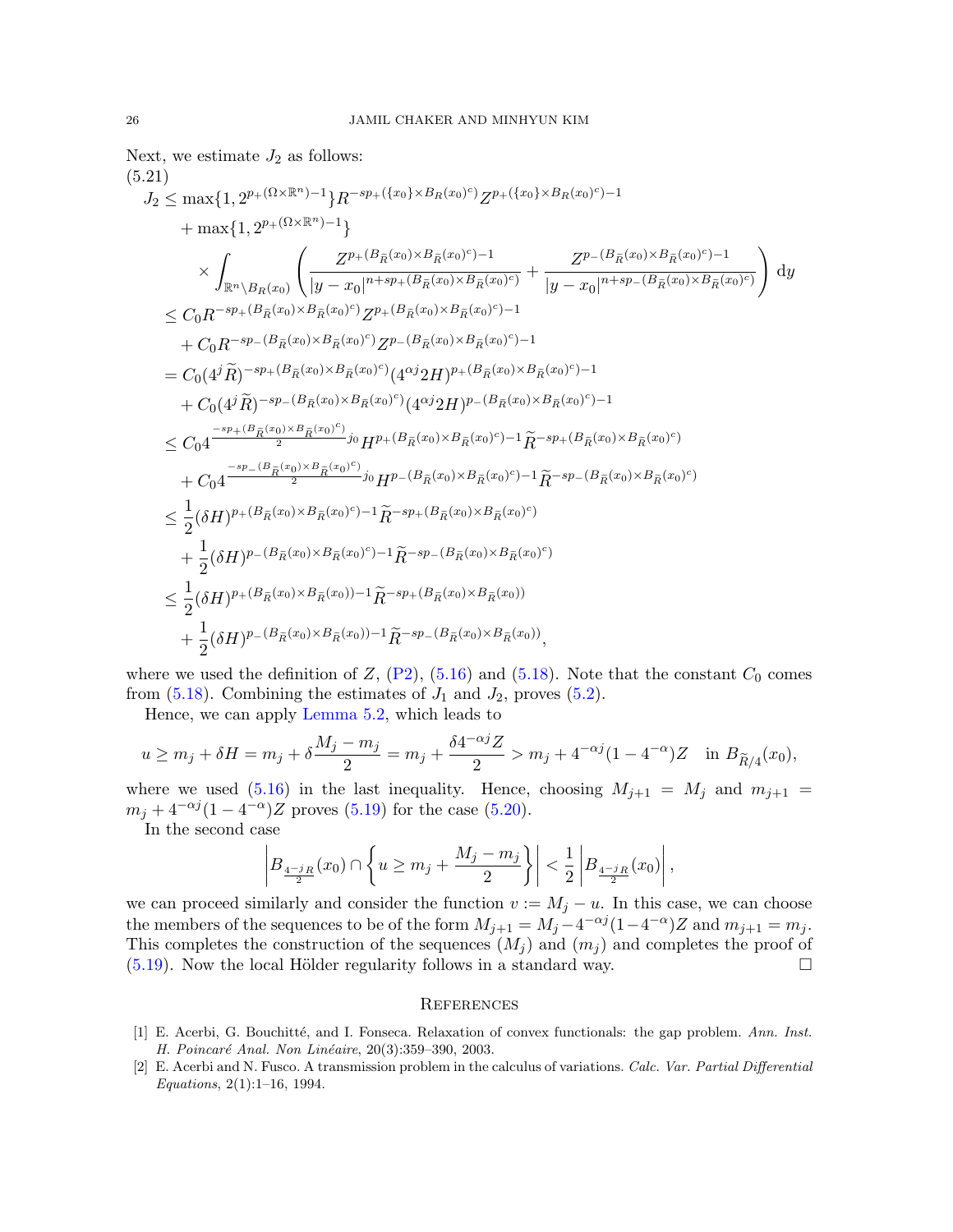- <span id="page-26-3"></span>[3] E. Acerbi and G. Mingione. Regularity results for a class of functionals with non-standard growth. Arch. Ration. Mech. Anal., 156(2):121–140, 2001.
- <span id="page-26-15"></span>[4] K. B. Ali, M. Hsini, K. Kefi, and N. T. Chung. On a nonlocal fractional  $p(\cdot, \cdot)$ -Laplacian problem with competing nonlinearities. Complex Anal. Oper. Theory, 13(3):1377–1399, 2019.
- <span id="page-26-0"></span>[5] Y. A. Alkhutov. The Harnack inequality and the Hölder property of solutions of nonlinear elliptic equations with a nonstandard growth condition. Differ. Uravn.,  $33(12):1651-1660$ , 1726, 1997.
- <span id="page-26-22"></span>[6] R. Ayazoglu, Y. Saraç, S. S. Sener, and G. Alisoy. Existence and multiplicity of solutions for a Schrödinger-Kirchhoff type equation involving the fractional  $p(.,.)$ -Laplacian operator in  $\mathbb{R}^N$ . Collect. Math., 72(1):129– 156, 2021.
- <span id="page-26-16"></span>[7] E. Azroul, A. Benkirane, and M. Shimi. Eigenvalue problems involving the fractional  $p(x)$ -Laplacian operator. Adv. Oper. Theory, 4(2):539–555, 2019.
- <span id="page-26-18"></span>[8] E. Azroul, A. Benkirane, and M. Shimi. General fractional Sobolev space with variable exponent and applications to nonlocal problems. Adv. Oper. Theory, 5(4):1512–1540, 2020.
- <span id="page-26-23"></span>[9] E. Azroul, A. Benkirane, M. Shimi, and M. Srati. On a class of fractional  $p(x)$ -Kirchhoff type problems. Appl. Anal., 100(2):383–402, 2021.
- <span id="page-26-17"></span>[10] A. Baalal and M. Berghout. Density properties for fractional Sobolev spaces with variable exponents. Ann. Funct. Anal., 10(3):308–324, 2019.
- <span id="page-26-13"></span>[11] A. Bahrouni. Comparison and sub-supersolution principles for the fractional  $p(x)$ -Laplacian. J. Math. Anal. Appl., 458(2):1363–1372, 2018.
- <span id="page-26-14"></span>[12] A. Bahrouni and V. D. Rădulescu. On a new fractional Sobolev space and applications to nonlocal variational problems with variable exponent. *Discrete Contin. Dyn. Syst. Ser. S*, 11(3):379–389, 2018.
- <span id="page-26-19"></span>[13] A. Bahrouni, V. D. Rădulescu, and P. Winkert. Robin fractional problems with symmetric variable growth. J. Math. Phys., 61(10):101503, 14, 2020.
- <span id="page-26-24"></span>[14] R. Biswas and S. Tiwari. Variable order nonlocal Choquard problem with variable exponents. Complex Var. Elliptic Equ., 66(5):853–875, 2021.
- <span id="page-26-20"></span>[15] A. Boumazourh and E. Azroul. On a class of fractional systems with nonstandard growth conditions. J. Pseudo-Differ. Oper. Appl., 11(2):805–820, 2020.
- <span id="page-26-8"></span>[16] L. Brasco and E. Parini. The second eigenvalue of the fractional p-Laplacian. Adv. Calc. Var., 9(4):323– 355, 2016.
- <span id="page-26-4"></span>[17] D. Breit. New regularity theorems for non-autonomous variational integrals with  $(p, q)$ -growth. Calc. Var. Partial Differential Equations, 44(1-2):101–129, 2012.
- <span id="page-26-5"></span>[18] L. Caffarelli, C. H. Chan, and A. Vasseur. Regularity theory for parabolic nonlinear integral operators. J. Amer. Math. Soc., 24(3):849–869, 2011.
- <span id="page-26-21"></span>[19] Y. Cheng, B. Ge, and R. P. Agarwal. Variable-order fractional Sobolev spaces and nonlinear elliptic equations with variable exponents. J. Math. Phys., 61(7):071507, 12, 2020.
- <span id="page-26-1"></span>[20] V. Chiadò Piat and A. Coscia. Hölder continuity of minimizers of functionals with variable growth exponent. Manuscripta Math., 93(3):283–299, 1997.
- <span id="page-26-2"></span>[21] A. Coscia and G. Mingione. Hölder continuity of the gradient of  $p(x)$ -harmonic mappings. C. R. Acad. Sci. Paris Sér. I Math., 328(4):363-368, 1999.
- <span id="page-26-9"></span>[22] M. Cozzi. Regularity results and Harnack inequalities for minimizers and solutions of nonlocal problems: a unified approach via fractional De Giorgi classes. J. Funct. Anal., 272(11):4762–4837, 2017.
- <span id="page-26-10"></span>[23] M. Cozzi. Fractional De Giorgi classes and applications to nonlocal regularity theory. In Contemporary research in elliptic PDEs and related topics, volume 33 of Springer INdAM Ser., pages 277–299. Springer, Cham, 2019.
- <span id="page-26-11"></span>[24] D. V. Cruz-Uribe and A. Fiorenza. *Variable Lebesgue spaces*. Applied and Numerical Harmonic Analysis. Birkhäuser/Springer, Heidelberg, 2013. Foundations and harmonic analysis.
- <span id="page-26-12"></span>[25] L. M. Del Pezzo and J. D. Rossi. Traces for fractional Sobolev spaces with variable exponents. Adv. Oper. Theory, 2(4):435–446, 2017.
- <span id="page-26-6"></span>[26] A. Di Castro, T. Kuusi, and G. Palatucci. Nonlocal Harnack inequalities. J. Funct. Anal., 267(6):1807– 1836, 2014.
- <span id="page-26-7"></span>[27] A. Di Castro, T. Kuusi, and G. Palatucci. Local behavior of fractional  $p$ -minimizers. Ann. Inst. H. Poincaré Anal. Non Linéaire, 33(5):1279–1299, 2016.
- <span id="page-26-25"></span>[28] E. Di Nezza, G. Palatucci, and E. Valdinoci. Hitchhiker's guide to the fractional Sobolev spaces. Bull. Sci. Math., 136(5):521–573, 2012.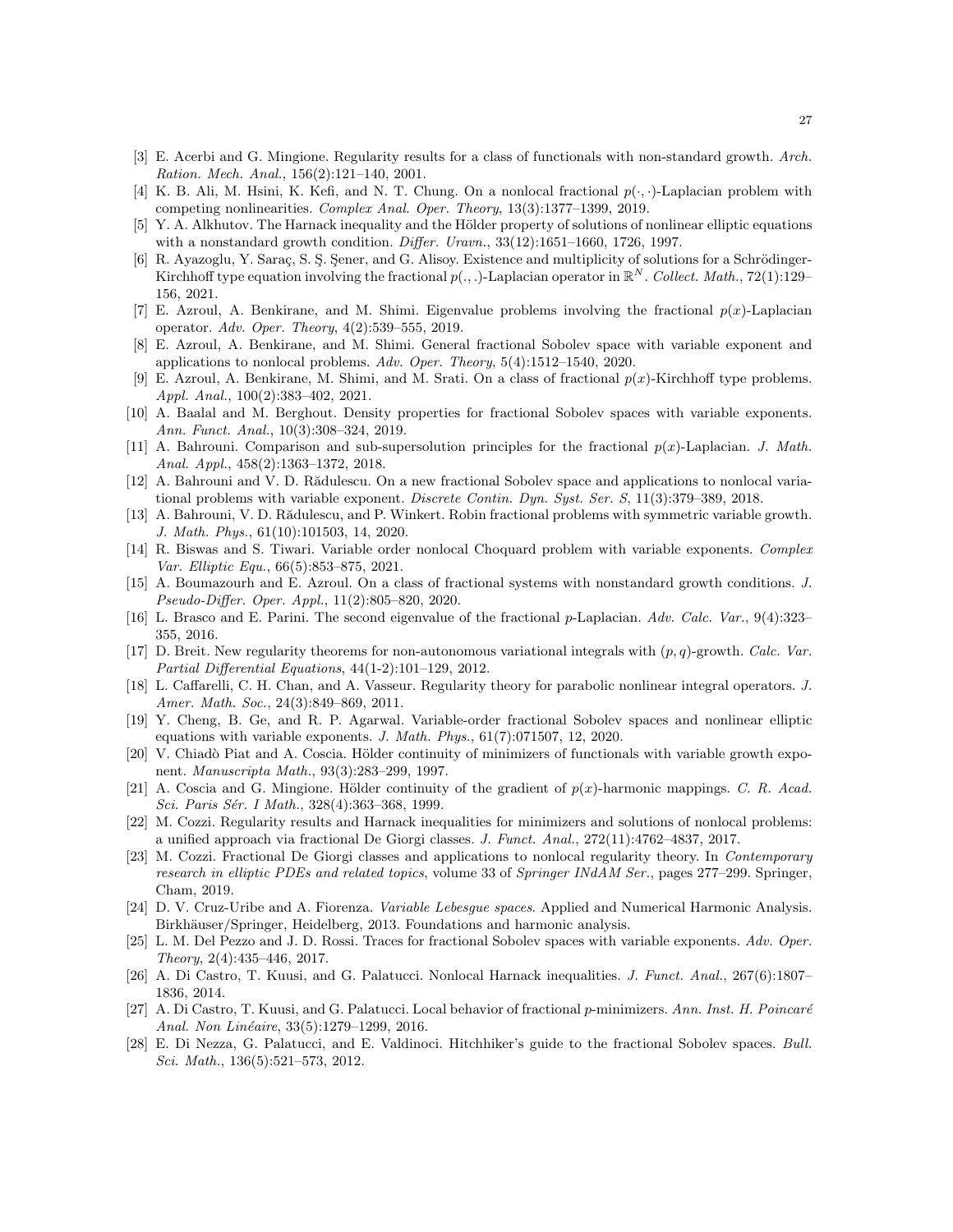- <span id="page-27-11"></span>[29] L. Diening. Maximal function on generalized Lebesgue spaces  $L^{p(\cdot)}$ . Math. Inequal. Appl., 7(2):245–253, 2004.
- <span id="page-27-21"></span>[30] L. Diening, P. Harjulehto, P. Hästö, and M. Růžička. Lebesque and Sobolev spaces with variable exponents, volume 2017 of Lecture Notes in Mathematics. Springer, Heidelberg, 2011.
- <span id="page-27-26"></span>[31] L. Diening, P. Hästö, and S. Roudenko. Function spaces of variable smoothness and integrability. J. Funct. Anal., 256(6):1731–1768, 2009.
- <span id="page-27-10"></span>[32] M. Ding, C. Zhang, and S. Zhou. On optimal  $C^{1,\alpha}$  estimates for  $p(x)$ -Laplace type equations. Nonlinear Anal., 200:112030, 14, 2020.
- <span id="page-27-15"></span>[33] B. Dyda and M. Kassmann. Regularity estimates for elliptic nonlocal operators. Anal. PDE, 13(2):317– 370, 2020.
- <span id="page-27-6"></span>[34] X. Fan and D. Zhao. A class of De Giorgi type and Hölder continuity. Nonlinear Anal., 36(3, Ser. A: Theory Methods):295–318, 1999.
- <span id="page-27-20"></span>[35] X. Fan and D. Zhao. On the spaces  $L^{p(x)}(\Omega)$  and  $W^{m,p(x)}(\Omega)$ . J. Math. Anal. Appl., 263(2):424–446, 2001.
- <span id="page-27-13"></span>[36] M. Felsinger and M. Kassmann. Local regularity for parabolic nonlocal operators. Comm. Partial Differential Equations, 38(9):1539–1573, 2013.
- <span id="page-27-8"></span>[37] P. Harjulehto, P. Hästö, U. V. Lê, and M. Nuortio. Overview of differential equations with non-standard growth. Nonlinear Anal., 72(12):4551–4574, 2010.
- <span id="page-27-7"></span>[38] P. Harjulehto, T. Kuusi, T. Lukkari, N. Marola, and M. Parviainen. Harnack's inequality for quasiminimizers with nonstandard growth conditions. J. Math. Anal. Appl., 344(1):504–520, 2008.
- <span id="page-27-17"></span>[39] K. Ho and Y.-H. Kim. A-priori bounds and multiplicity of solutions for nonlinear elliptic problems involving the fractional  $p(\cdot)$ -Laplacian. Nonlinear Anal., 188:179–201, 2019.
- <span id="page-27-24"></span>[40] K. Ho and Y.-H. Kim. The concentration-compactness principles for  $W^{s,p(\cdot,\cdot)}(\mathbb{R}^N)$  and application. Adv. Nonlinear Anal., 10(1):816–848, 2021.
- <span id="page-27-12"></span>[41] M. Kassmann. A priori estimates for integro-differential operators with measurable kernels. Calc. Var. Partial Differential Equations, 34(1):1–21, 2009.
- <span id="page-27-14"></span>[42] M. Kassmann and R. W. Schwab. Regularity results for nonlocal parabolic equations. Riv. Math. Univ. Parma (N.S.), 5(1):183–212, 2014.
- <span id="page-27-22"></span>[43] U. Kaufmann, J. D. Rossi, and R. Vidal. Fractional Sobolev spaces with variable exponents and fractional  $p(x)$ -Laplacians. Electron. J. Qual. Theory Differ. Equ., pages Paper No. 76, 10, 2017.
- <span id="page-27-19"></span>[44] O. Kováčik and J. Rákosník. On spaces  $L^{p(x)}$  and  $W^{k,p(x)}$ . Czechoslovak Math. J., 41(116)(4):592–618, 1991.
- <span id="page-27-16"></span>[45] T. Kuusi, G. Mingione, and Y. Sire. Nonlocal self-improving properties. Anal. PDE, 8(1):57–114, 2015.
- <span id="page-27-2"></span>[46] P. Marcellini. Regularity of minimizers of integrals of the calculus of variations with nonstandard growth conditions. Arch. Rational Mech. Anal., 105(3):267–284, 1989.
- <span id="page-27-3"></span>[47] P. Marcellini. Regularity and existence of solutions of elliptic equations with  $p, q$ -growth conditions. J. Differential Equations, 90(1):1–30, 1991.
- <span id="page-27-9"></span>[48] J. Ok. Harnack inequality for a class of functionals with non-standard growth via De Giorgi's method. Adv. Nonlinear Anal., 7(2):167–182, 2018.
- <span id="page-27-18"></span>[49] J. Ok. Local Hölder regularity for nonlocal equations with variable powers.  $arXiv$  preprint arXiv:2107.06611, 2021.
- <span id="page-27-23"></span>[50] C. Zhang and X. Zhang. Renormalized solutions for the fractional  $p(x)$ -Laplacian equation with  $L<sup>1</sup>$  data. Nonlinear Anal., 190:111610, 15, 2020.
- <span id="page-27-1"></span>[51] V. Zhikov. Lavrentiev phenomenon and homogenization for some variational problems. C. R. Acad. Sci. Paris Sér. I Math., 316(5):435-439, 1993.
- <span id="page-27-0"></span>[52] V. V. Zhikov. Averaging of functionals of the calculus of variations and elasticity theory. Izv. Akad. Nauk SSSR Ser. Mat., 50(4):675–710, 877, 1986.
- <span id="page-27-4"></span>[53] V. V. Zhikov. On Lavrentiev's phenomenon. Russian J. Math. Phys., 3(2):249–269, 1995.
- <span id="page-27-5"></span>[54] V. V. Zhikov. On some variational problems. Russian J. Math. Phys., 5(1):105–116 (1998), 1997.
- <span id="page-27-25"></span>[55] J. Zuo, T. An, and A. Fiscella. A critical Kirchhoff-type problem driven by a  $p(\cdot)$ -fractional Laplace operator with variable  $s(\cdot)$ -order. *Math. Methods Appl. Sci.*, 44(1):1071–1085, 2021.